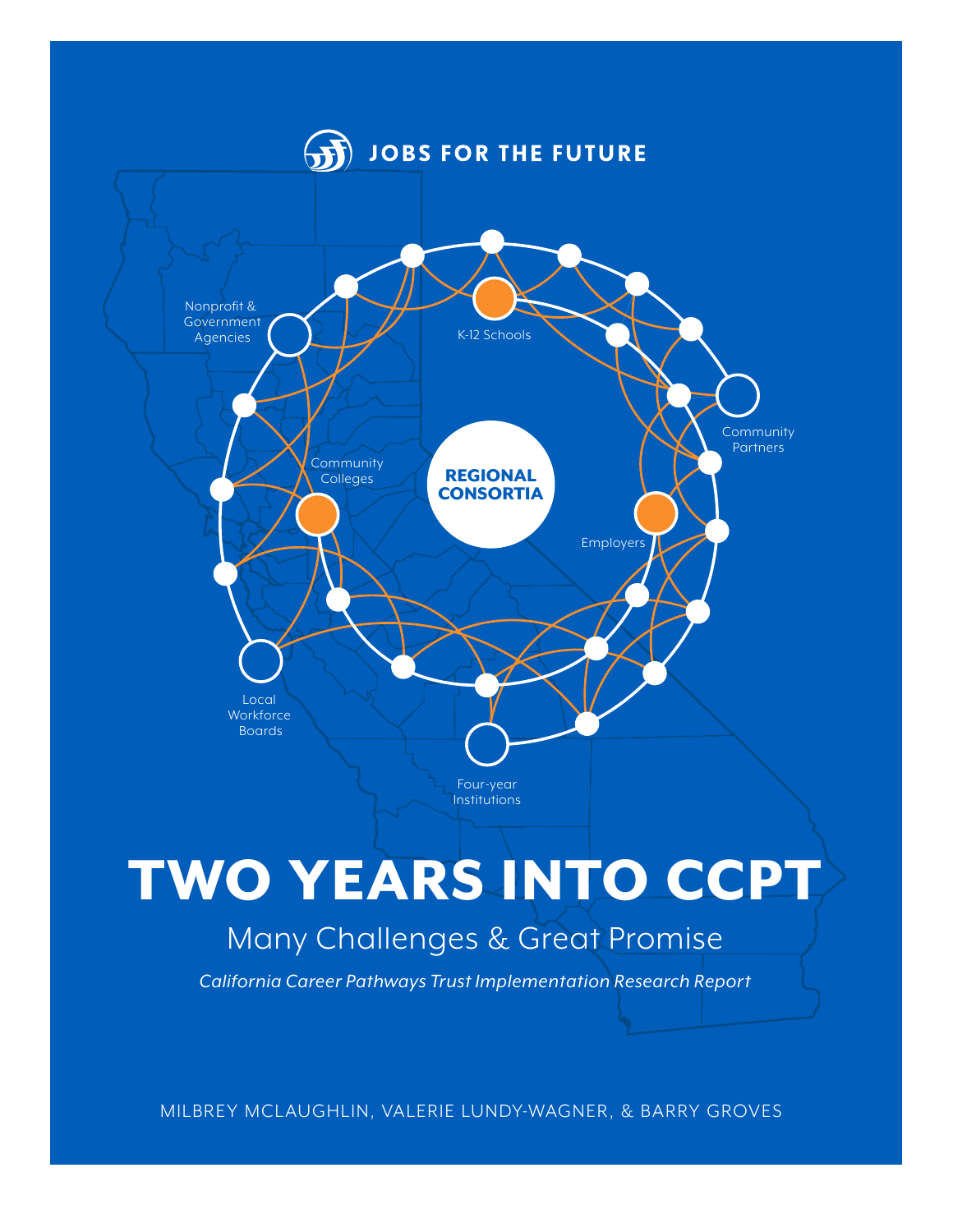# **ACKNOWLEDGMENTS**

This research was made possible through generous support from the Stuart Foundation and the Noyce Foundation. The authors would like to thank, in alphabetical order, Marty Alvarado, Sarah Hooker, Ana Bertha Gutierrez, Nomi Sofer, and Joel Vargas for their thorough feedback. Sophie Besl and Barry Hall assisted with production and layout of the report.

**Jobs for the Future** (JFF) is a national nonprofit that builds educational and economic opportunity for underserved populations in the United States. JFF develops innovative programs and public policies that increase college readiness and career success and build a more highly skilled, competitive workforce. With over 30 years of experience, JFF is a recognized national leader in bridging education and work to increase economic mobility and strengthen our economy.

**www.jff.org**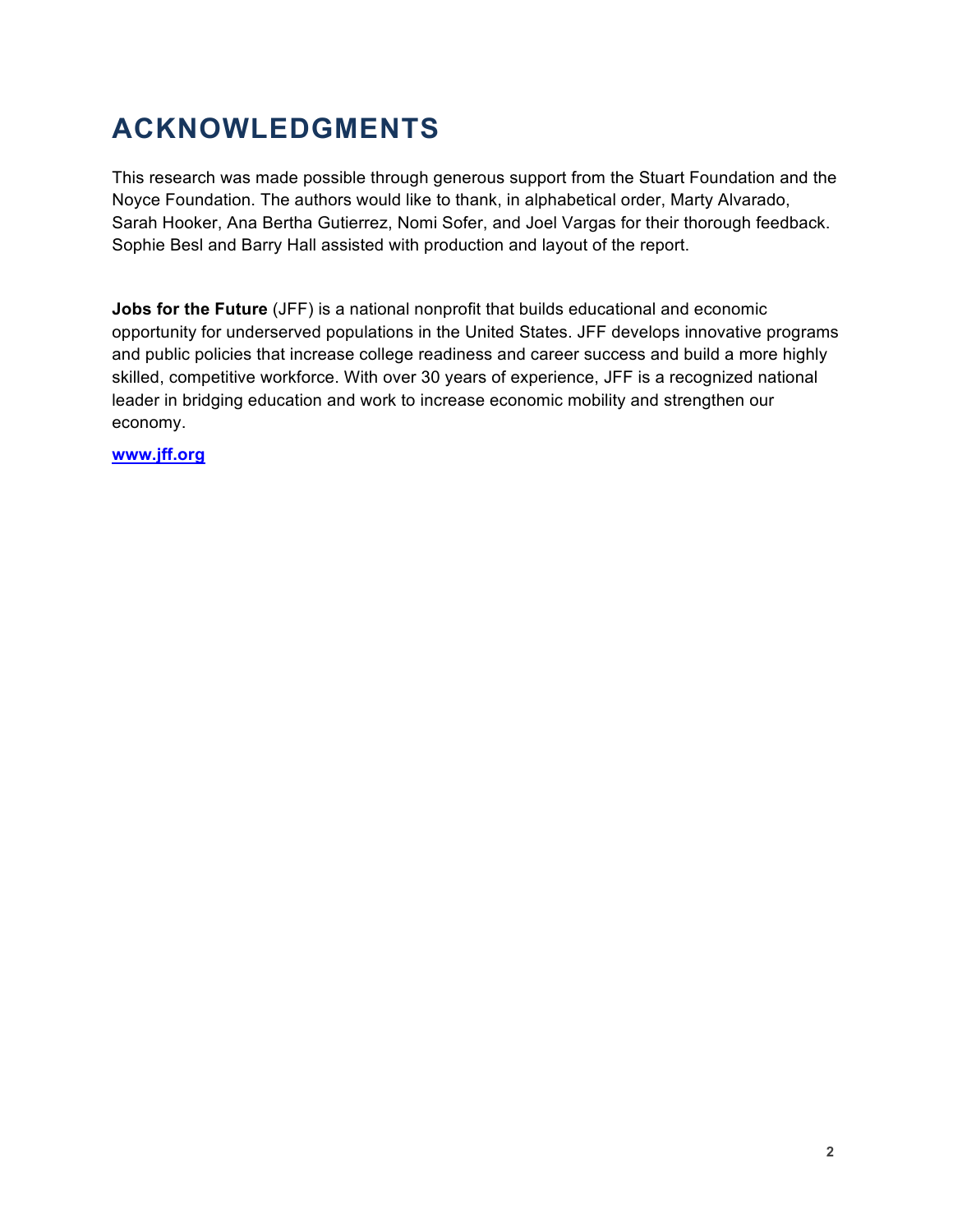# **TABLE OF CONTENTS**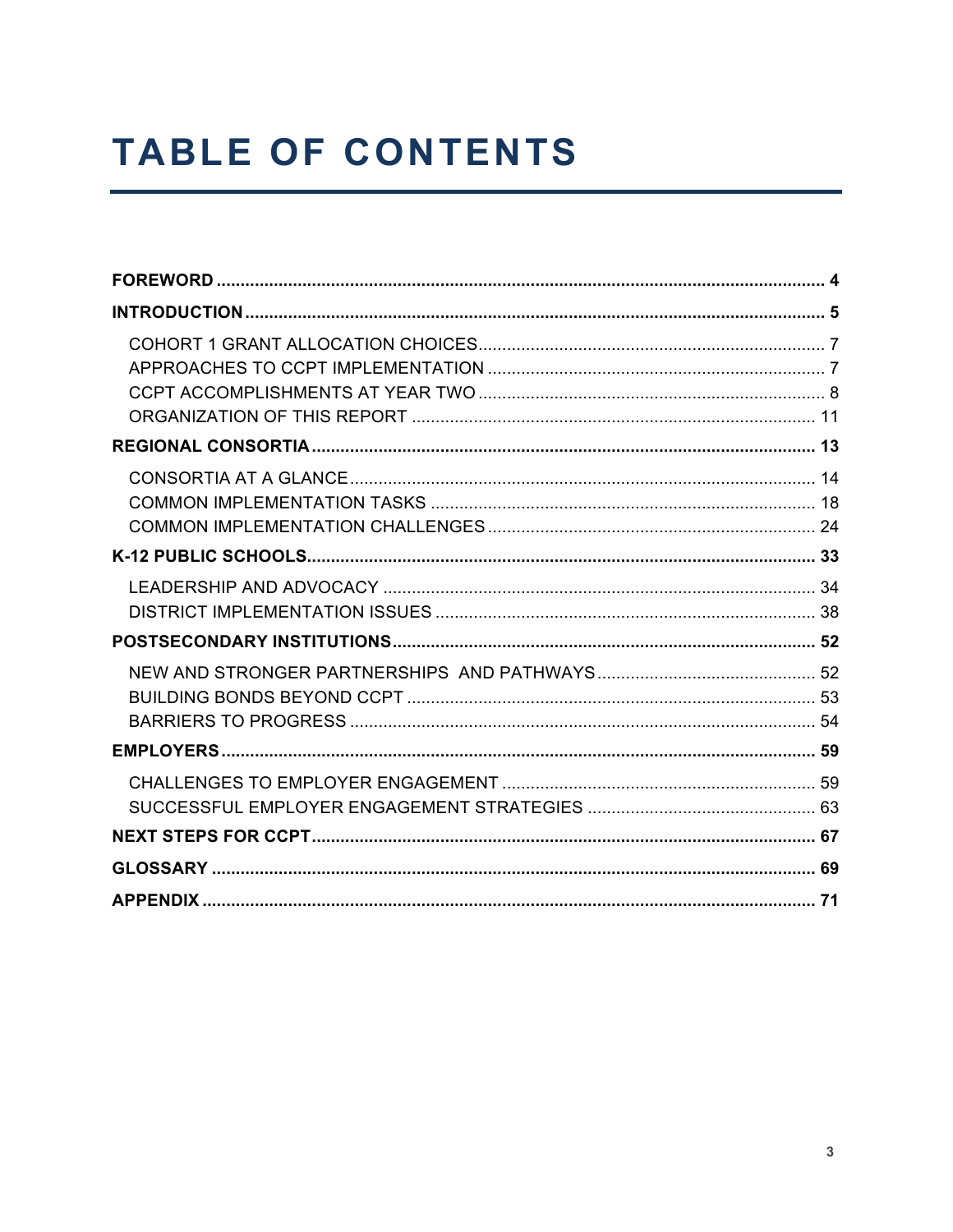# **FOREWORD**

Jobs for the Future (JFF) is pleased to share this first of a two-part study focused on lessons emerging from the California Career Pathways Trust (CCPT), an unprecedented state investment to develop routes from high school into postsecondary education and high-skill, high-wage careers. Like leaders of the many education, workforce other organizations advancing career pathways under CCPT, JFF has long promoted the alignment and integration of academic and technical learning and high school and college-level curricula. When CCPT was launched in 2014, we were proud to work with grantees as well as the California Department of Education, the California Community College Chancellor's Office, and the California Workforce Development Board to provide guidance on implementation and share promising state and national practices, thanks to the support of the Noyce Foundation. California's membership in the Pathways to Prosperity Network, a partnership between JFF and the Harvard Graduate School of Education that helps states and regions support more high school graduates to earn a postsecondary credential with labor market value, continues to facilitate this learning and fuel interest in career pathways nationally.

We are grateful to the CCPT grantees who generously shared their valuable time and views with us. Their efforts are producing hard-won results for young people even as they grapple with the challenges of such an ambitious change effort that requires new ways of working across boundaries and gaps in the state's education and workforce systems. Just as CCPT encouraged the development of regional consortia of cross-sector institutions to better bridge education and workforce systems, JFF has also been supporting regional networks of a similar, and sometimes overlapping, set of leaders advancing Linked Learning*—*a strategy that inspired the design of CCPT. We are hopeful that the Linked Learning Regional Hubs of Excellence, supported by the James Irvine Foundation, will produce knowledge complementary to that generated by CCPT's regional consortia about how to better align K-12 education, two- and four-year colleges, workforce systems, and employer demand in key industry sectors.

Additionally, we are grateful to the Stuart Foundation and the Noyce Foundation for their generous support of this study. The research provided JFF with another lens on the important work that CCPT has spurred—a perspective that we hope produces meaningful and actionable implementation lessons for the field.

Thank you for your interest in these findings and in the forthcoming final report, which will focus on the sustainability of CCPT efforts. Special thanks are due to my colleagues Milbrey McLaughlin, Barry Groves, and Valerie Lundy-Wagner for their hard, thoughtful, and skillful work on this research.

Joel Vargas

Vice President, School and Learning Designs Jobs for the Future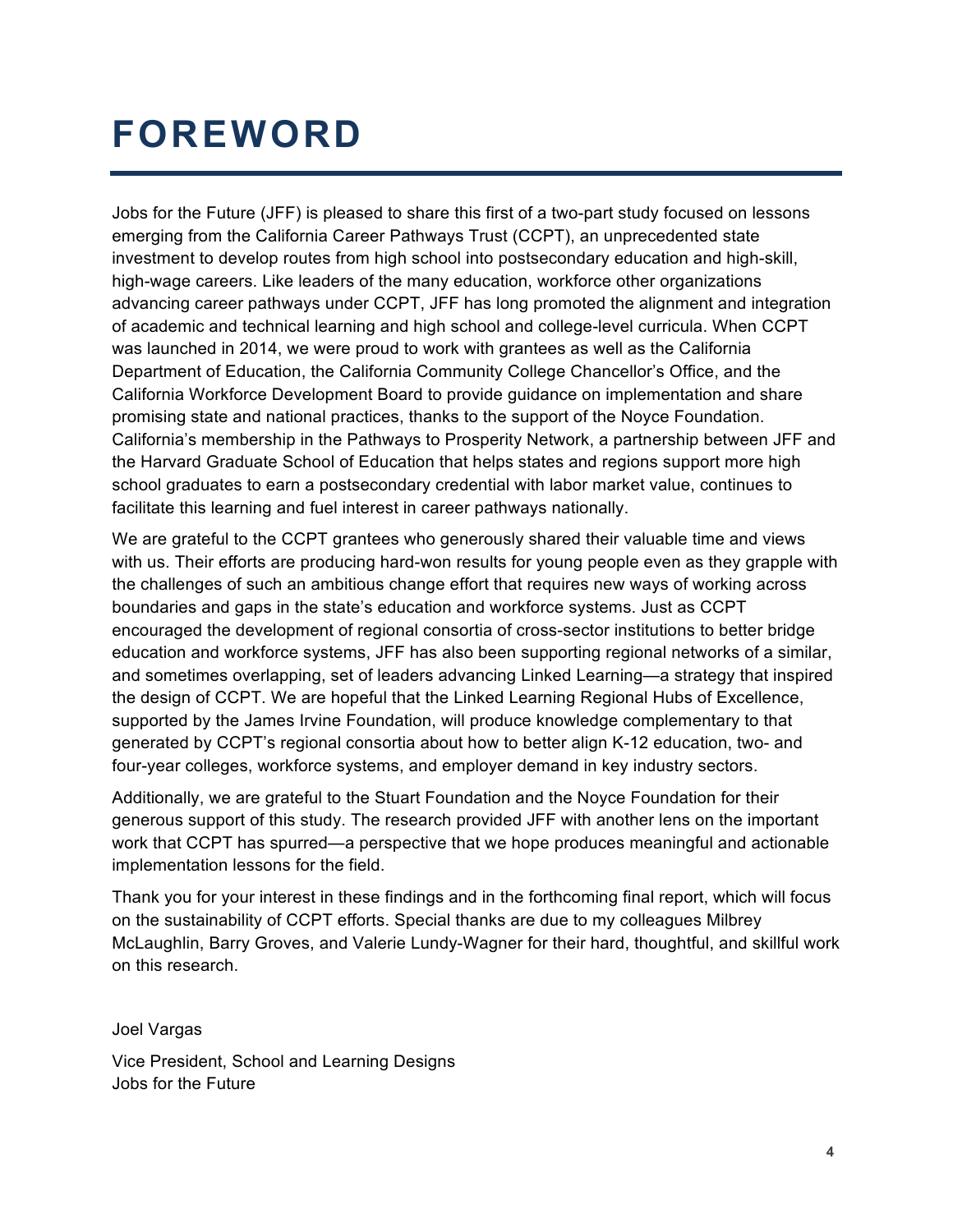# **INTRODUCTION**

In July 2014, the California legislature passed Assembly Bill 86, which established the California Career Pathways Trust (CCPT) through the California Department of Education (CDE).<sup>1</sup> The initiative funds new regional consortia of K-12 educators, community colleges, and employers to establish career pathways designed to lead secondary students to a postsecondary degree or certification aligned with regional workforce needs. $2$ 

California's CCPT investment stands as one of the largest career pathways investments across all states. With AB 86, the California legislature allocated \$500 million to finance two CCPT cohorts.<sup>3</sup> Cohort 1 (FY 2014–2018) funded 12 regional consortia with up to \$15 million each, 16 regional consortia with up to \$6 million each, and 11 local projects with up to \$600,000 each, for a total of \$282 million. Cohort 2 grants (FY 2015–2019) supported 10 regional consortia of up to \$15 million each, 4 regional consortia of up to \$6 million each, 20 local projects of up to \$6 million each, and 6 local projects of up to \$600,000 each—a commitment of \$297.6 million. These multilevel grants are set up for four or five years, with infusions of funding from the state between year 1 and year 3, with an expectation that the last two years of the initiative will be fully funded by consortia partners to promote sustainability.

## **THINKING REGIONALLY, ACTING LOCALLY**

CCPT asks all consortia participants to think on a regional scale, rather than in the usual terms of their own district, community, or postsecondary institutions. This consortium-wide perspective, and the collaborative relationships envisioned among districts, postsecondary institutions, and employers also require a new mindset about career and technical education (CTE) and a new way of operating for all CCPT participants.<sup>4</sup>

CCPT sponsors recognized that the initiative represented a significant departure from business as usual for all actors in that pathway with efforts needed to reflect local conditions, assets, and constraints. In order to provide flexible support for grantees' pathway ideas and local priorities, the CCPT initiative established few guidelines about how funds could be spent. In this regard, CCPT stands in contrast to other similar pathway-focused initiatives such as the Linked Learning Pilot Initiative or California Partnership Academies (CPAs), which established the CTE Pathways Program, both of which require specific data and metrics in reporting. For example, the CPAs must have 50 percent of its students deemed to be at risk in each pathway, use a

<sup>&</sup>lt;sup>1</sup> The California Department of Education manages the state's K-12 education system and enforces education law and regulations, as noted here: http://www.cde.ca.gov/eo/mn/rr/. For a complete description of the regulatory and policy context of CCPT, see the Appendix of this report.

 $2$  The funding and guidelines for CCPT come through the CDE, which primarily manages the elementary and secondary education systems.

 $^3$  http://www.cde.ca.gov/ci/ct/pt/index.asp provides background on the CCPT program, lists grantees and their funding levels.

<sup>&</sup>lt;sup>4</sup> CCPT's focus is on career pathways development per the request for proposals. For many CCPT consortia, the initiative was viewed as a career and technical education initiative which is reflected throughout the report.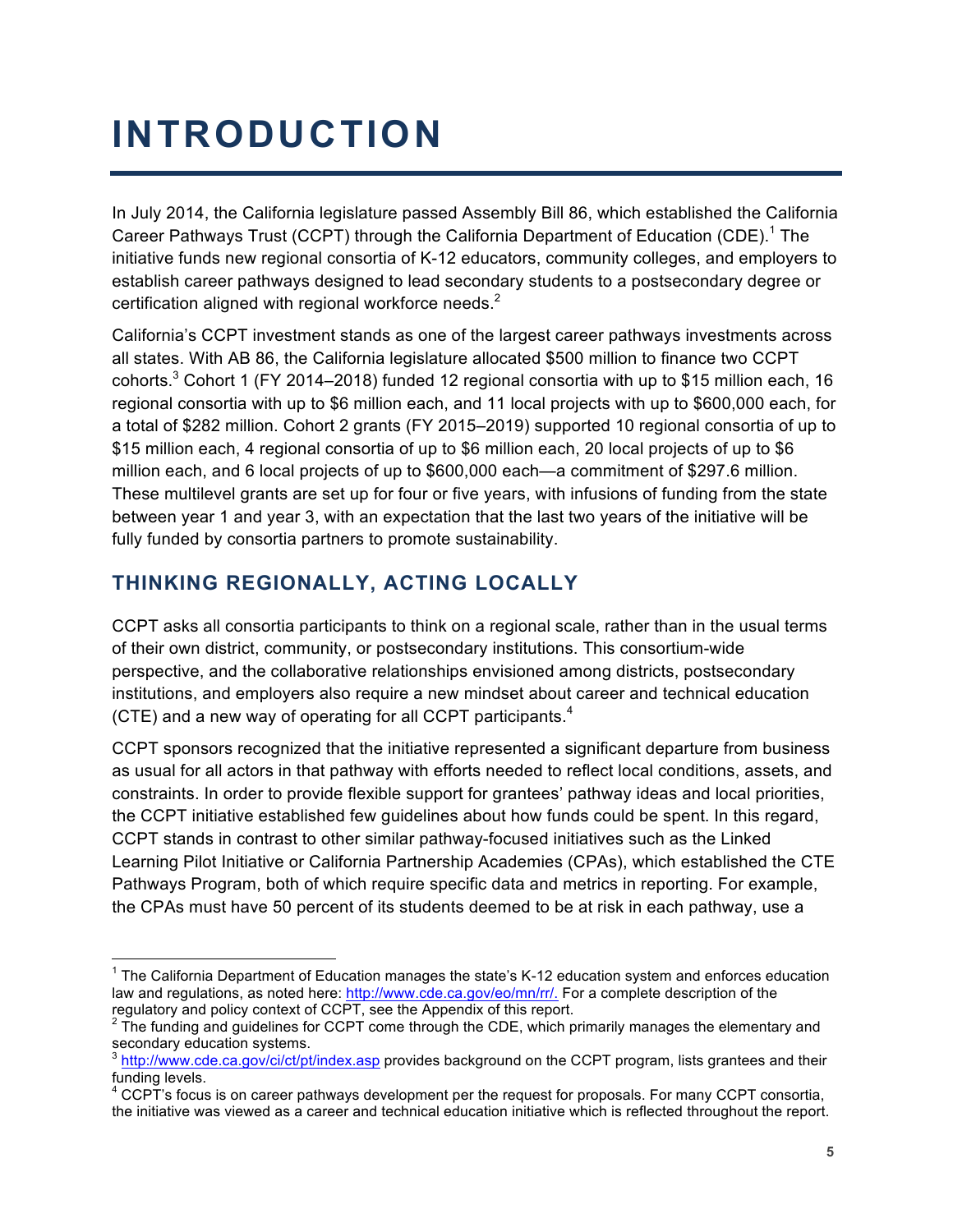cohort model for its students, provide staff professional development, and designate connections with a local Workforce Investment Board. CCPT is much looser in terms of its program implementation procedures and provides relatively broad definitions of key terms such as "pathway" or work-based learning (WBL).<sup>5</sup> This flexibility in implementation acknowledges unique local contexts in ways that are valuable for practitioners, but it simultaneously requires considerable effort to balance often-competing local policies and procedures or results in duplication of efforts.

### **METHODOLOGY**

This report is part of JFF's CCPT documentation, which explores Cohort 1's implementation experiences over the initiative's first two years. We began our research in the summer of 2015 and focused on consortia funded at \$15 million and \$6 million levels. Our 2015 summer and fall activities included attending spring and fall CCPT network convenings, collecting and reviewing relevant records data (background reports, news articles, evaluations, and policy documents), and conducting telephone interviews with representatives from 8 of the 12 \$15 million grantees, 9 of the 16 \$6 million grantees, and 3 of the 11 \$600K grantees. These interviews each lasted 45 to 60 minutes and centered on grantees' first year activities, accomplishments, and challenges.

In spring 2016, we conducted multiday site visits to three consortia funded at the highest level: East Bay Career Pathways in northern California, Capital Academies and Pathways in the California capital region, and the Tulare-Kings Pathway Project in the Central Valley. These consortia differ in their organizational structures, histories of collaboration, regional demographics, and economies, and so present somewhat different implementation contexts. By reputation, each consortium has been successful in creating and supporting strong K-12 career pathway programs and collaborative relationships within their regions.

These "deep dive" visits allowed us to pursue issues raised in our summer/fall 2015 telephone interviews and to speak with stakeholders from K-12 and community college systems as well as from the other postsecondary, business and workforce development community about their involvement in the consortium, perspectives on CCPT accomplishments and shortfalls, and what they think remains as "work in progress" for their consortium.

We visited high school pathway sites, talked with students, teachers, and pathway coaches, and observed their work in action. Site visits also included interviews with community college CCPT staff, CTE faculty, CTE deans and workforce development or employer partners. Other Cohort 1 consortia participated in phone or in-person interviews to incorporate more geographic, demographic, and pathway diversity in our documentation research (e.g., Vallejo, Oxnard, Orange County, and Long Beach). Select staff from CDE and the California Community College Chancellor's Office (CCCCO) were also spoken to or interviewed.

<sup>&</sup>lt;sup>5</sup> The appendix provides a narrative account of CCPT's policy context as well as a full listing of relevant state and federal policies.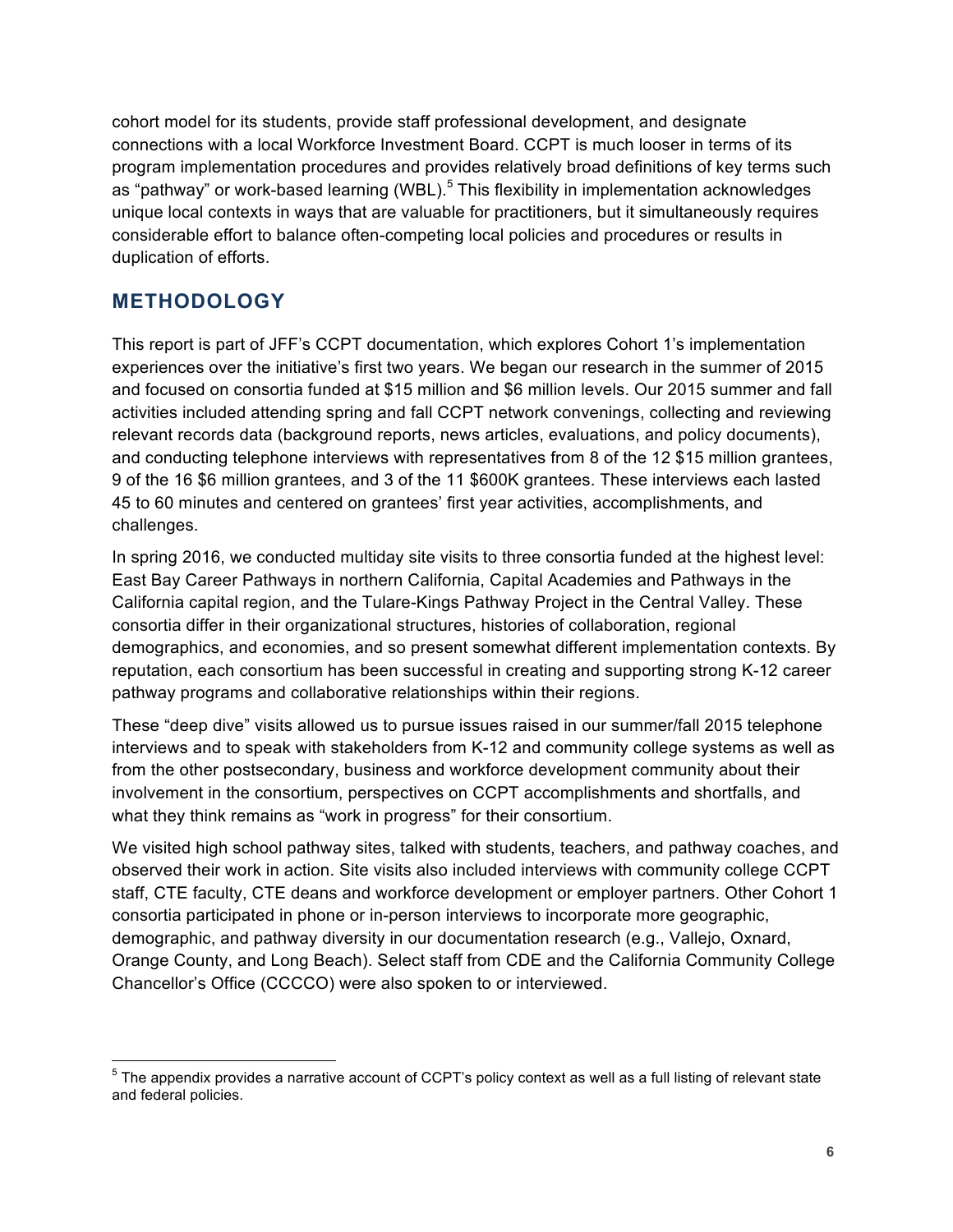The findings from these interviews, site visits, and other research activities are presented in this report. In the sections that follow, we quote directly from, and cite, actors from the three sites we visited and synthesize findings from our phone interviews and from other interactions with actors in the field.

This Introduction provides an overview of the common aspects of pathway implementation in the grant's first two years and a summary of some of the emerging benefits of this pathway work.

# **COHORT 1 GRANT ALLOCATION CHOICES**

Despite the open-endedness of the grant, Cohort 1 consortia generally spent their CCPT funds in much the same way: providing professional development at regional and local levels; supporting collaborative arrangements and positions; and purchasing equipment to expand or update existing CTE programs.

All Cohort 1 consortia offered pathway-related training for K-12 and community college educators; funded new positions tasked with coaching, developing, and coordinating K-12 workbased learning opportunities; and financed costs associated with various convenings designed to promote cross-sector and regional conversation among district and community college educators and employers.

Many Cohort 1 leaders note that CTE programs are "behind the curve" because high capital costs constrain efforts to provide training in line with contemporary employer needs. By report, CTE programs have struggled to keep up with the skills required by rapidly changing technology, and many of their "legacy" programs such as auto workshop provide training outmoded in contemporary workplaces. As most CTE programs are more expensive than general education courses, many grantees used CCPT resources to buy new equipment, update existing facilities, and purchase materials for operation. A rural K-12 superintendent said:

To start an engineering program is really expensive because you need a lot of equipment. So, thanks to CCPT we have 3D printers and some other equipment. Well even Project Lead the Way curriculum and training is relatively expensive but we were able to purchase it. That grant's really allowed us to build the labs, buy the equipment, do the training, get teachers out, get the materials to get rolling and get that started.

# **APPROACHES TO CCPT IMPLEMENTATION**

Most Cohort 1 grantees drew upon relevant past experience to design and carry out CCPT grants regionally and locally. For some Cohort 1 consortia, CCPT represented unfamiliar work in its focus on K-12/postsecondary pathways, and assumptions of K-12 collaboration with local employers and community colleges. These different regional and local histories presented different implementation choices and challenges.

Most Cohort 1 consortia developed new K-12 career pathways or expanded existing ones based on existing partnerships and connections. Some existing K-12 pathways had been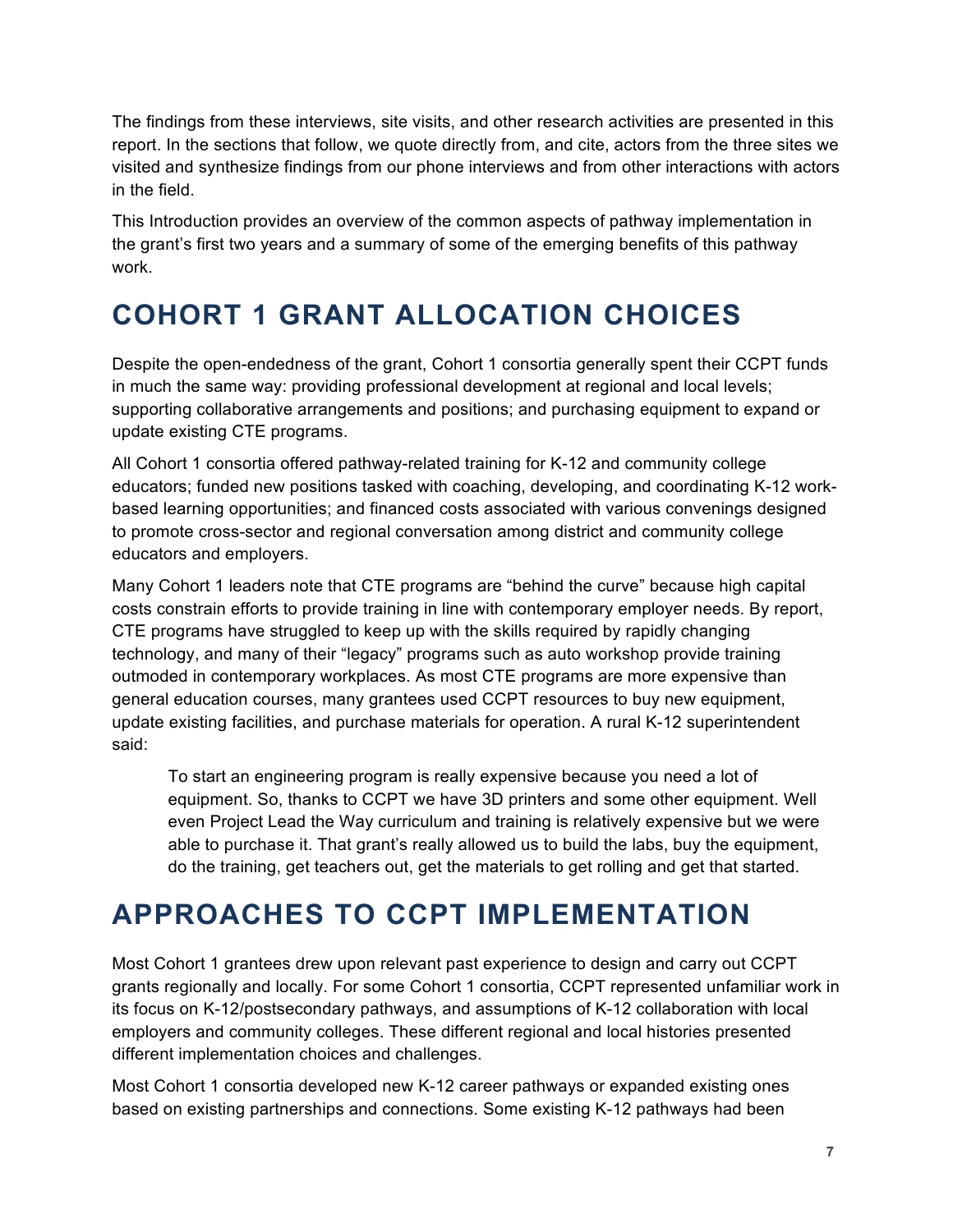developed as part of AB 790 Linked Learning initiatives or simply had a strong CTE history. For instance, established Linked Learning sites such as Long Beach, Porterville, Oakland, Sacramento, Los Angeles, and other of the "Irvine Nine" (nine districts who have received Linked Learning funding from the Irvine Foundation) could layer and extend this work with CCPT grants.

Grantees' previous involvement with other initiatives also influenced consortia activities and approaches. For instance, Elk Grove's participation in the Ford Next Generation Learning grant focused their CCPT approach on the community-building philosophy central to that initiative. Several consortia modeled their efforts to build K-12 pathways designed around communities of practice after their NAF experience. Project Lead the Way training figured prominently in consortia science, technology, and engineering pathways. Community colleges already part of either CTE or other pathway collaboratives predating CCPT (e.g., CTE Regional Consortia and Adult Education Consortia) continued convening to share curricula, sample memoranda of understanding (MOU), and best practices by industry sector, for example.

Consortia without this CCPT-relevant experience opted for a "roll out" strategy centered on building new relationships among K-12 educators, postsecondary institutions, and employers in the first year, and then identifying strategies to support and sustain them in the second year. Many of these consortia leaders stressed that this developmental work relied heavily on the support of technical assistance organizations or support providers (e.g., the Linked Learning Alliance, ConnectEd, Career Ladders Project, and NAF) since both years represented new conceptual and practical work for all stakeholders.

# **CCPT ACCOMPLISHMENTS AT YEAR TWO**

Although grantee reports indicate that many consortia fell short of their proposed year one "measurable outcomes"—for instance in terms of the number of work-based learning internships secured, number of students involved in pathways, or the number of employers engaged every Cohort 1 respondent we spoke with pointed to areas in which CCPT's early activities and resources made positive and important differences in their region, and so for their students. All consortia leaders saw these "process" outcomes as foundational to the pathway work ahead, to the reframing of relationships and educational opportunities in regional terms, to building supportive infrastructure, and so to the sustainability of the CCPT investment. Despite different implementation trajectories and contexts, respondents called out similar year two positive outcomes across Cohort 1 consortia.

### **BENEFITS FOR K-12 STUDENTS AND TEACHERS**

Consortia leaders highlight many positive student gains associated with participation in strong pathway programs. For instance, principals and pathway coaches report that attendance is up and discipline issues are down. A principal whose school offers strong pathway options said: "Discipline is low to nil. Expulsions hardly exist. Test scores are higher. Grades. Just the morale. And the students are providing incentives to other students, and so helping the teachers."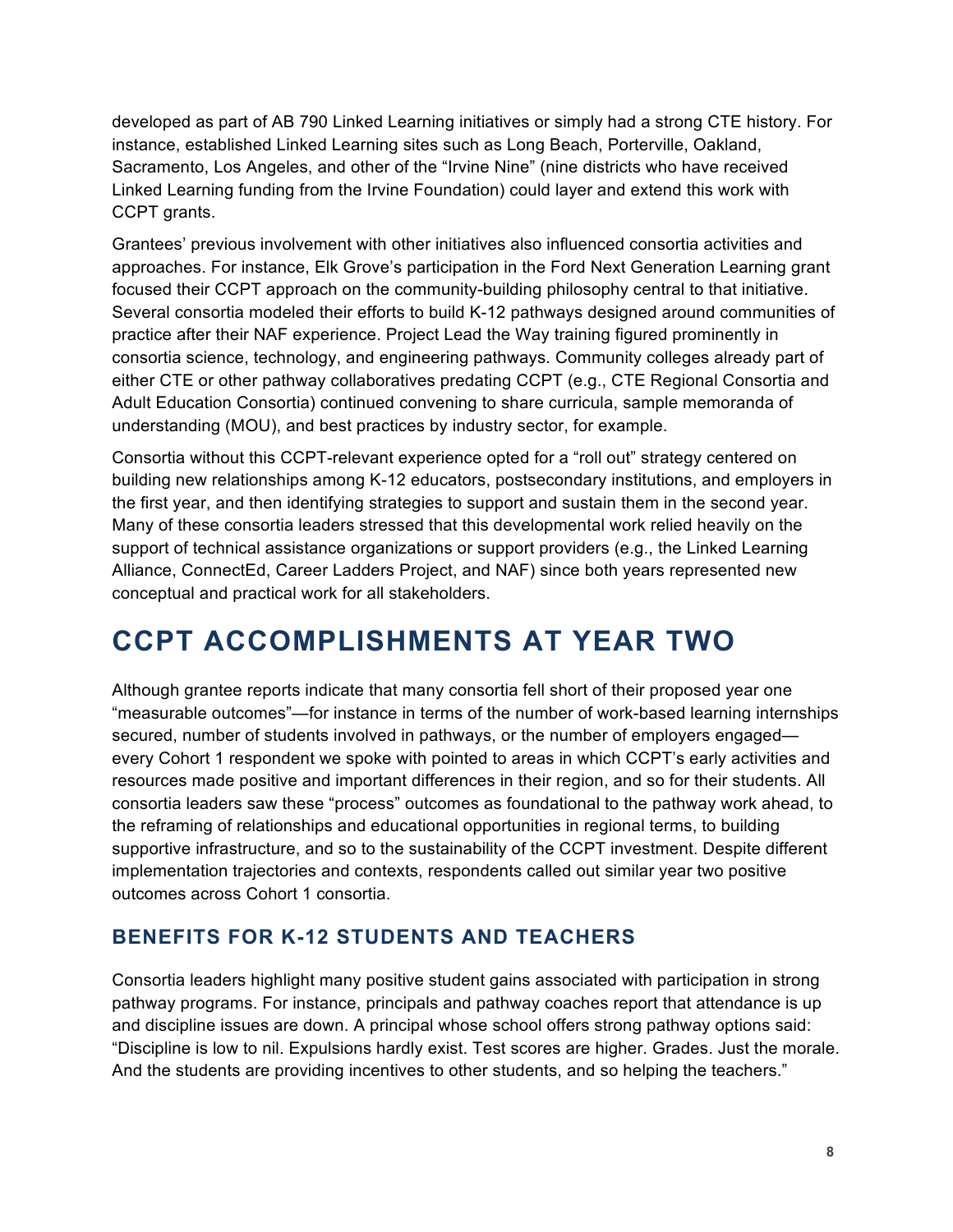Students traditionally disengaged from school and at risk of dropping out profit most from career pathway opportunities, report CCPT leaders. Said a Central Valley educator: "You look at some of our students . . . before, without the pathways, they may not even graduate from high school, and now they're accepted to UCLA or USC or a CSU. So, for that demographic group of students we serve, I think pathways serves them as well or better than anything else." And, he continued, "Engaged students motivate their teachers."

Teachers express enthusiasm for the community of practice approach adopted by many CCPT pathway initiatives. A Central Valley pathway coach explains:

A teacher commented just not long ago: This is why I went to college to teach, not that other nonsense. Teachers love it. They're working together. They're no longer in their silos where they don't have other people working with them. Even the counselors comment on, "You know, we were the hub as a counselor, but no one else was there to assist." They're feeling now like the teachers are assisting them in some counseling duties, just to provide intervention or to identify students that have a need, and it's not just all on the one person's back.

Pathway programs featuring problem-based learning elicit similar teacher reviews. An administrator said, "[Teachers] feel like they have taken their profession back, that they have a voice, and that they can really, actually, get kids excited and interested in learning."

#### **STRONGER PATHWAYS AND CTE PROGRAMS**

CCPT funds enabled consortia to build up existing CTE pathways. One consortium leader explained: "CCPT provides an opportunity to work on existing problems, for example the California State University system accommodating CTE students. We built up confidence in K-12 CTE, and added work on 'how to function as a student in college.'" Several consortia extended career exposure down to the middle school and initiated student and parent outreach efforts to stimulate interest in pathway programs. Consortia leaders also strengthened CTE curricula by designing new curricula and coursework that meet state college and university A–G admissions requirements and integrate academic and technical courses into rigorous pathways. Community colleges used funds to develop or improve connections with high schools via dual enrollment and course articulations; resources were also used to complement pre-existing college pathway development efforts.

CCPT funds enabled grantees to address areas such as career pathways and industry-sector work-based learning development and K-12/postsecondary connections in ways they previously could not because of limited funds; or at least to address these areas at a higher level than previously possible through other restricted funding sources—federal, state, or local (e.g., Perkins, AB 790, SB 1070, or Youth Career Connect).

CCPT's flexible funds leveraged existing investments and relationships in many consortia, and more importantly, supported new positions—K-12 coaches, WBL coordinators, roundtable conveners—that made all of the existing pieces work better together. Career coaches and counselors hired with CCPT funds joined career academies and district CTE programs. Consortia leaders said coaches provided critical supports to both K-12 students and educators,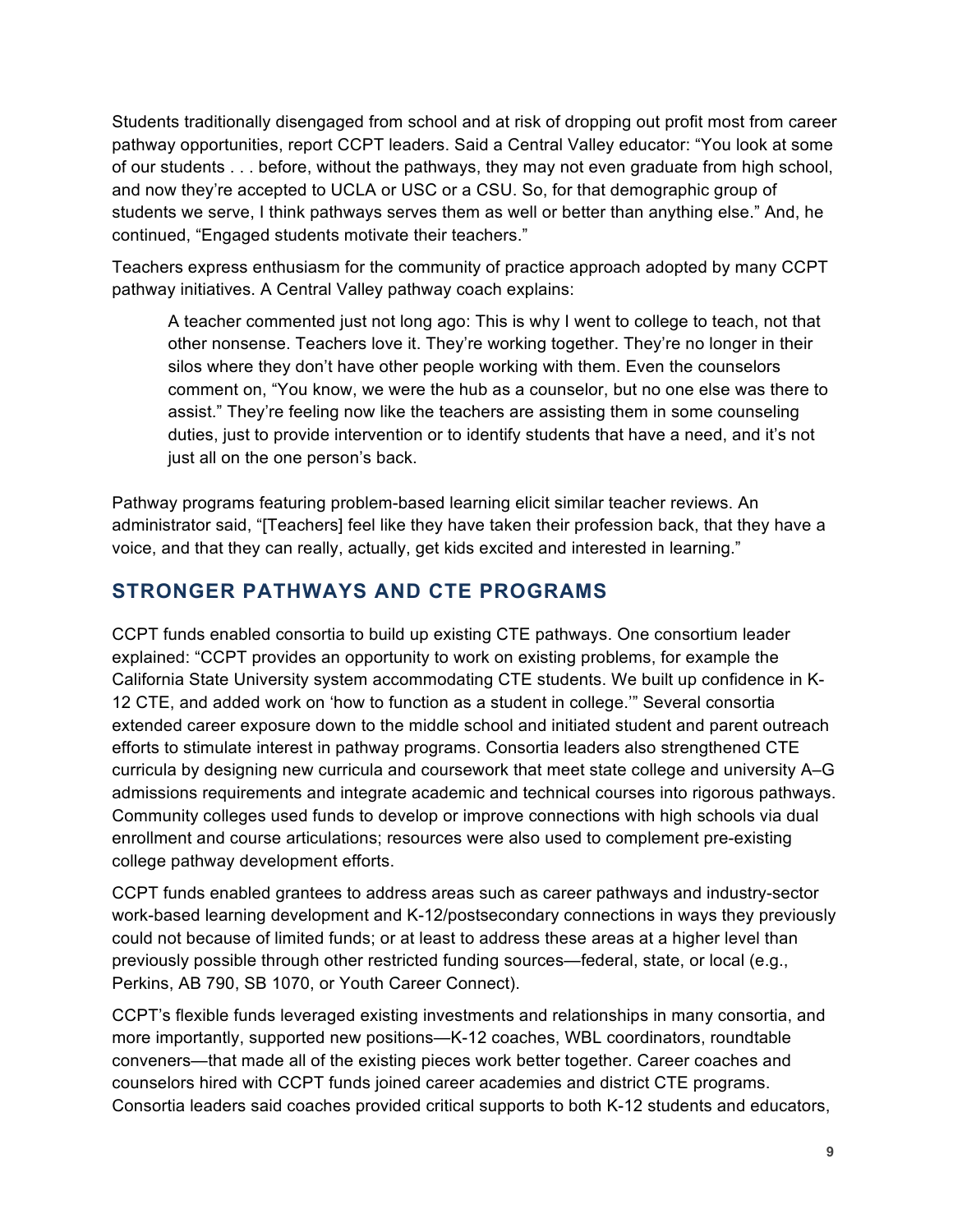especially in light of the broad reduction in counselor positions statewide following the 2008 Great Recession. CCPT funds also strengthened Linked Learning initiatives in many settings because they allowed K-12 actors to address shortcomings in that model, in particular balancing relationships with employers and community colleges. Lead community colleges in CCPT consortia largely used funds to hire staff well versed on the local K-12 system and educators and/or employers. The insider-outsider status of these new staff facilitated progress in developing and formalizing partnerships with community colleges.

Several respondents commented that the CCPT grant gave new status and presence to CTE in their communities and region. One said: "It was like water in the desert for CTE folks." CCPT brought many K-12 superintendents and school board members to the table for the first time to consider a pathway approach to high school reform that promotes college and career readiness for all students. In the community college system, CCPT is one of multiple CTE-related initiatives, which increased awareness for CTE programs, but at times confused practitioners steeped in postsecondary career pathway development and implementation.

## **NEW AND STRENGTHENED RELATIONSHIPS AMONG STAKEHOLDERS**

Every consortia leader saw new relationships as a benefit of CCPT and essential to promoting collaboration among employers, community colleges, and K-12 districts within the regions, as well as within sectors. Consortia leaders and other CCPT actors created multiple strategies to encourage conversation within and across sectors. Many supported communities of practice among K-12 pathway teachers, principals, coaches, and other stakeholders as a place to share information, learn together, and develop common understandings. Pathway-specific convenings—around the arts, health, agriculture, or manufacturing, for instance—provided a similar opportunity for pathway teachers, counselors, and employers.

CCPT aimed to build new relationships between districts and community colleges. Although they are still a "work in progress," many respondents credited CCPT for instigating them. A community college administrator said: "From the community college perspective, CCPT built new relationships. Schools and districts don't normally work with community colleges. Pathway community college faculty are now having regular Friday evening meetings with high school faculty; it's a new thing." A K-12 district educator agreed: "What the CCPT grant has done is really help us bring into the fold the community college teachers, which is a whole other challenge in and of itself, but the dialogue is there." In the view of many consortium leaders, these new regional relationships brought enhanced social capital to the task of implementing career pathways and enabled consortia leaders to, as one put it, "do things we could never do on our own."

### **MORE ATTENTION TO DATA AND INDICATORS**

Although problems of data availability and cross-system compatibility created universal frustration and some friction, consortia leaders say that CCPT further stimulated efforts to develop common indicators that assess program outcomes and describe student postsecondary pathways in careers or college. CCPT pushed on the need to align data between K-12 and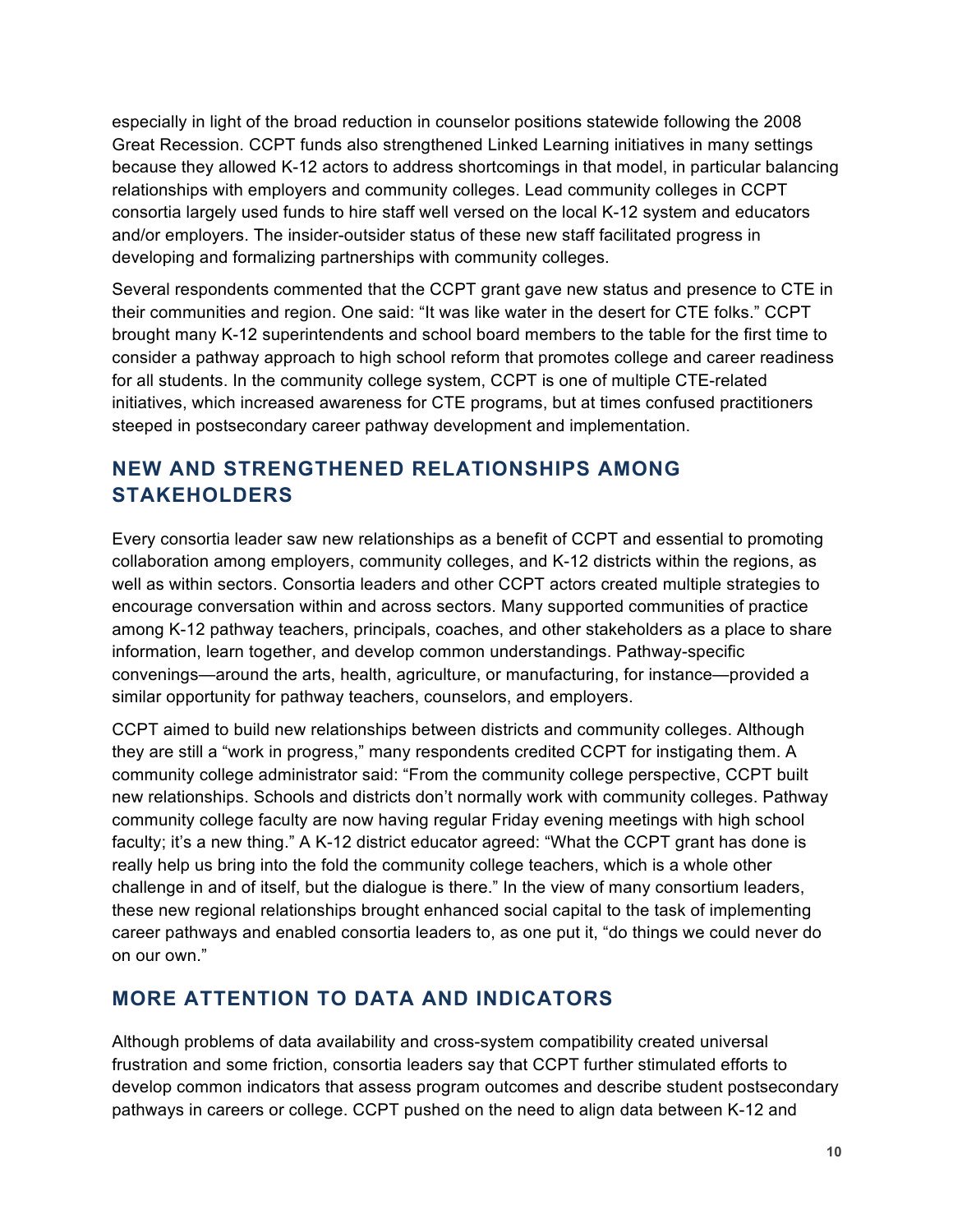higher education and to develop a common course code system. Consortia directors across the state echoed the hopeful view of a Central Valley district data analyst: "CCPT funding created a pressure to meet a [data] need. California will come out of this initiative with a much better aligned K-12/higher education data system." Or the view of a CCPT administrator: "The push to sustainability will mean better CTE data in years to come." Despite this optimism, differences in how K-12 and community college CTE classroom, pathway, and WBL data are collected and made accessible continues to dog data-sharing efforts.

CCPT also surfaced the importance of common understandings of college and career readiness indicators. Several respondents pointed to the value of the local high school student Graduate Profile as a tool to create shared understanding of actual and aspirational outcomes, including indicators with which to assess pathway program and student-level outcomes. One consortium director explained:

I can now say with confidence that, "Our kids are going to be college-and-career-ready" because I know what the target is and what the indicators are. And before, if my English teacher was preparing a student for the way she went to college and so on, I didn't have anything to point to. The Graduate Profile sets out standards.

CCPT planning processes generated important new data about regional workforce needs. These data strengthened pathways and CTE programs by promoting a regional assessment of employer fit with CTE/pathway curricula. Prior to CCPT, respondents say, educators paid little attention to how students' high school coursework aligned with regional workforce demands. As a district CTE director commented:

It wasn't until this grant that educators really started identifying: What are business needs and what do students need to get there? When you look at what teachers are teaching, are they really teaching what industry needs? So if they're teaching Flash or something like that, that may not be used in industry anymore but that's what the curriculum is we have. So, that's the stuff we need to clean up.

# **ORGANIZATION OF THIS REPORT**

The sections that follow provide an overview of Cohort 1's first and second year activities and concerns. First, we consider implementation issues from the perspective of the consortium itself. CCPT consortia represent new institutional arrangements; they came into existence with the CCPT grant. We explore a number of questions: How did Cohort 1 consortia structure themselves as new organizational forms? As regional actors? How did consortia leaders promote cross-sector arrangements in their regions? Engage diverse stakeholders in CCPT's mission and methods? Work within and across diverse demographic and economic settings within their regions?

Second, we discuss CCPT implementation experiences from the perspective of each of the primary players: K-12 educators, postsecondary partners, and employers. Although each partner signed on to common goals and made collaborative commitments as part of their CCPT proposal, each also brought particular perspectives and distinctive concerns and priorities to the table as they moved from proposal agreements to implementation activities. These differences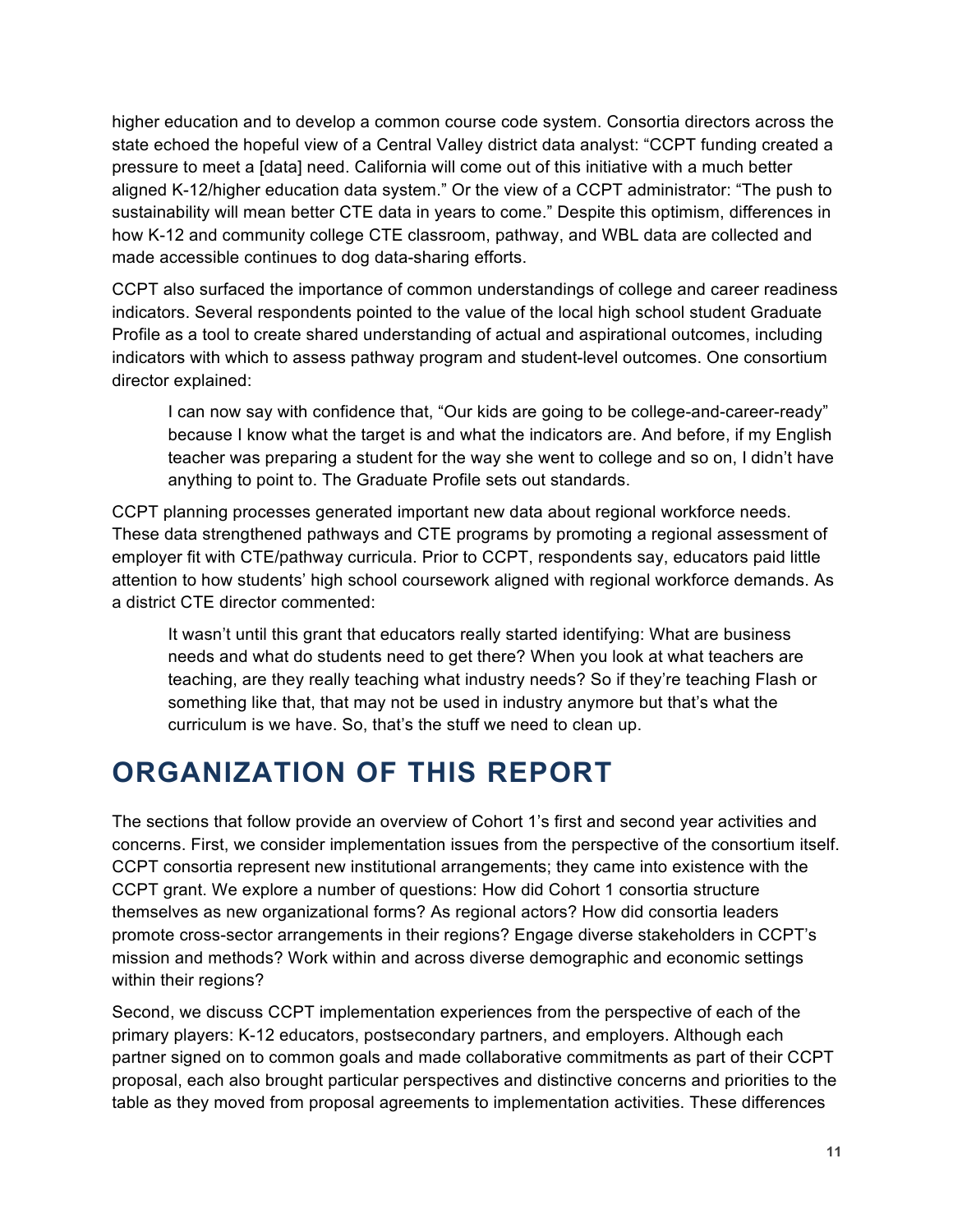affect both implementation processes and outcomes and, for this reason, we discuss each stakeholder's experiences separately.

Each section includes examples of promising responses to common implementation issues. Even though Cohort 1 grantees faced challenges similar to those often encountered in efforts to engage the business community in the schools or to promote district/community college collaboration (barriers to cross-institutional or cross-sector collaboration, for instance), CCPT's flexibility allowed many consortia leaders and stakeholders to address these issues in new ways. We highlight those innovative responses and arrangements throughout the report.

Implications for sustainability conclude this report and will be developed in the subsequent report. Three broad implementation issues confront all Cohort 1 consortia as they enter their third CCPT year:

- *Collaboration between K-12 districts and community colleges***.** K-12 districts struggle to align CTE coursework, develop dual enrollment opportunities, and establish infrastructure to consistently meet with community college faculty and leaders around pathway development. Community college structures often marginalize CTE courses and vary considerably in their operations, even within the same community college district, on enrollment procedures, pathway development, credit determination, and faculty governance.
- *Employer engagement***.** CCPT outcomes turn on the support and engagement of business leaders and regional employers. Some consortia, especially those serving regions urgently engaged in issues of economic development, profit from active employer involvement in career pathways. However, most consortia grapple with questions of how to achieve sustained, meaningful commitment from the business community, provide a coherent framework for K-12 and community college partnership with employers, and secure CCPT employer champions for their work.
- *Fostering and supporting a regional infrastructure and perspective***.** CCPT's regional aspirations brought in players, some new, and for new reasons. Many rural and small districts received technical assistance or other supports for the first time. Despite such benefits, however, consortia leaders in rural and urban areas agree that describing and enacting a regional perspective, plus building and funding a regional infrastructure to support CCPT, comprise both their biggest challenge and their greatest opportunity.

Our ongoing research explores these important questions.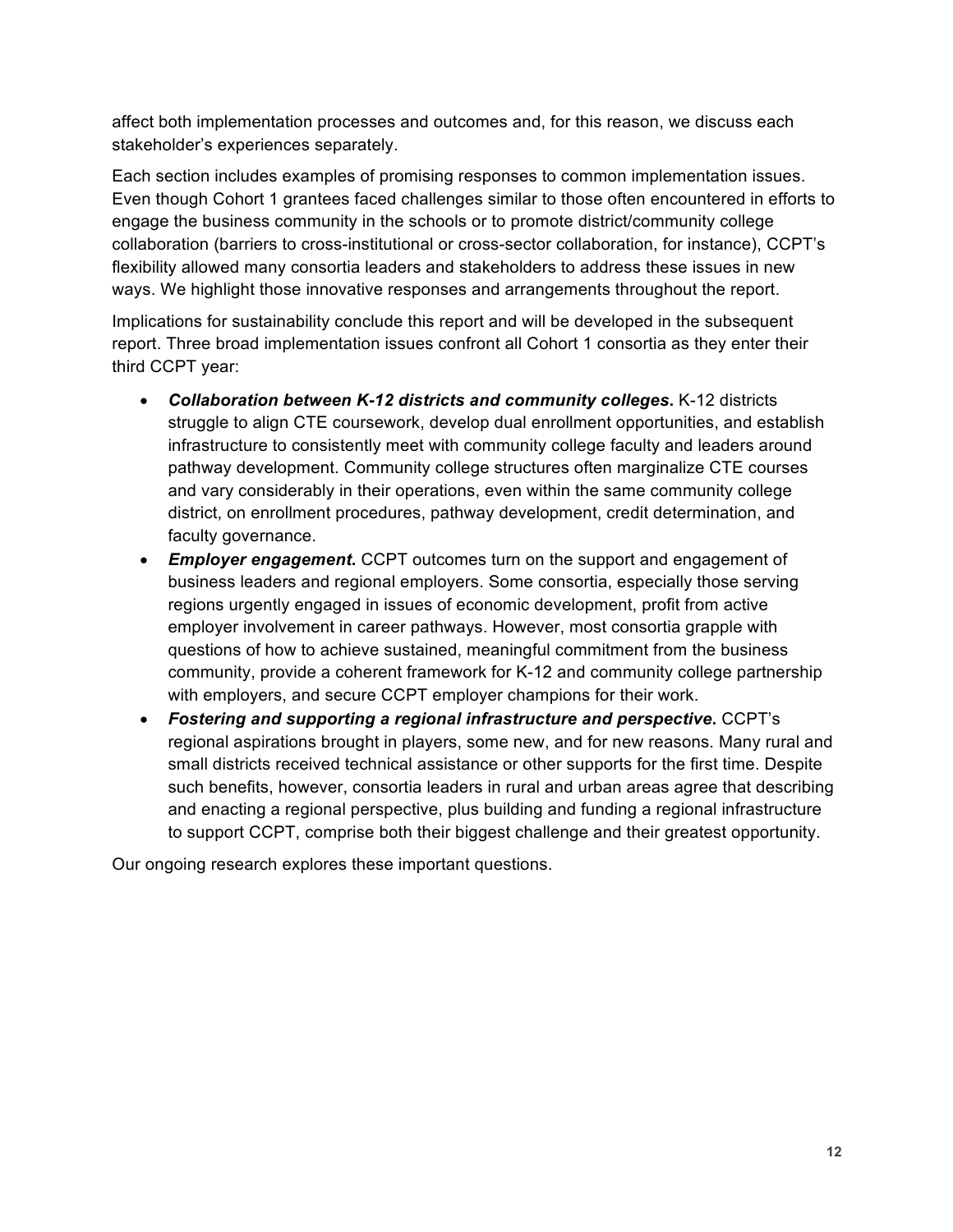# **REGIONAL CONSORTIA**

California AB 86 created regional consortia via California Department of Education as a key California Career Pathways Trust (CCPT) implementation strategy. The initiative tasked consortia with developing the regional systems of supports, relationships, and resources needed to build and strengthen career pathway programs. In its regional scope and ambitious vision of cross-sector collaboration, CCPT's overarching charge to the new consortia stands without precedent in the education reform arena.

In order to maximize CCPT effectiveness, K-12 districts, community colleges, and employers all need to work together. Yet CCPT, which is administered by CDE—the state-level K-12 agent is designed with secondary education in mind. CCPT highlights an opportunity to remedy structural disparities in CTE programs, facilities, and equipment between K-12 schools and community colleges, which can undermine collaboration between K-12 and postsecondary systems and can create competition between the two education systems for employer engagement. For example, consortia are often reluctant to endorse community college CTE programs when so many high schools often have more and better CTE resources. But consortia reluctance to endorse postsecondary CTE is at cross-purposes with the effort to engage employers, who are typically more interested in developing opportunities for older postsecondary students who will be able to fill open positions and contribute to an employer's bottom line more quickly than younger K-12 students. In addition, CCPT's time horizon of five years may also lessen its value for community colleges and employers given that relatively few students in fully implemented secondary career pathways will enter their respective institutions by the time the grant is over.

Nonetheless, CCPT's notion of regional action asks consortia to address three significant implementation tasks: changing mindsets about CTE, establishing communication among all stakeholders, and building regional infrastructure. New regional conversations and collaborations call for new strategies and structures to make them happen, align the work, and support associated system change. Mindset matters. Implementing strong career pathway programs necessitates new ways of thinking about CTE's goals, content, and stakeholders. And, a consortium's effectiveness in carrying out these responsibilities depends in large part on compelling communication about the value and requirements of the career pathways.

The CCPT initiative expanded the concept of regional consortia, which exist within the state's community college CTE and adult education programs, to include new actors. But it did not specify consortia membership or strategies so that consortia across the state could be designed to reflect particular regional realities and priorities. The next section, consortia at a glance, describes how regional consortia differ in their leadership, partners, and pathways. We then take up regional consortia's responses to the three implementation tasks described above. As Cohort 1's experience shows, consortia across the state wrestled with these core implementation tasks and confronted common obstacles in doing so.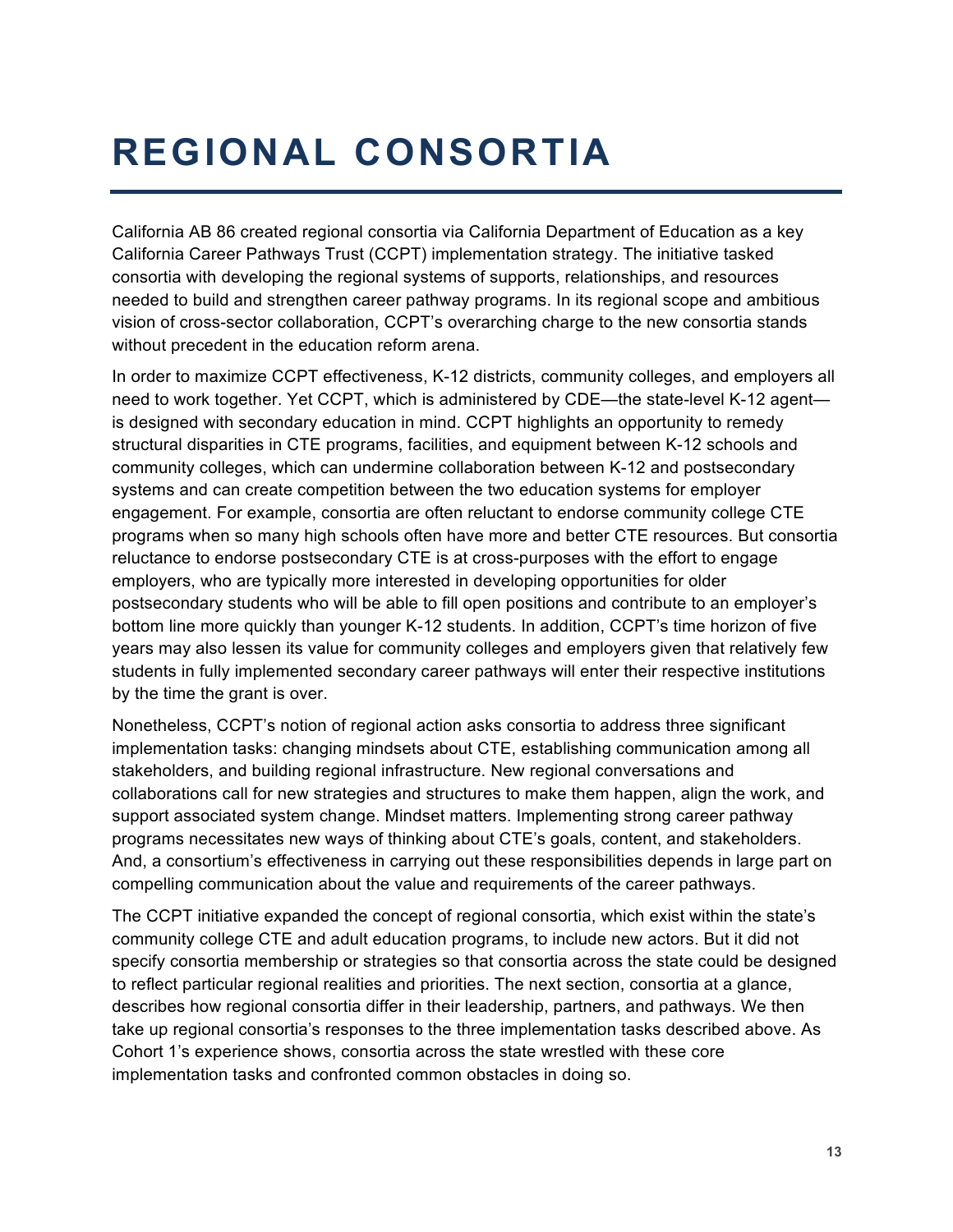# **CONSORTIA AT A GLANCE**

Cohort 1 leaders all frame their CCPT mission in terms of changing mindsets about CTE and career pathways, promoting cross-institutional and cross-sector collaboration, and developing and carrying out a regional plan of action. Although Cohort 1 consortia are diverse in size, geographical configuration, and level of existing infrastructure for pathway work, they are all led by one of three agency types, and they face the shared challenge of working with partners that are historically siloed and unused to collaboration. These commonalities inform the implementation tasks and challenges that are discussed in the body of the Regional Consortia section.

### **CONSORTIA BY THE NUMBERS**

#### **LEAD AGENCIES**

**County Offices of Education:** lead five \$15M grants and one \$6M grant

**Community College Districts:** lead five \$15M grants and five \$6M grants

**K-12 Districts:** lead one \$15M grant and nine \$6M grants

**Partnership Academy:** leads one \$15M grant

**Charter School:** leads one \$6M grant

#### **TOP 5 SECTORS**

Cohort 1 consortia proposed anywhere from 1 to 21 pathways. Across the state, five sectors received the most attention as pathway choices:

- Health and Medical Technology (17 consortia)
- Manufacturing and Product Development (13 consortia)
- Information and Communication Technologies (13 consortia)
- Engineering and Architecture (12 consortia)
- Agriculture and Natural Resources (9 consortia)

#### **VARIETY OF PARTNERSHIPS**

Cohort 1 CCPT proposals included a wide range of partners:

- 167 school districts
- 371 high schools
- 35 middle schools
- 22 elementary schools
- 22 adult/continuation/community schools
- 13 county offices of education
- 17 charter schools
- 8 regional occupation program centers
- 85 community colleges
- 845 business organizations
- 20 universities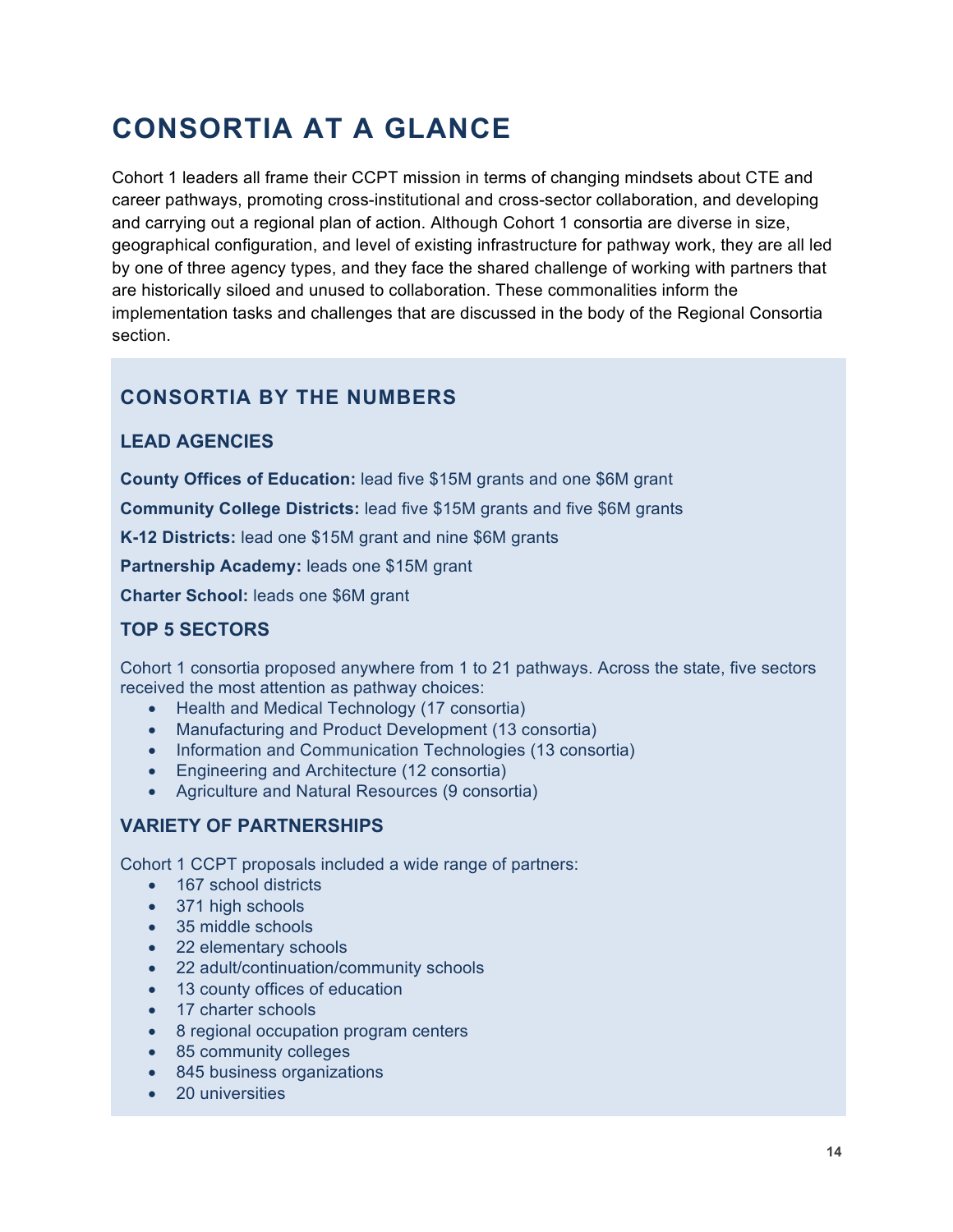### **THE LEAD AGENCY**

Cohort 1 grantees designated different agencies to lead their consortia: county offices of education (COE), community college districts (CCDs), and K-12 districts led the bulk of the grants, and a partnership academy and charter school each led one grant. These institutionally different consortia leads brought different strengths and limitations to the initiative.

#### **County Offices of Education**

A COE is regional by design and so is well situated to take a regional perspective and develop strategies based on firsthand knowledge of regional needs, challenges, and capacities.<sup>6</sup> A strong COE can work in system terms and manage the structures and strategies that connect stakeholders. As one COE superintendent put it:

We are conveners. I think that's a real advantage of county offices, and its also part of our mission. We are connectors within the K-12 space, and now the K-14 space and the pre-K-14 space. So, it is of use to our districts to be able to rely on us to be at those tables and represent them.

A CCPT director from another strong COE echoed this view:

We're able to lead and see the overall big picture across [multiple] high schools and [multiple] pathways. We can be a connector and see where [sites] are having the same issues. We have the ability to be involved with multiple teams, to identify and help strengthen leadership across the region. District offices don't have a lot of time to build those systems or develop those partnerships.

However, not all COEs possess the capacity to play a strong regional role, either in terms of leadership or technical assistance expertise (or both). And few COEs have established connections to the business community or postsecondary institutions and so have limited ability to broker pathway relationships between educators and employers.

#### **K-12 Districts**

District leads can draw upon a history of strong relationships among teaching and administrative local staff and credibility on the ground. They also have the benefit of local knowledge, and many have contacts with community groups such as the Chamber of Commerce, prominent businessmen, and politicians. This local knowledge enables fine-tuning of strategies to best suit stakeholders, provides access to community employers, and builds influential support for CCPT's mission. A district superintendent saw district leadership as a critical asset in building strong CCPT pathways because it could incorporate fine-grained information about students: "We developed our pathways with the different student needs in mind.... We want attractive options for our students."

District leads run the risk, however, of being too 'district-centric' to work well with a diverse business community, postsecondary institutions (specifically community colleges), or to create a

 <sup>6</sup> County Offices of Education: http://www.cde.ca.gov/re/sd/co/coes.asp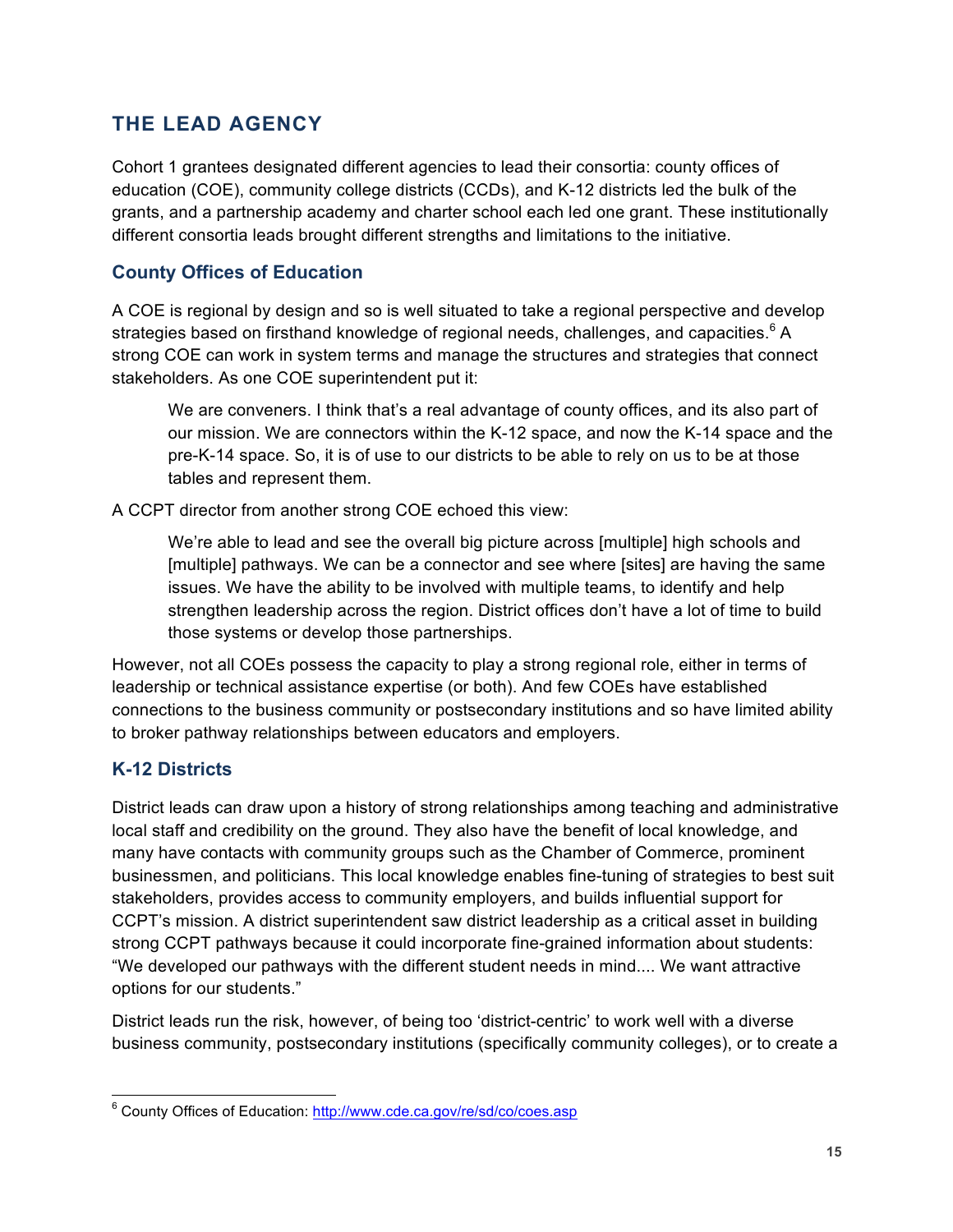regional pathway vision that includes both community and four-year colleges alongside employers.

#### **Community College Districts**

CCD leads can draw on knowledge of the community college system and its member colleges to build capacity and appetite around CTE pathways. Like their COE and district peers leading CCPT grants, CCD leads also allocated the majority of their funds to K-12 work, perhaps unintentionally limiting the real and perceived potential added value of CCPT to postsecondary institutions and staff. CCDs do not have a direct role in governance at individual colleges and multi-college districts are not mandated to equitably distribute resources across all partner colleges which can be problematic for coherent, consistent and equitable implementation.

CCDs can play an important convening role, and particularly in multi-campus districts. Since CTE programs comprise a fraction of community colleges' individual, district-wide, and systemlevel missions and work, more guidance is required to ensure local postsecondary partners understand and value CCPT's purpose, and particularly as it complements other CTE-related work. CCDs may also have an important role in sustaining the CCPT vision and engagement by local colleges and in brokering relationships with K-12 schools and districts, COEs, and local workforce development partners to better align systems and services.

## **PARTNERSHIPS**

Partnerships are essential to building pathways, and CCPT consortia enlisted multiple partners from education, higher education, and business. Although many of these partnerships represented long-standing relationships and shared experience, in every consortium several of the partners enlisted to support CCPT had never worked together, especially those involved in proposed cross-sector partnerships: K-12 to postsecondary, and business to K-12 and postsecondary education. The project of creating cross-sector regional partnerships is new on multiple levels; as a consortium leader observed, "Many partners are trying to reconcile old ways with new expectations.... We were aiming at system change." And another consortium leader noted that a regional focus was new to many: "Strong local pathways are not the sum of the CCPT project. The overarching purpose is to create a regional infrastructure to support and align the work."

Establishing productive relationships with those new partners figured prominently in Cohort 1 implementation; these bourgeoning relationships typically focused more on programmatic rather than systems-level work since collaboration around pathways was the first order of business. Structural factors and cultural tendencies that encourage atomization are central challenges to building cross-sector partnerships.

#### **K-12**

K-12 education institutions are famously siloed by district, school, subject matter, and even grade levels. A regional pathway approach requires K-12s to share their work and collaborate on issues such as identifying relevant indicators and developing a common language to talk about their pathway work across schools, as well as with postsecondary and employer partners.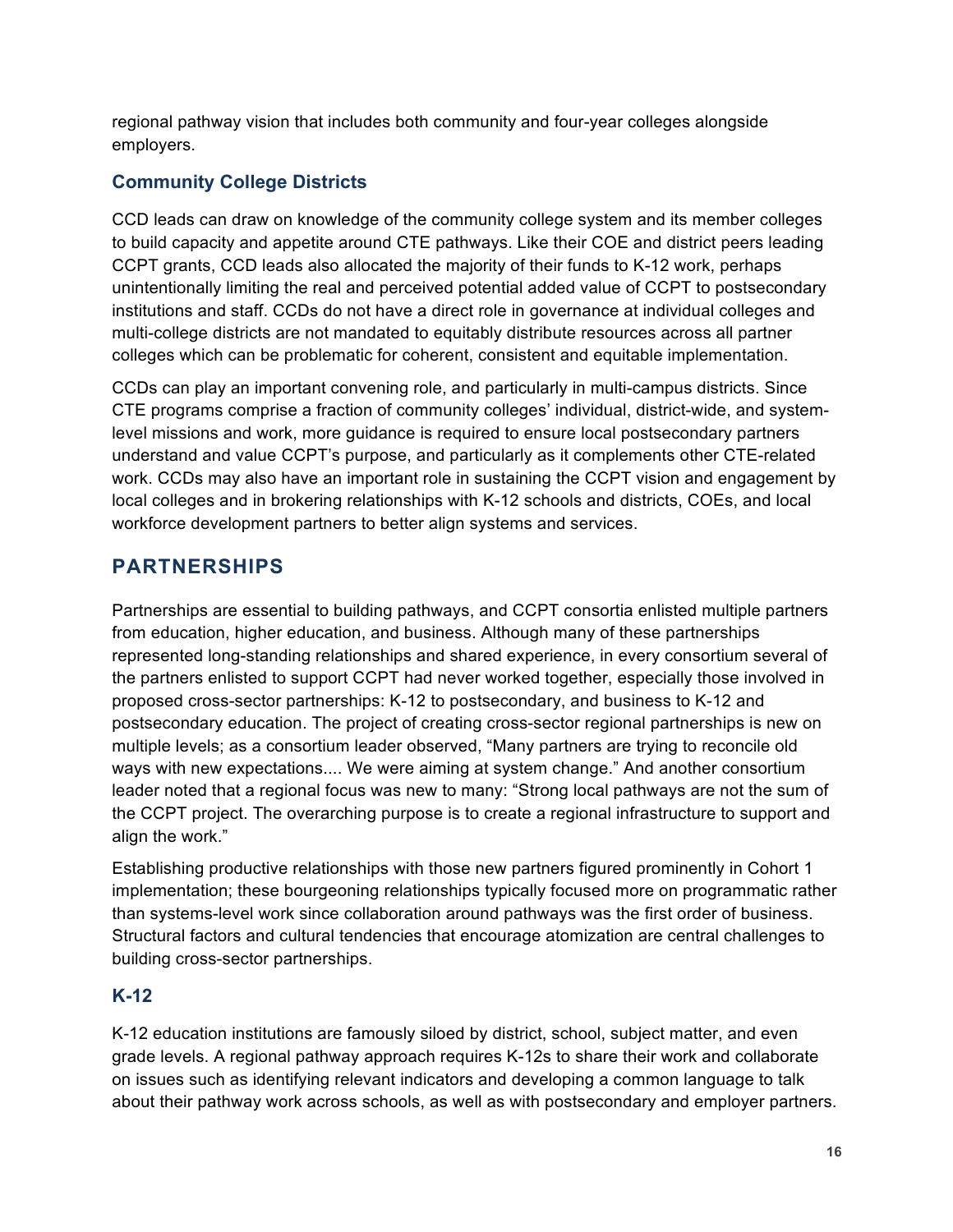#### **Community Colleges**

Given the California Community Colleges Chancellor's Office (CCCCO) governance structures and rules that prioritize local control, community colleges also tend to operate as fiefdoms, even within the same CCD. For example, high school student recruitment often revolves more around no-compete policies that prescribe which colleges can conduct outreach at which high schools rather than geographic proximity, enrollment trends, or alignment of employment opportunities. This organizational culture makes it difficult for K-12 districts to align curricular and noncurricular practices in the region or to come together as partners around a regional pathway strategy. Additionally, CTE courses are often marginalized in community colleges, which undermines requests for faculty to spend time and energy thinking about approaches to career pathway courses. Community colleges are also implicated in multiple CTE-related initiatives, some of which call for partnerships with K-12 districts, other community colleges, or employers/workforce development, all three, or a combination thereof. These multiple initiatives and their attendant partnerships can complicate managing relationships that are not institutionalized.

#### **Employers**

Employer groups are commonly isolated by sector—health, manufacturing, media, and agriculture, for instance. As a consequence, they have little experience collaborating with each other around CTE and pathways as intended by many employer councils or workforce development groups. Beyond the sector-specific silos, employer connections to education—K-12 or postsecondary—are often ad hoc, relying on active teachers or faculty members, rather than an organized system of employer engagement. Further, despite the fact that some, but not all, community colleges have career centers, employer engagement by way of this on-campus resource is often cut off from relationships between employers and faculty members.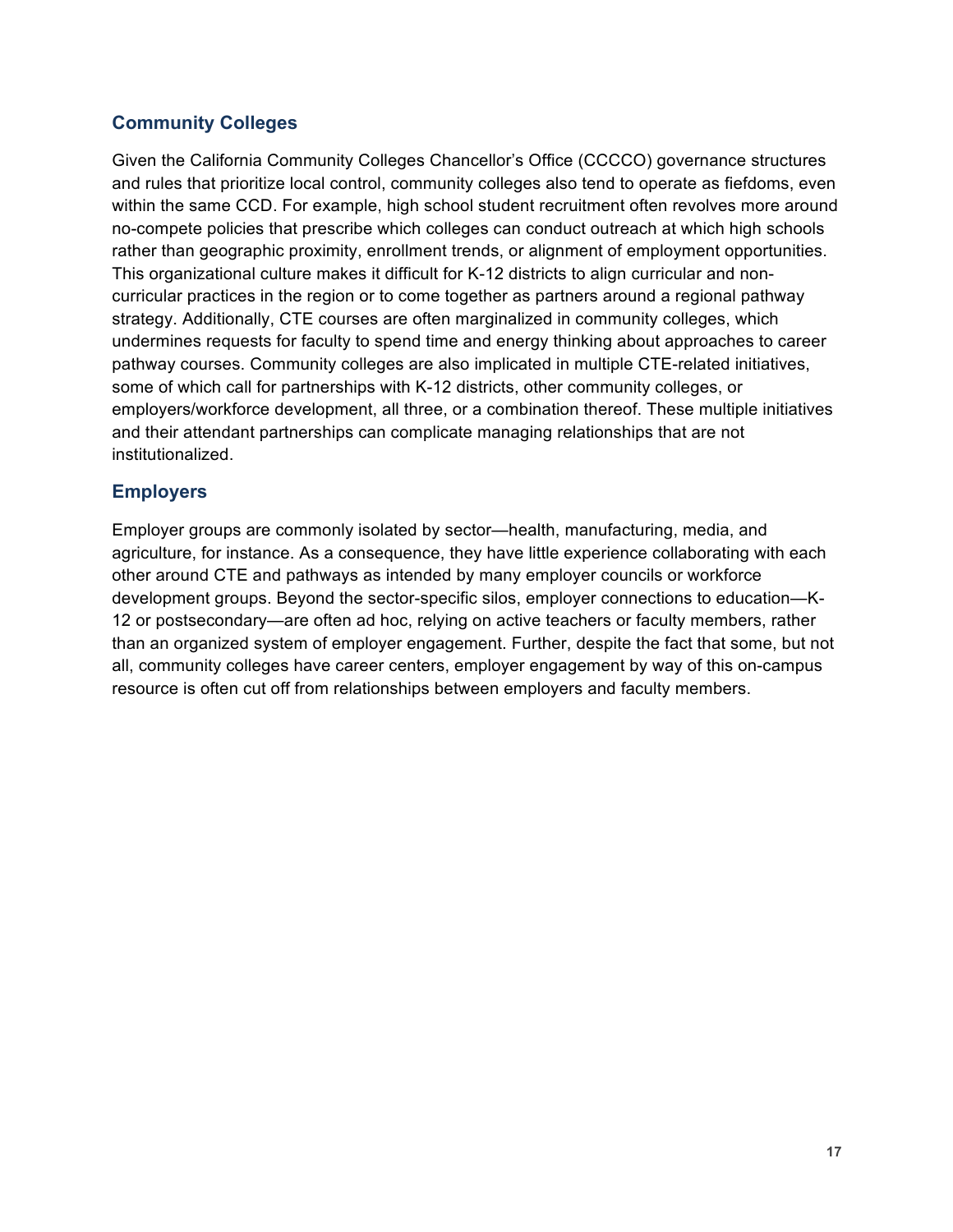# **COMMON IMPLEMENTATION TASKS**

Consortia of all descriptions confronted similar general implementation tasks as they set about addressing their CCPT mission: changing mindsets about CTE, creating compelling communications, and building regional infrastructure.

#### **Changing Mindsets about CTE**

 $\overline{a}$ 

Changing mindsets about CTE—what it involves, its value to students—comprised the first order of business for most Cohort 1 consortia. Several CCPT leaders used the term "transformation" to describe the changes in point of view about CTE that needed to occur among K-12 and postsecondary educators, parents, students, and community stakeholders to accept CCPT conceptions of pathways, work-based experiences, and community college experience. CCPT advocates quickly learned that simply changing structures and strategies cannot promote successful pathway implementation unless the thinking that produced and supported the old structures changes as well.

Dichotomous thinking about college *or* career coursework in high school—rather than college *and* career coursework—regularly frustrates efforts to blend academic and technical coursework in pathways. In some settings, that thinking has been difficult to change. For instance, the superintendent of a district serving both wealthy and struggling families said "we really have to convince parents and kids about what's valuable. The whole notion that CCPT is your father's vocational education program is hard to dispel." A deputy sector navigator<sup>7</sup> matter-of-factly stated, "Our school culture is that CTE is inferior." This disconnect between traditional views of vocational education and the reality of 21st century CTE can be especially problematic for developing effective responses to employer needs for middle-skilled workers (who traditionally come from the community colleges).

High school counselors "are more about college than about career," said a district leader, "and they don't know much of anything about community colleges." His district supports a community of practice for counselors to encourage a broader view of post-high school options, and to inform them about community college opportunities.

In community colleges, career pathways are explicitly linked to CTE programs of study that are historically terminal. For community colleges seeking to strengthen and maintain relationships with four-year institutions, expanding CTE programming can require delicate relationship building. On the one hand, expanding CTE programs via dual enrollment can help community colleges with lagging enrollment. On the other hand, community college staff expressed the need to promote and grow connections to four-year institutions (for example, via associate's degree for transfer), which often perceive CTE, dual enrollment students, and related programs as inferior.

 $7$  Deputy sector navigators support education and workforce alignment in regions to support workforce training and career pathways. For more information, please see: http://doingwhatmatters.cccco.edu/WEDDGrants/GranteeRoles.aspx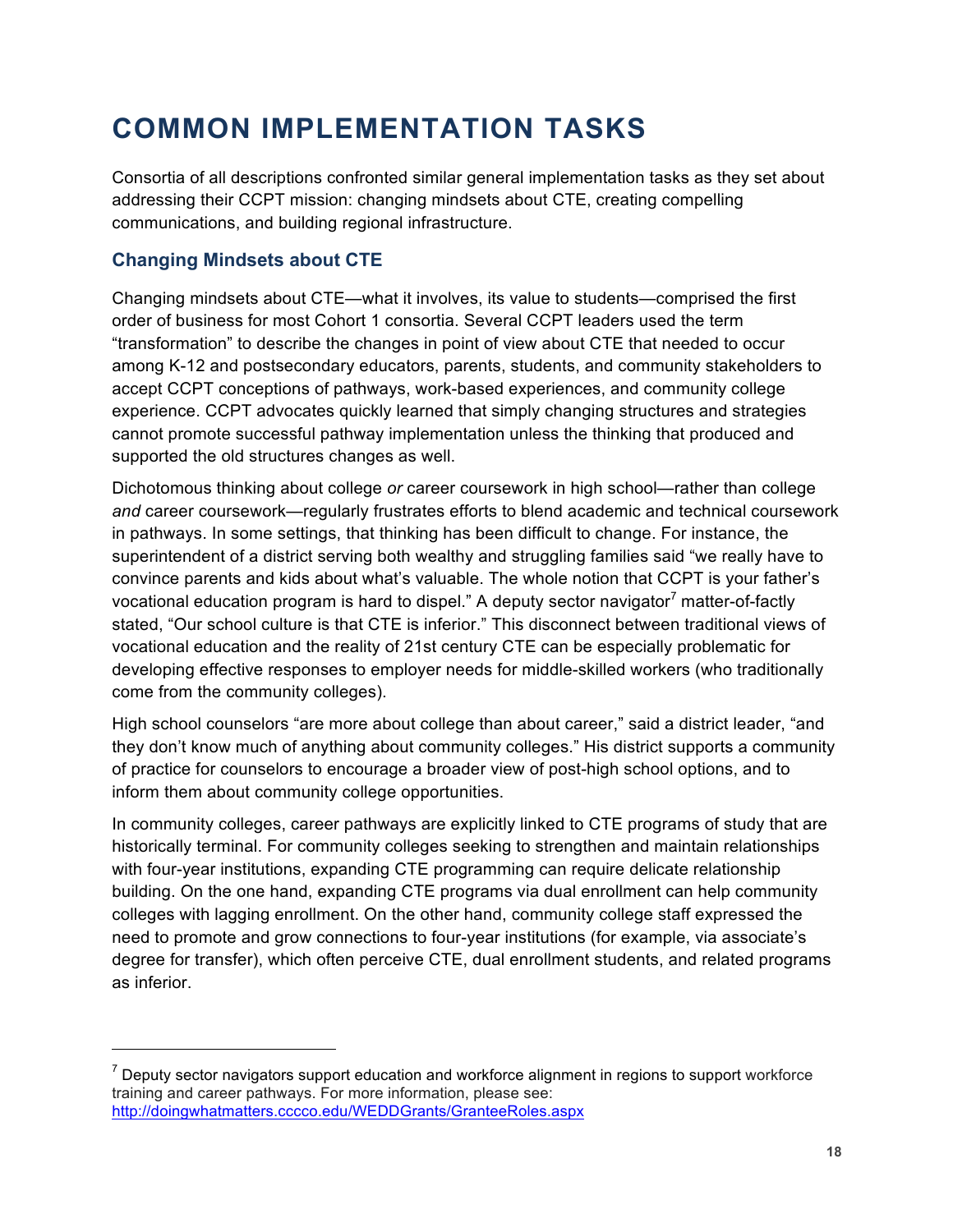Program directors, K-12 pathway coaches, and deputy sector navigators commented that teachers need to shift mindset about what constitutes student "proficiency'" in the CTE context. A pathway coach said that this shift has been especially hard for many traditional K-12 CTE teachers. Whereas in the past the successful completion of a project—say finishing a bowl in a woodworking class—would signal proficient performance, pathways now call for increased rigor and standards in the academic core courses and associated technical courses. For instance, can a student in a woodworking class successfully show the mathematics associated with creating a bowl? One deputy sector navigator began hosting a regional high school welding competition to familiarize students with employers, showcase students' aptitude to employers, and provide CTE teachers and faculty with a neutral venue for understanding pathway course quality and standards. Employers were primed to judge the competitions using the third-party industry-recognized American Welding Society (AWS) certification standards. Out of nearly 200 relatively high-performing students who participated in the competition, only four received certifications. This disappointing outcome sent a clear message to CTE educators in both K-12 schools and community colleges about the disconnect between current welding curricula and the skills and knowledge required by industry certification standards.

A CCPT pathway also asks many high school teachers to think differently about their practice. An Oakland Unified School District pathway leader: "I ask teachers if they see themselves first as an English teacher or as a pathways teacher. It is a very slow and organic transition [to be in a career pathway] for most traditional teachers, and we have been working hard on that transition in our communities of practice." They cited a colleague's shift as an example of what that change in perspective might look like. She grudgingly joined the public health pathway as a very traditional English teacher with no interest in the topic, but, slowly, as part of her pathway's community of practice, she "got acculturated into the health pathway. The first thing that started to change were some of the themes she would bring to the traditional literature they were reading…then, slowly [over the course of four years], she started to add texts related to public health."

"It's really just a mindset change," reflected a consortium director:

Moving from traditional to a new age of education, what that should and could look like for students. I think it's scary for lots of people and it's hard, it's hard work. You have people who stick their feet in the mud and say "I will not!" The learning curve on this whole transformational process has been steeper than probably anything.

In community colleges, decision making around curriculum and pedagogy are largely left to individual faculty members and institutional and other faculty senates.

#### **Creating Compelling Communication**

Changing mindsets about CTE pathways and the value of regional work requires persuasive communication about CCPT's goals, strategies, warrant, and payoff. CCPT leaders recognize that selling and sustaining pathway work depends on compelling and inclusive communication. Reflecting on continuing their consortium's CCPT work at grant's end, a Capital Area Partnership (CAP) leader said: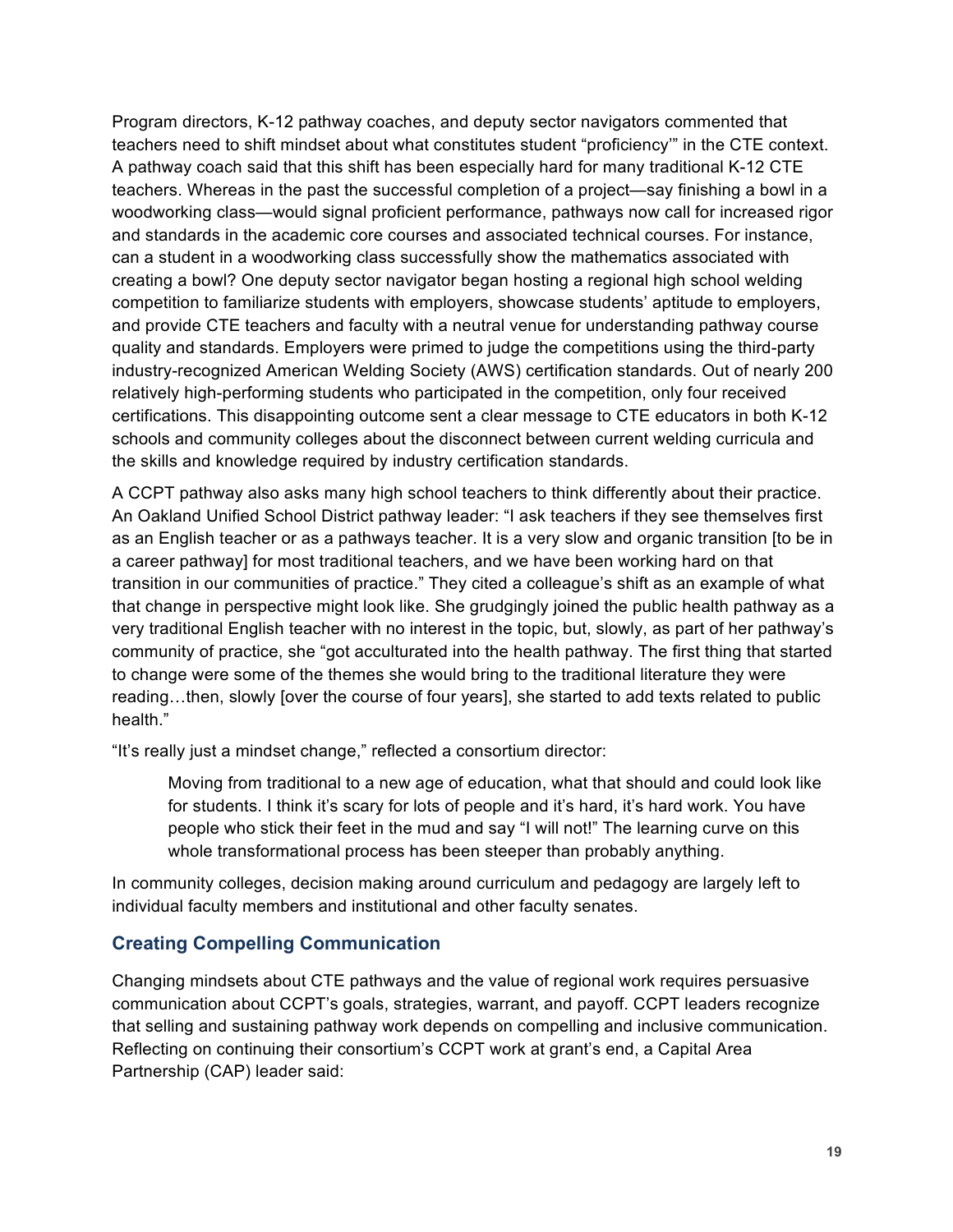A big component of this work on sustainability is communication and outreach to the community... making sure the community understands what we have. Our board of directors will say that our academies and pathways in Elk Grove are our "best kept secret." Well, that's . . . as a [former] marketing-advertising person, I just go, "Ugh!" It's essential to bring in the right people to make sure that the word's getting out and that all levels of staffing understand what academies and pathways are, not just the people who are involved in it.

But CCPT consortia leaders labored to devise effective strategies to address existing communication gaps within and across stakeholder groups, because each stakeholder group has its own way of operating and communication norms.

Few CCPT leaders or teams have experience developing cross-sector, within-sector, and regional communication strategies. In some instances, staff or consortia leaders found even internal communication inadequate. As a consequence, significant communication gaps existed among stakeholders that hobble consortia everywhere. Implementing CCPT's regional mission requires determined attention to diagnosing and addressing these communication shortfalls. In practice, developing effective CCPT communication is, as one consortium director put it, a process of "learning by doing," without much technical assistance.

A CAP CTE director summed up the problem this way:

I see it really as a building-awareness component. But when we start talking about business and education and really looking at what the communication gaps are, I don't think the goals are all so different, but the communication gap is there, even from secondary to postsecondary, and [from] some postsecondaries to other postsecondaries. So, how do we come together with common terms and common goals and seamless transitions?

This consortium addressed the need for a common language by designing "one-sheets" that could be given to educators as well as employers. It describes what work-based learning associated with their pathways entails, as well as the opportunities and needs associated with WBL. The one-sheet, Elk Grove's CAP leaders hope, will also foster shared language and conceptions of WBL across the consortium. "We didn't want all the different players in CAP saying, 'Oh, here's what we consider externships' or, 'Here's what we want for externships.' We wanted to make sure that we had a common communication, common message." Likewise, in the East Bay, the first year of CCPT work largely focused on identifying a common definition of a pathway so that all partners could use a common language in the planning, but also during the implementation phase of work.

Further, both district and postsecondary partners acknowledge the mixed messages students and families receive about pathways. On the one hand students are encouraged to meet A–G requirements (for four-year college eligibility) and take honors or Advanced Placement courses. On the other hand, CCPT promotes CTE course taking that may or not meet A–G requirements but leads most readily to community college programs of study. Even CTE courses that meet A– G requirements via University of California Curriculum Integration (UCCI) may not be perceived as sufficiently rigorous on competitive four-year college applications.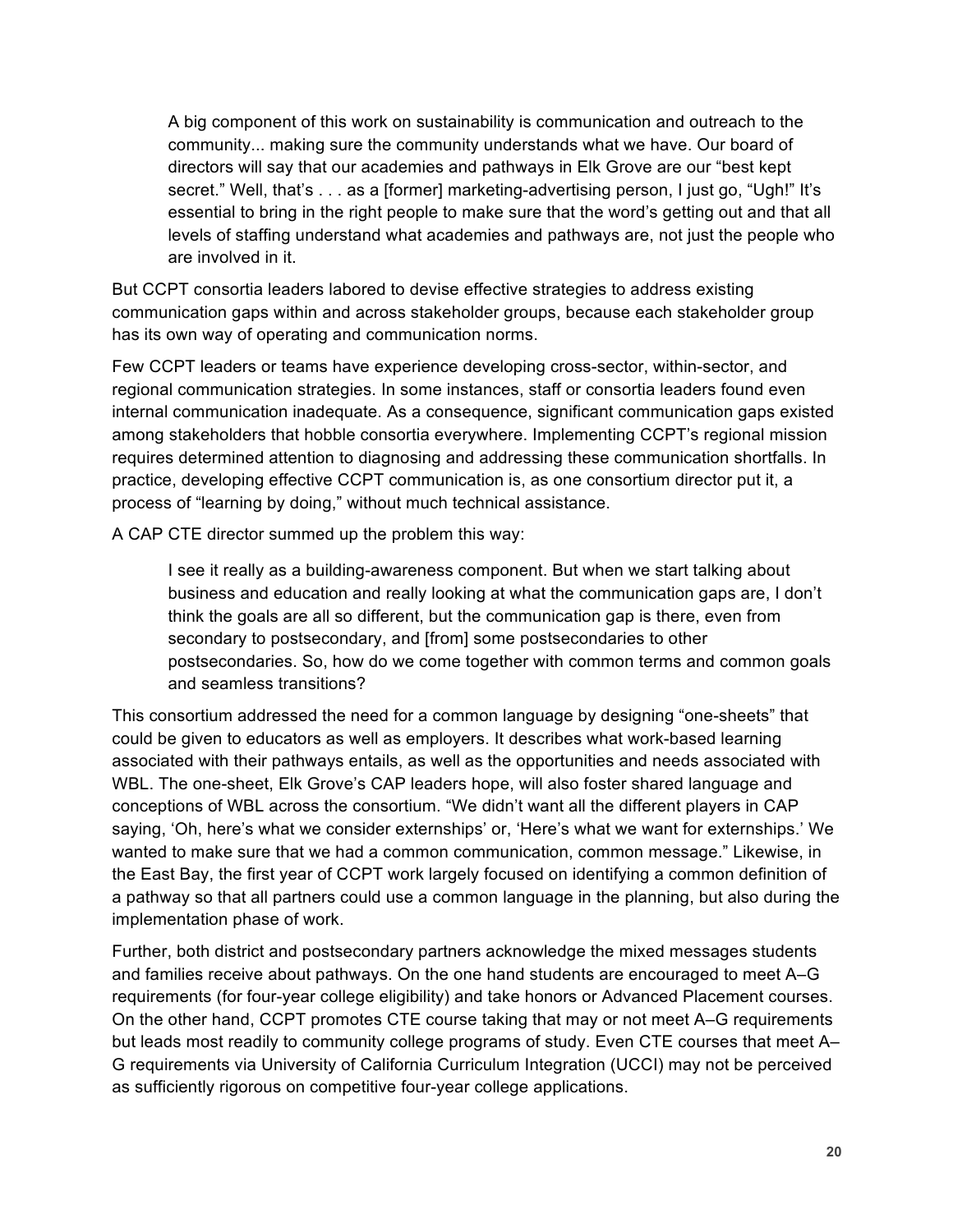The inconsistent communication between community colleges and K-12 districts around career pathways development also proves difficult. CCPT effectively asks consortia to promote twoyear CTE programs, yet in many instances high schools have more up-to-date and better quality equipment for CTE programs than their local community colleges. These tangible disparities unintentionally undermine collaboration, namely the positioning of community colleges as a preferred choice.

Consortia leaders described a number of strategies that have been effective in communicating CCPT's regional, cross-institutional CTE approach. Engaging, user-friendly consortium and site websites with information relevant to all stakeholders, including links to pathway descriptions, employer opportunities, and consortium partners, are essential communication tools. Many also found such low-tech strategies as flyers (in the local newspapers) and postcards (with event information in English and Spanish) to be effective advertising for pathway opportunities, especially when supplemented by evening, dinner-provided information sessions for parents, employers, and the community. Most effective of all were pathway presentations featuring young people who describe their pathway activities and the value that pathways represent to them.

But, these low-tech communication strategies, they caution, are effective only when accompanied by active, targeted outreach strategies. Cohort 1 grantees learned that effective regional communication requires multipronged strategies that are directed at specific audiences, but convey a common message and consistent call for action.

#### **Building Regional Infrastructure**

Most consortia leaders—even those in sites benefiting from established pathways and deep CTE traditions—saw CCPT's regional vision as "a little scary" and a very ambitious goal for a three-year grant. Across Cohort 1 consortia, leaders commented that even where they had previously worked well regionally, the CCPT grant required new and different kinds of working arrangements, investments, and relationships that take time to develop. Consortia leaders across the state report that insufficient infrastructure currently exists to support or sustain CCPT's regional vision and change, and that appropriate regional infrastructure needs to be imagined and built. The general absence of regional infrastructures or cross-sector relationships demanded early attention from consortia leaders.

Several consortia leaders commented on the general absence of technical assistance early on from support providers or from the state to help them and their teams address issues promoting system change at a regional level. As one director put it: "There are a lot of support providers who know how to do a lot of good ground-up work. But there are not a lot who know how to do system-down work ... [and] few, if any, are doing system-level coaching work. We [in the region] don't have a lot of experience doing system-down work." Consortia leaders felt the system-level, regional work is essential to implementing and sustaining a regional collaborative and will be difficult to design and carry out absent technical assistance and dedicated funding.

The task of creating regional infrastructure is somewhat less daunting for consortia that have some existing networks and collaborations in place, which can be mobilized to support the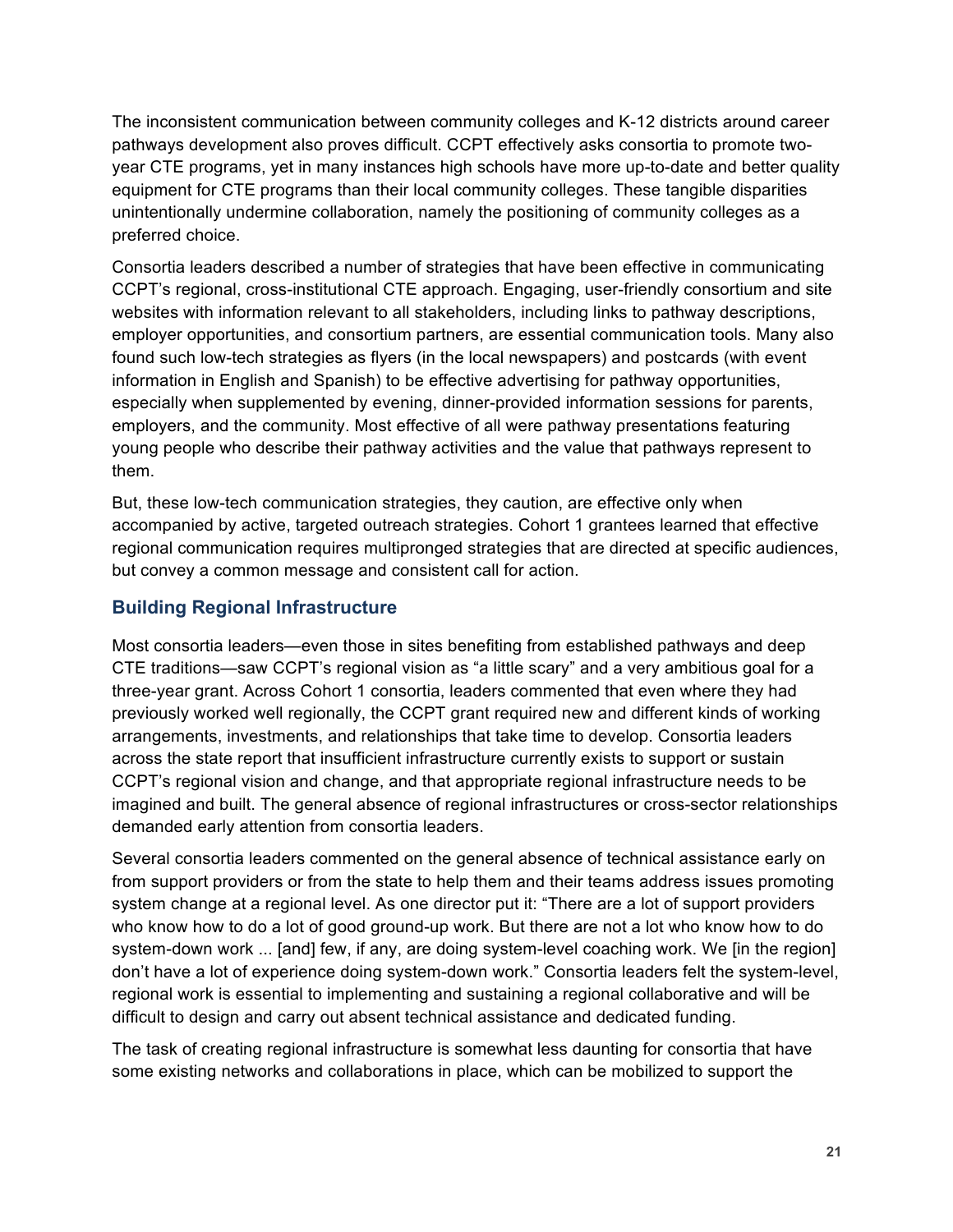CCPT grant. For instance, the strong vocational education structure that existed in rural Tulare County formed a platform for the Tulare-Kings CCPT project. According to a Tulare COE leader:

The Tulare County Organization for Vocational Education basically oversaw 13 districts, and everything worked through the TCOVE office to fund these Regional Occupation Programs…when the pathways came in, that was a great transition. Now, we have that same type of collaboration that we had with the ROPs (Regional Occupational Programs) happening with the pathways. TKPP (Tulare-Kings Pathway Project) has kind of absorbed what ROP was doing but kept that infrastructure. As far as that collaboration piece working together, that [existing infrastructure] has been critical.

Other consortia focused on a community rather than a school district as the foundational network for building regional infrastructure. Elk Grove's CAP applied the lessons it learned about cross-sector collaboration in the context of a prior Ford Next Generation Learning grant, which designates a community rather than a school district to support learning reforms. An Elk Grove's leader said:

To truly do Linked Learning it has to involve the community. So most of our work has been not so much around career, technical education, and academies as it has been about how we build systems that include our community and our region. At the granular level of Linked Learning, it really takes a village to raise a child.

Cohort 1 grantees also invented several strategies to foster regional collaboration and action. Effective approaches built commitment to CCPT through participation and concrete connections to pathway work and processes. They convened new regional roundtables or expanded those already in existence. Some consortia established sector-specific roundtables and professional learning communities to bring together employers from similar industries—health, construction, and information technology, for instance—to discuss such topics as work-based learning, internships, and teacher externships. These efforts aimed to increase capacity around pathway work both individually and collectively.

Many of the critical issues that confront initiatives operating across traditional boundaries, as does CCPT, occur at the "joints" or the intersections of existing systems: failed communication, misunderstandings, and incompatible decisions. In more effective consortia, one or two people often serve as a connecting thread across the region. Tulare-Kings supported and staffed communities of practice for all stakeholder groups—program directors, district CTE directors, coaches from all pathways, postsecondary deans and faculty, principals, and lead teachers. A TKPP leader observed: "Although this means I go to lots of meetings, I also can be the 'thread' that connects them all and provide a consistent message. It works beautifully."

Conceiving of "region" in smaller terms is another approach to creating regional infrastructure. Spurred by often-frustrating efforts to convene partners across an expansive region, at least one consortium moved to a "micro-regional" or "subregional" approach in year two of their CCPT grant on the grounds that greater proximity made relationships easier to foster and meetings easier to convene. This organizing principle also allowed each local geographical area to have agencies prioritize their specific economic and educational needs.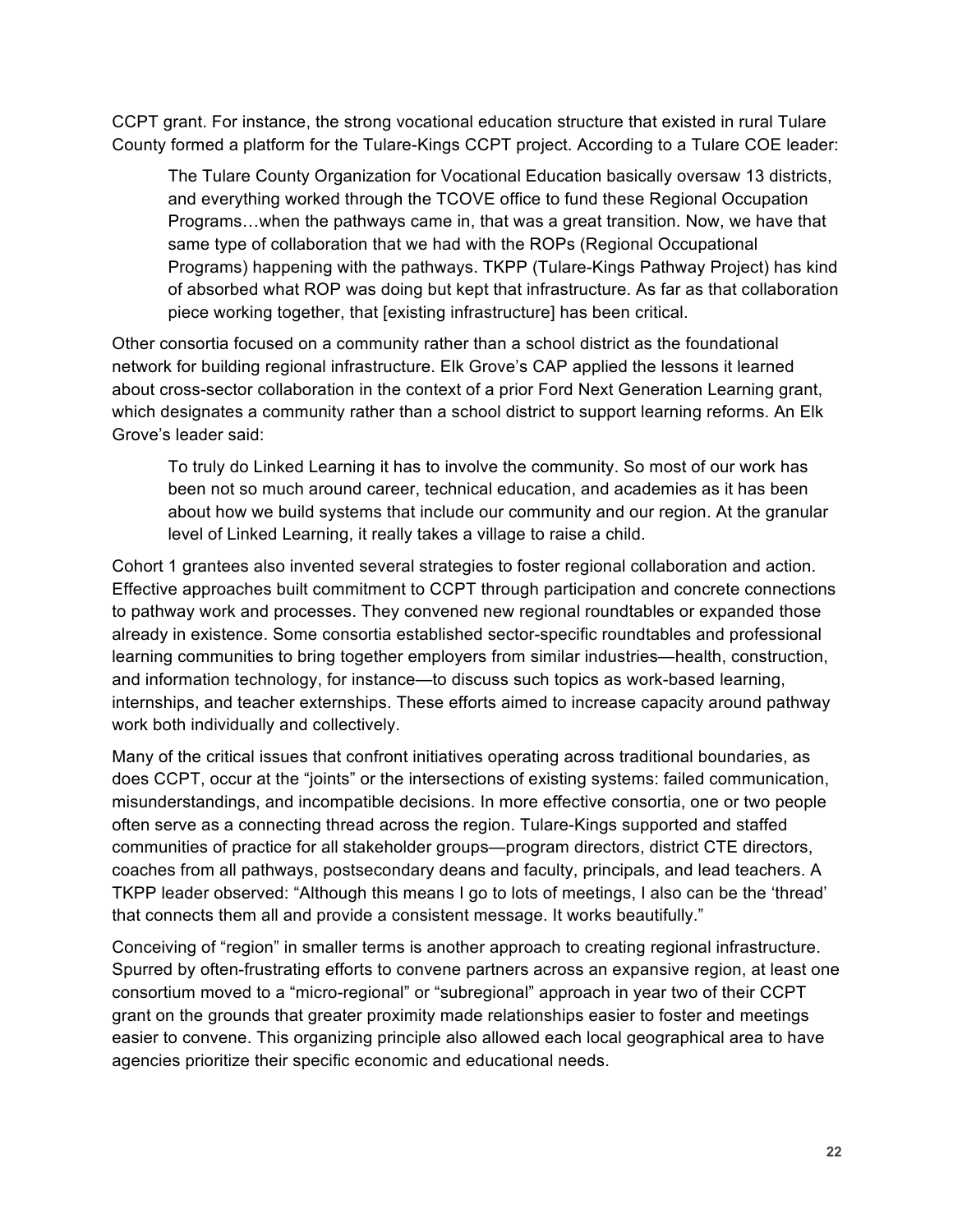#### **PROMISING PRACTICE: SUBREGIONAL COLLABORATION IN THE EAST BAY**

The East Bay Career Pathway consortia, led by the Peralta Community College district, sprawls along the densely populated 45-mile corridor of western Contra Costa and Alameda counties. It includes 11 K-12 districts ranging from large, high-poverty urban districts to those serving small, affluent cities, as well as one charter school organization, six community colleges, four Workforce Investment Boards (WIBs), and two COEs. In its first year, EBCP had limited success convening the collaborative because of time and travel costs, as well as members' feelings that the concerns, opportunities, and resources of their local settings were not addressed in consortium-wide gatherings.

In response to these concerns, EBCP created three sub regional nodes—north, mid, and south—in its second year. Each node contains K-12 districts, at least one community college, WIBs, community-based organizations, chambers of commerce, and business associations. This subregional strategy, most respondents say, has been effective in enabling them to be, as one put it, "local and focal," and to deal with the significant diversity in district contexts as well as local businesses in their node. The director of the Eden ROP, situated in the south node, said:

The regional work-based learning needs and opportunities are different within the EBCP. We're challenged by how to meet the needs of large businesses as well as the many local mom-and-pop concerns. That was the rationale for dividing into the smaller regions. It's working pretty well now, but it was challenging in the beginning ... [because] local chambers and educators would say 'we're interested in what's good for our district or community.' I'd say 'No we're a region!' I think they've got it now.

EBCP built on work originated under SB 1070 and further developed Local Pathway Action Teams composed of CTE faculty from community colleges and feeder high schools to play a major role in subregional collaboration. LPATs, organized around sector-specific pathways, meet monthly to co-develop goals, design and strengthen college and career pathways, scale up work-based learning, and ease high school to community college transitions. The EBCP director commented that the 12 LPATs each operate differently and "at different levels of greatness."

Respondents generally saw the LPATs as a "valuable piece of work spearheaded by the EBCP" and as an effective resource for building more direct lines of communication between districts and community colleges. "It's getting everyone in one pathway in the room to discuss how to continue to grow and move forward.... It has been very powerful. You design the action to concentrate on what you want to concentrate on." In West Contra Costa, for example, the pathway, including teachers from WCCUSD and Contra Costa College, resulted in a Memorandum of Understanding about dual enrollment—no small achievement in the EBCP context.

Networks reportedly also function well in these smaller East Bay nodes. For example, the Alameda COE supported a subregional Superintendents' Council that, in the view of the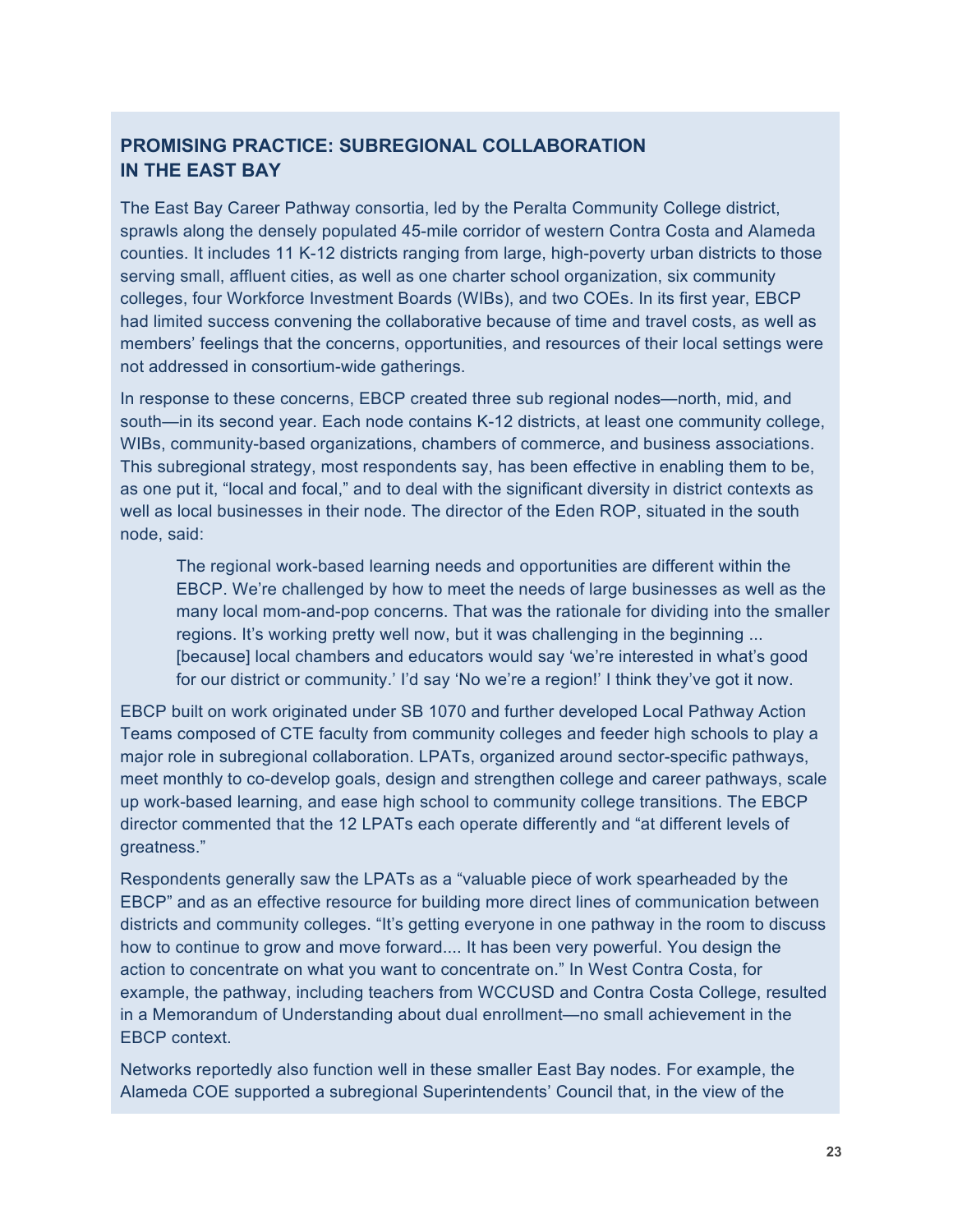ACOE superintendent, has been a "great value-add. Very few of our [18 Superintendents and 3 ROP superintendents] miss meetings.... That is a key touch point for us at least in the county."

Another successful strategy for building regional infrastructure takes a learning (rather than a training or mandate) driven approach and involves building regional collaboration around an issue. For example, Tulare- Kings CCPT consortium established a College and Career Collaborative (CCC) as a "regional learning community" to stimulate regional dialogue and provide a place where members can meet regularly to dig into common issues or goals.

CCC learning events meet every other month and involve K-8 and K-12 districts, community colleges, California State Universities and a University of California campus, as well as private colleges in the region. A CCC staff member explained that "We started to be very intentional and thinking about: What does that pathway look like? And giving teachers some time and space to meet with their college peers and look at: What's this pipeline look like?"

On alternative months, the Collaborative sponsors all-day industry summits bringing together community college and high school faculty, administrators, counselors, plus middle school, industry, and workforce development folks to talk about industry sectors. The first one in November 2015 focused on business. It had an industry panel, and participants crafted pathways that aligned to postsecondary: "Being very strategic and intentional about how they make that pipeline happen and identifying the job opportunities that exist." The January summit focused on health and resulted in 90 externships set up across five locations in the Tulare-Kings two-county area. These collaborative meetings receive high marks from participants.

# **COMMON IMPLEMENTATION CHALLENGES**

Regional thinking and action are both a strength of the CCPT vision and the source of many implementation challenges. Consortia struggled with similar implementation issues across regional contexts, despite differences in the maturity of existing networks and cross-sector relationships or depth of CTE roots. Central among them are lack of supportive leadership, insufficient intermediary organizations to provide technical assistance, difficulty attracting staff, a variety of issues related to collecting and using data, and the challenges of coordinating systems and resources.

#### **SUPPORTIVE LEADERSHIP**

Supportive, consistent leadership in all domains—K-12, postsecondary, and business—and at all levels—state, regional, district, site, and program—proved crucial to developing and supporting robust CCPT career pathways. Virtually all strong programs pointed to active champions throughout their consortia—individuals who "walked the talk"—as essential to their positive CCPT implementation. Without leaders' expressed support for CCPT goals and strategies, mindset change about the value of pathway work proved difficult. We also heard how lack of explicit support in even one stakeholder group could restrict pathway development and opportunities for students, and how changes in leadership—a new dean or VP, mayor, WIB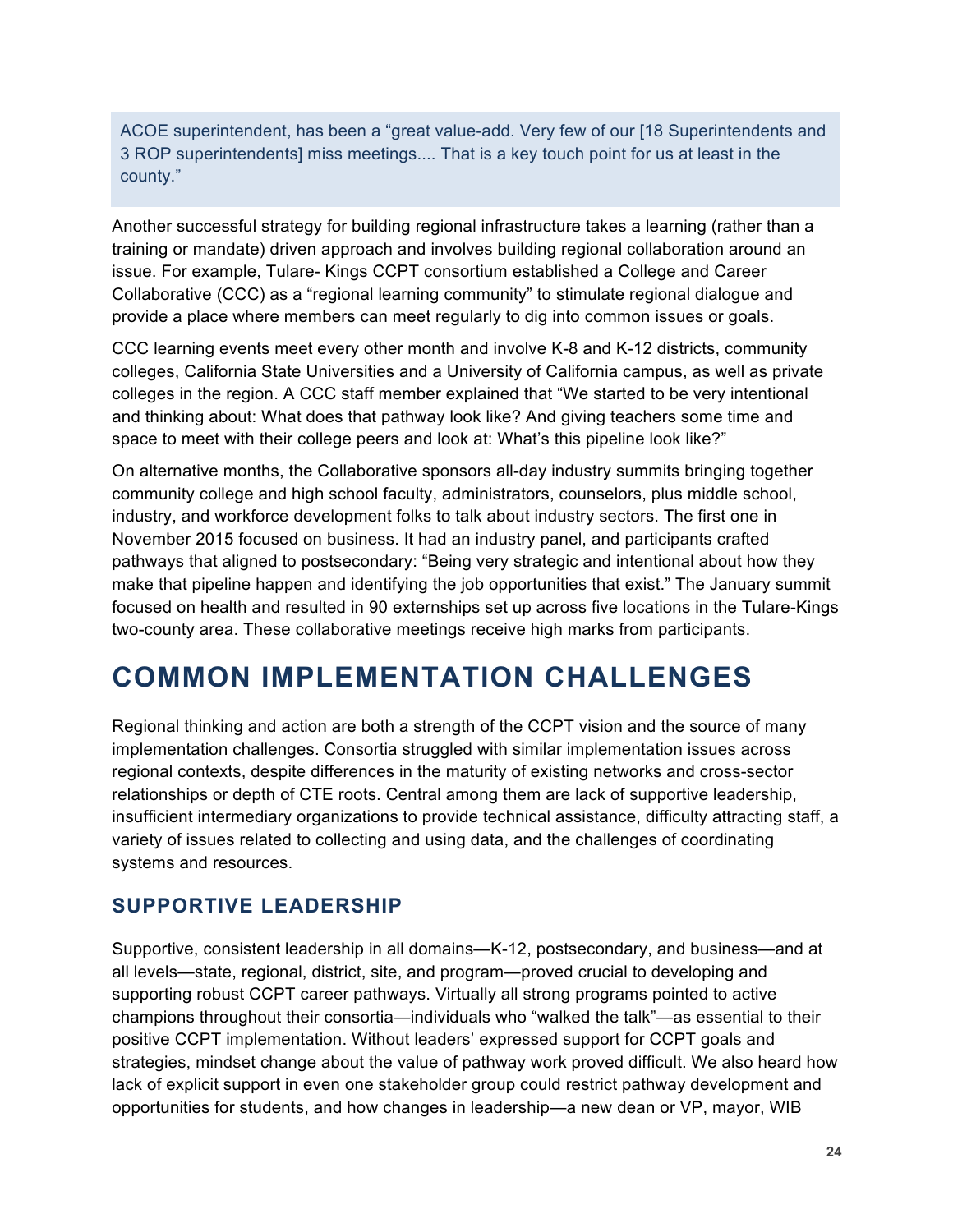director, district superintendent, or community college president—could disrupt local CTE/CCPT efforts and regional networks. The opposite is always true: at least one consortium benefited from a leadership change. In one region a new community college dean, supportive of pathways and dual enrollment, moderated faculty resistance to the previous dean's CTE pathway work, and according to the CCPT director, it's now "full steam ahead on dual enrollment."

Leaders advocating for CCPT goals and strategies topped the list of factors influencing effective project implementation and expectations about sustainability. K-12 consortia leaders—district and county office of education superintendents and associate superintendents, project directors, principals, school board members—with backgrounds in, and commitment to CTE bring particular focus to their CCPT initiative and "changed mindsets" about the value of career pathways. They speak with passion to members of the business community, community members, and fellow educators about the value of CTE pathways for all students and for the region's economic development interests. As one regional CCPT coach put it:

I think our programs are successful because of our leadership…I mean, we've got a WBL coordinator, we've got a CCPT director, we've got an associate superintendent, and then the superintendent, we really have people leading our work who understand it, believe in it, are passionate about it, and care about teachers, and care about kids.

Fostering and supporting "distributive leadership" among all relevant stakeholder groups throughout the consortium is a successful strategy for promoting continuity and sustaining pathway work. A distributed leadership strategy aims to create advocates throughout an organization or system, rather than locating leadership solely at the top. The Elk Grove CAP did this through designing and facilitating interlocking roundtables—small learning communities and communities of practice. Each roundtable was created to build knowledge and regional relationships within particular groups: business people associated with specific sectors, K-12 teachers with common disciplinary agenda, and principals.

Tulare-Kings used a similar method to devolve decision making about such questions as course alignment, multiple measures of student outcomes, outreach to students and parents, and principal leadership to communities of practice throughout the region. School board members, business representatives, and community leaders regularly participate in sessions convened around specific issues.<sup>8</sup> This strategy has strengthened relationships and understanding among stakeholders, increased coherence of K-12 Linked Learning and other pathway programs within and across districts, and supported the sharing of promising practices.

CCPT directors point to the value of a distributed leadership implementation approach, and the meetings that support it, as a source of stability and continuity for the initiative. In their experience, locating leadership responsibilities with stakeholder groups responsible for carrying out the work provides steadiness and consistency in the face of changes at the top. One said:

<sup>&</sup>lt;sup>8</sup> Tulare-Kings Linked Learning Consortium convenings in support of distributed leadership in the region include TKLL Executive Council, TKLL Directors of Community of Practice, TKLL Coaches Community of Practice, TKLL Lead Teachers Community of Practice, TKLL Consortium Professional Learning, Regional Community Resource Development Workgroup, Regional Data Workgroup, Regional Postsecondary Workgroup, and Regional Work Based Learning Workgroup.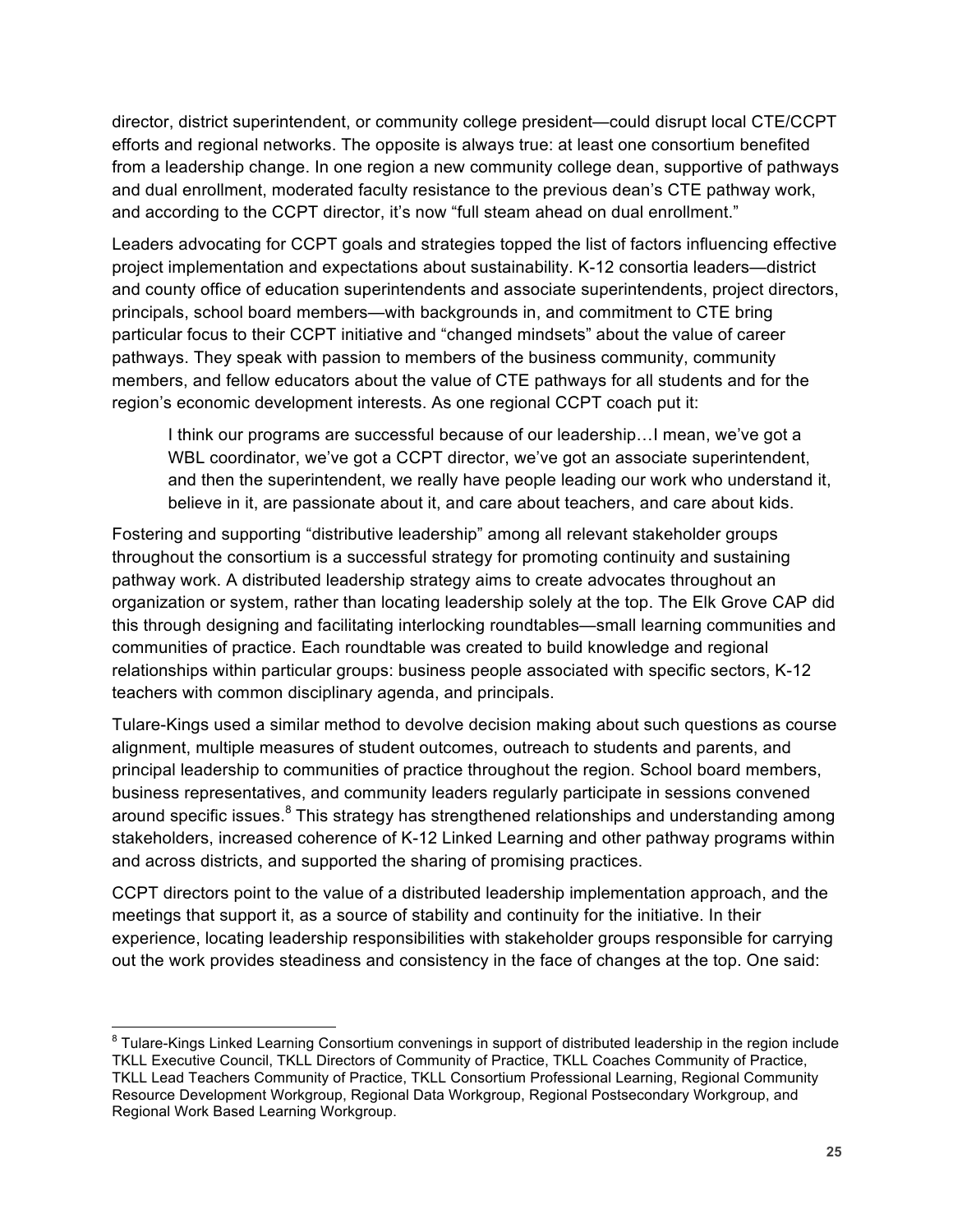So, fortunately, those of us at the "worker bee" level, have had steady relationships and built understandings, you know; whereas, the upper levels maybe had some... had some egos... territoriality, or what have you. But we've all been doing the work together, meeting together, whether it was through academies or ROP or just being CTE teachers, and, so, we just carry on . . .

A distributed leadership strategy explicitly strengthens the voice and influence of those doing the work on the ground and those responsible for cross-institutional conversations.

### **SHORTAGE OF INTERMEDIARY ORGANIZATIONS**

Intermediary organizations are essential to the successful implementation of CTE pathways. Intermediaries work to broker productive relationships among K-12 and postsecondary institutions and employers. Typically, they assist K-12 educators with tasks such as identifying work-based learning opportunities, securing industry professionals to participate in pathway programs as speakers or mentors, or convening employers and business leaders around pathway needs and contributions. Among Cohort 1 consortia, many different types of institutions serve as intermediary organizations: COEs, local WIBs, Chambers of Commerce, and regional economic development nonprofits, as examples.

Although they are essential to building regional pathway infrastructure, Cohort 1 leaders across the state say that effective intermediaries generally are in short supply; many consortia enter their third CCPT year still searching for one. Sector-specific organizations such as those dedicated to manufacturing, health care, or agriculture exist around the state, but sector-neutral intermediaries are few and far between. And few intermediaries in California are familiar with and work alongside community colleges. The cross-sector intermediary role that CCPT imagines as a consortium support is a relatively new one in many regions.

Not surprisingly, intermediaries' effectiveness as convener and broker of pathway opportunities varied significantly among Cohort 1 grantees. Most often, intermediaries were enlisted as purveyors of work-based learning internships and other types of work-based learning opportunities, but their capacity to make these arrangements differed substantially depending on organizational experience and history. More effective intermediaries were able to build on established relationships and previous collaborations to foster new connections, commitments, and engagement with CCPT's mission. Less successful intermediaries lacked capacity, experience, or connections sufficient to this important brokering task. They often adopted a relatively passive stance in contrast to the "go-get-'em" approach of intermediaries effective in this brokering role.

Some consortia leaders hope that effective intermediary organizations may emerge as a consequence of CCPT's regional focus. For instance, one said: "I think there's such power in everyone to some degree using the same measures; to some degree looking at the same data that we're trying to solve the same problem. And then, that will naturally lead to the formation of the kind of intermediary efforts that work to connect between business and postsecondary and K-12." But consortia leaders concur that creating and developing this kind of intermediary organization takes time, regional leadership, and resources.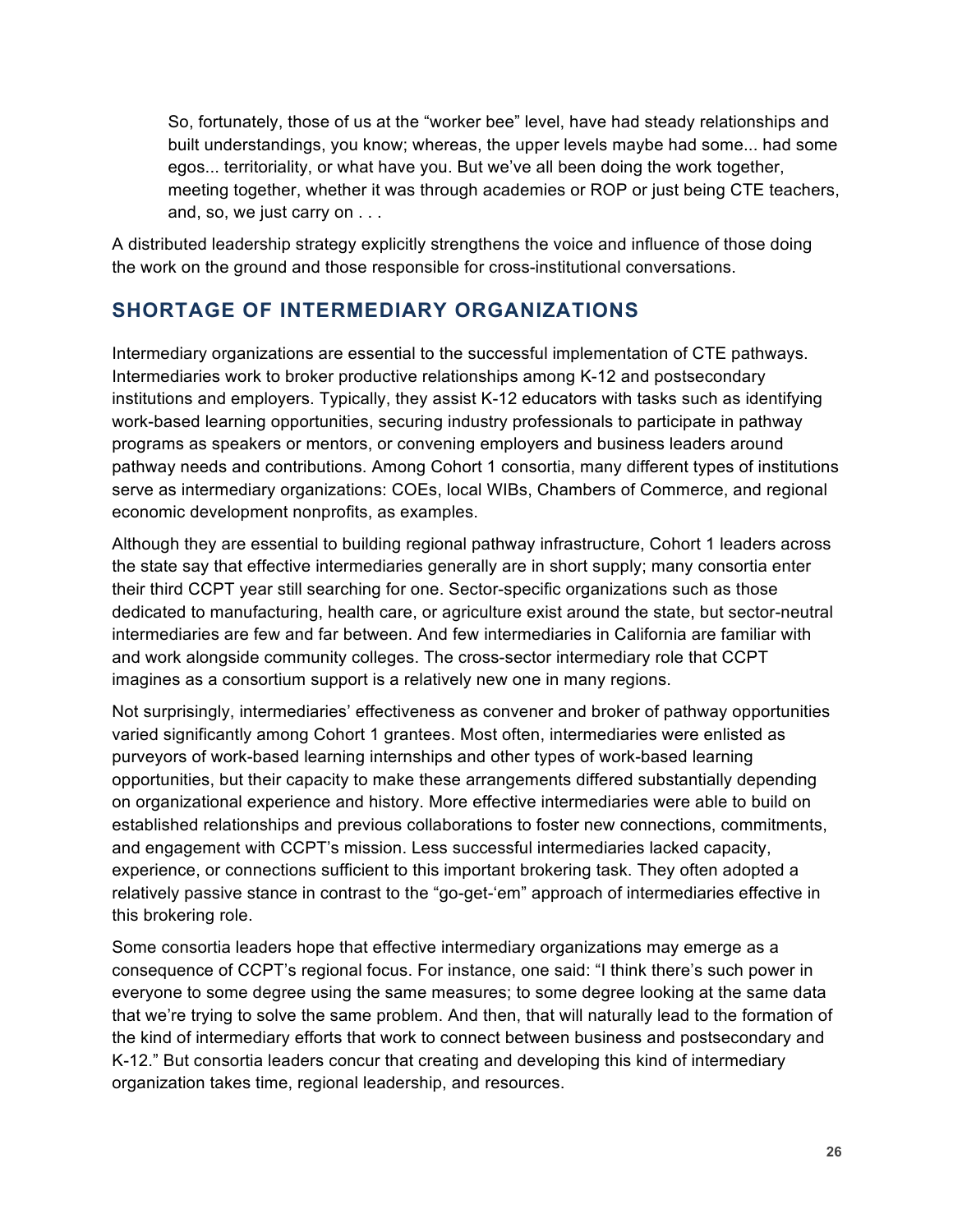#### **PROMISING PRACTICE: INNOVATE TULARE-KINGS**

INNOVATE Tulare-Kings (ITK) was established in 2013 as an employer-driven intermediary to support the Tulare-Kings Linked Learning Consortium. $9$  The nonprofit is funded in large part by the CCPT and early investments made by the Tulare COE and the WIB of Tulare County.

Its mission, "to engage business partners in regional strategies that advance economic objectives, measure impact, and enhance education and workforce partnerships," reflects regional economic challenges and employer demands for a more highly skilled workforce. ITK functions as a powerful CCPT promoter and partner. The intermediary develops presentations and meetings that marshal education and regional workforce outcome data to make a compelling *business* case for active employer involvement in pathway work. ITK persuasively shows why employers' concrete support for career pathway work in Tulare-Kings serves their self-interest in addition to advancing the region's economic and social wellbeing. The result of ITK's advocacy efforts is an impressive level of regional employer engagement with work-based learning internships, mentoring, and building strong CTE programs.

ITK does more than make the business case; it acts regionally to strengthen and expand relationships among employers and educators and opportunities for students. ITK's efforts facilitate the expansion of employer and workforce partnerships for the 39 pathway programs that currently exist in the two counties; by 2018, ITK aims to broker opportunities for 10,000 students to explore careers and gain job skills. Building on the NAF (formerly National Academy Foundation) and Linked Learning strategy of strong academic advisory boards, ITK partners with employers to provide the tools and resources they need to be successful in providing these experiences. ITK works to coordinate and support schools, academies, and programs across the region and to create a continuum of work-based learning experiences aligned to the regional economy. For example, ITK, a member of the Workforce Investment Board of Tulare County, in partnership with community partners and deputy sector navigators, has developed and maintained two active industry-sector committees to support pathways' work—Health Care and Advanced Manufacturing. The Tulare County WIB also established a relationship with Tulare County Farm Bureau to gather input from the agriculture sector. To assess return on investment, ITK brings together stakeholders to evaluate the efficiency of the region's investment in career pathways and preparing the future workforce.

<sup>&</sup>lt;sup>9</sup> http://www.innovatetk.org/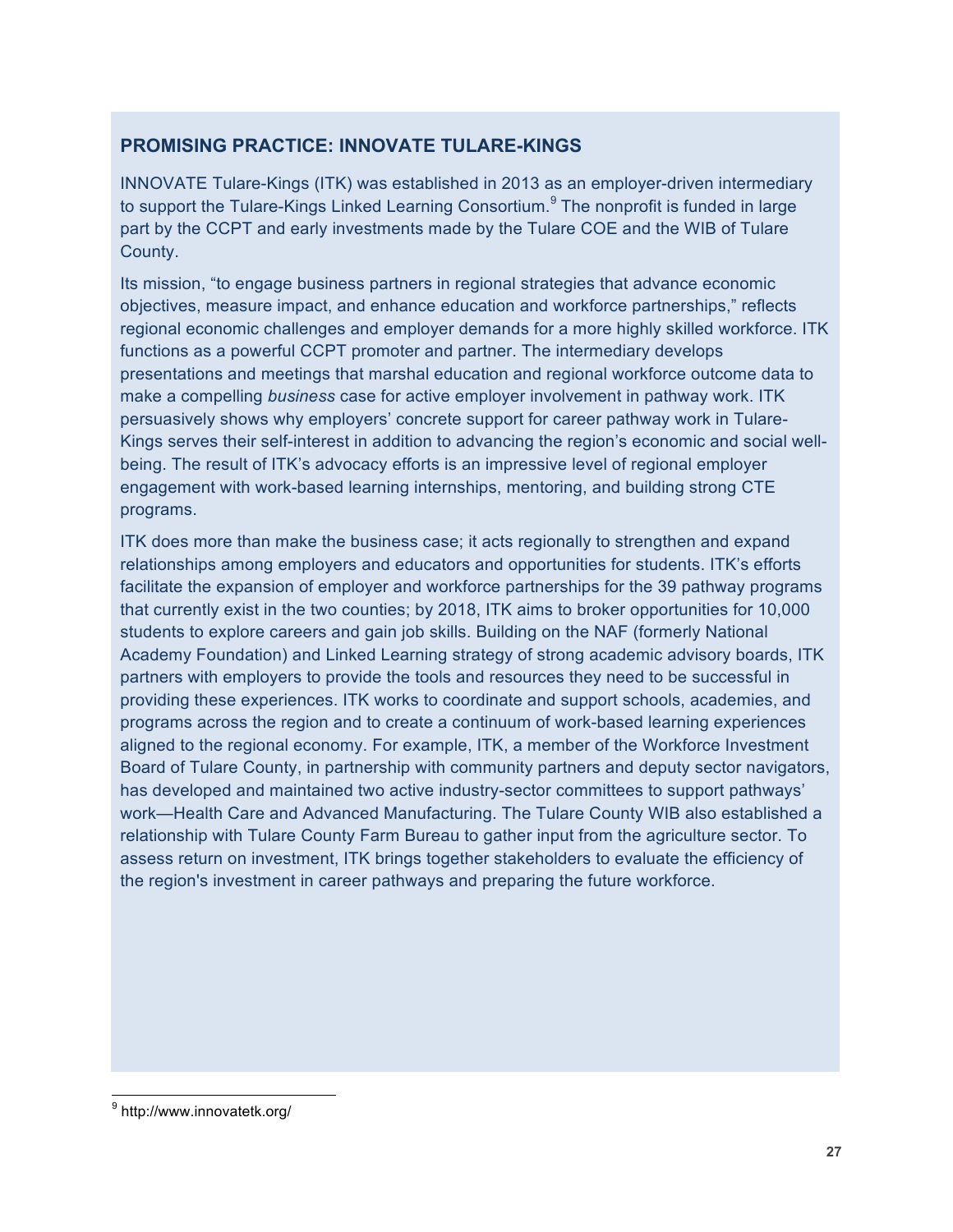

### **STAFFING**

CCPT implementation calls for several new positions, especially consortia staff responsible for coordinating communication and supporting K-12 work-based learning within the region. Most consortia experienced difficulties finding qualified staff and hiring them within the confines of the grant. A separate aspect of staffing that has emerged from the first two years' work is the centrality of coaches to pathway work.

Many agencies found recruiting well-qualified individuals challenging because of HR hiring processes and timelines. One community college dean observed that by the time the position is approved by the relevant officials and we "hire someone to support CCPT, the grant will be closed." In instances where community colleges wanted to hire K-12 staff or vice versa, differences in processes and protocols across agencies and individual institutions required significant time and energy to sort out. Also, since many of the new positions could terminate with the end of the CCPT grant, people with the desired skill sets or credentials—in communications or data management, for instance—were often difficult to find. For example, as one community college institutional researcher noted, "we wrote into the grant a half-time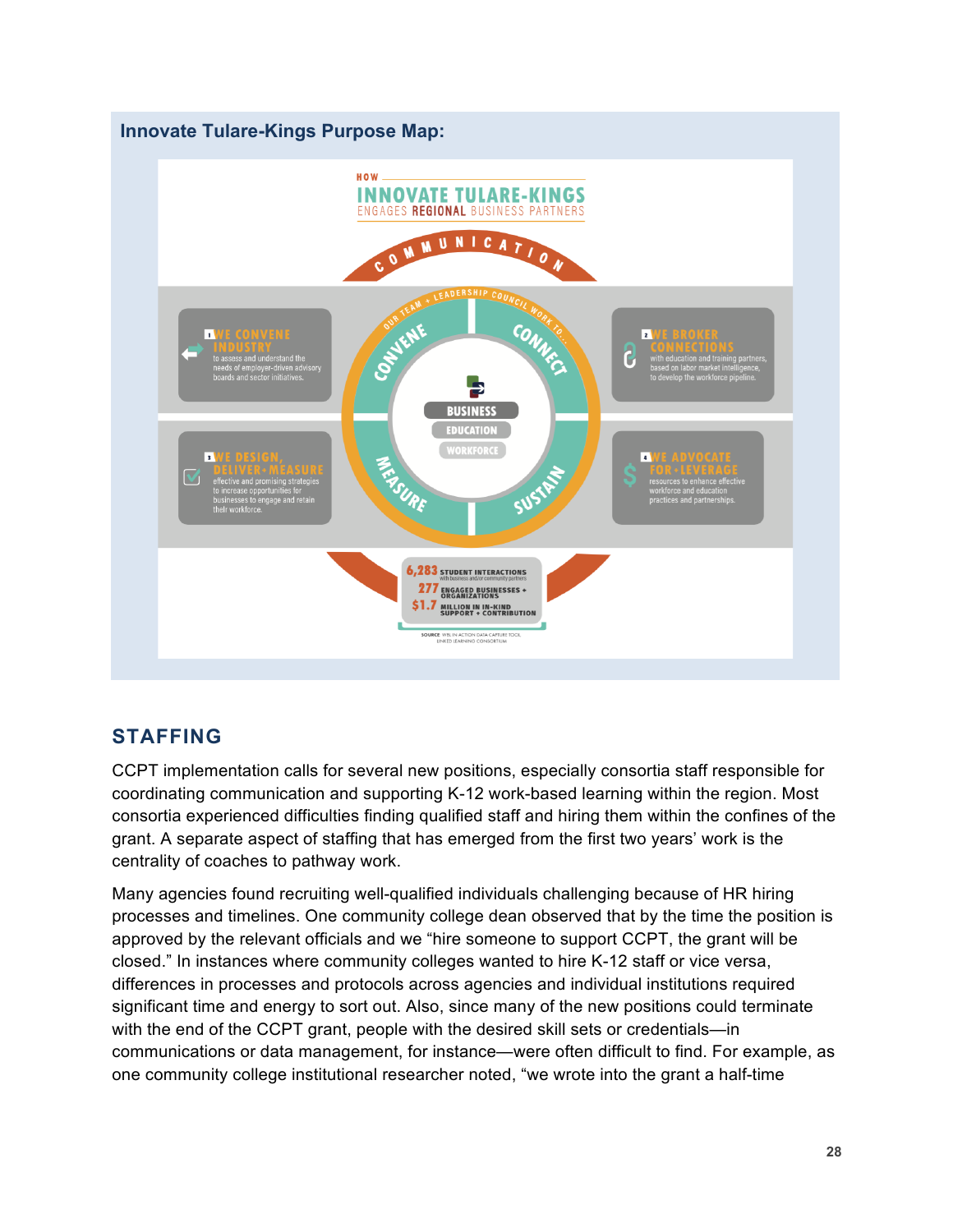position for supporting the data collection efforts. That was appreciated, that was good. But as we got closer to the end of the first year, we didn't find anybody for the half-time role."

The different competencies associated with backgrounds in industry or in education also complicated staffing choices. The ideal consortium leaders possess background in both education and business—they are "bilingual" and have credibility in both sectors. Respondents believe that these sector competencies can be blended into coaching or leadership positions by appointing individuals who have experience in both business and education, or by creating business/education teams. But they also stressed that, except in unusual instances, one person cannot interact effectively with both employers and educators if absent that dual background.

## **COACHES**

Consortia that have prioritized hiring coaches report that they play a crucial role in brokering relationships between K-12 educators and employers and serving as "translators" between two realms that often seem to be operating at cross-purposes. Coaches support K-12 pathways' work-based learning initiatives through their connections to consortia partners or experience with the business sector. Working with its partner, the Sacramento Employment and Training Agency, the Elk Grove CAP invested in career specialists, individuals with extensive experience in pathway-specific careers, to serve as sector coaches: "We have actual FTE people dedicated to that work" so it is not tacked onto the job of a pathway leader. A CAP pathway leader reflected on why industry background brought essential perspective to pathway work:

But what [career specialists] do really great is the industry side, because they've all been associated with industry. I think bringing that different expertise together to support our teachers is huge, because the teachers don't have the industry contacts and stuff that the career specialists do. And career specialists, they don't have the district view that we have.

A coach in the Tulare-Kings Linked Learning Consortium underscored the importance of business savvy when dealing with employers around work-based learning or other opportunities to expose K-12 students to careers:

I feel the one requirement [of a successful Linked Learning or pathway program] is that the person has to have a job development background... a history of working with employers. Because employers don't do very well when you don't respond to their phone calls, to their emails, in a timely manner.

In his view, K-12 educators are not always sensitive to employer expectations. Many employers agree. More than one complained how hard it can be to understand what K-12 educators want or why: "Stop. Enough acronyms. We don't need edu-lingo, you need to speak it so that we understand what you're doing, so we can go out there and speak about this to our colleagues." Coaches are critical to bridging these communication barriers between K-12 educators and employers.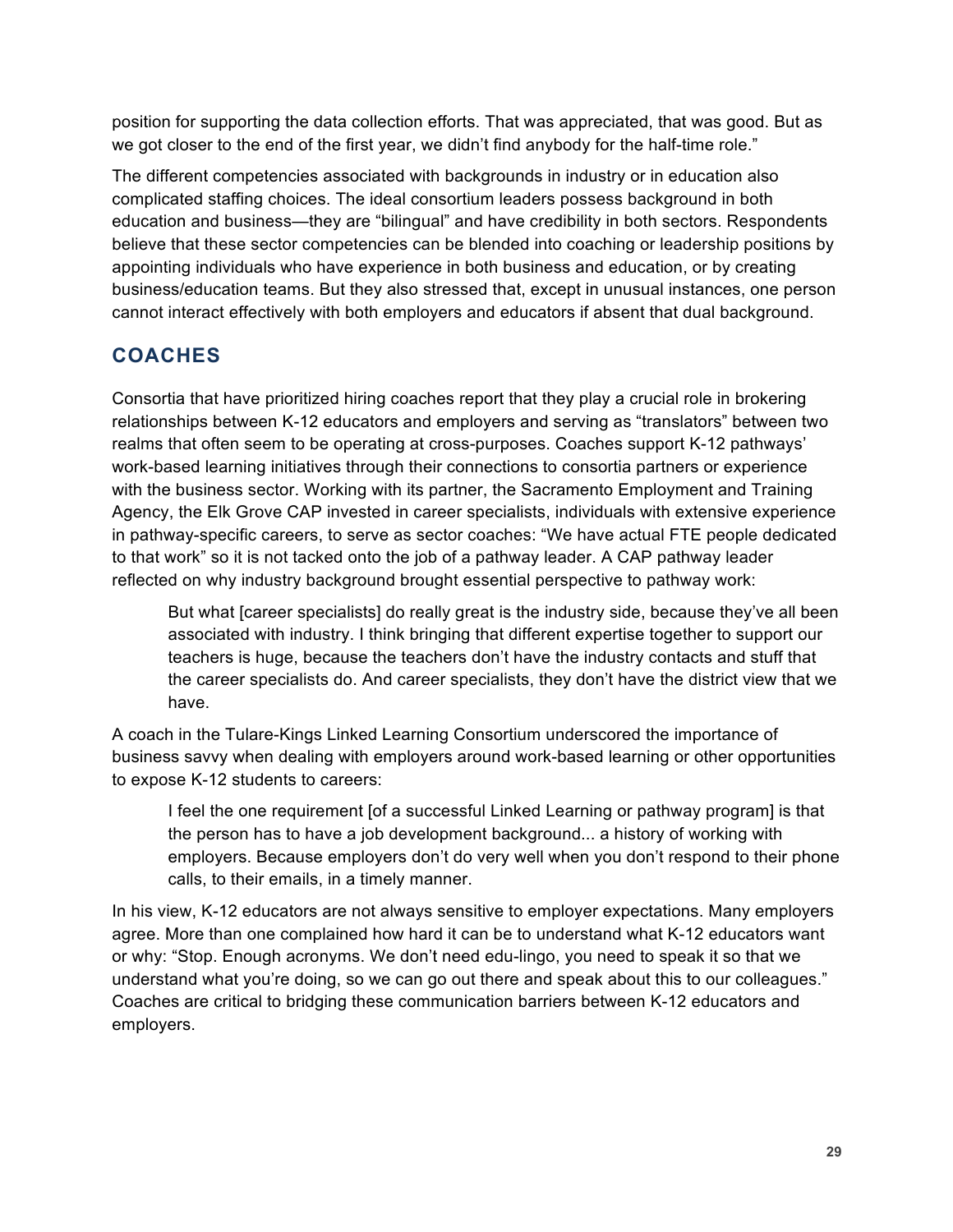### **DATA CHALLENGES**

Accurate data are essential for developing and sustaining new pathway programs and systems, and the bigger the changes, the more critical the data. In order to collect and use data in meaningful ways, all stakeholders must agree on which data should be captured, effective data collection systems need to be in place, and mechanisms for sharing and analyzing data must exist.

Challenges around data exist across all CCPT Cohort 1 consortia. In general, consortia partners have neither a common understanding of existing data systems and processes nor capability to connect existing data in ways that can be useful for regional cross-sector collaboration. CCPT leaders struggled with collectively deciding how to operationalize concepts within and across the K-12 and community college systems, with varying levels of success. In some consortia, establishing common definitions and language ranked as a first-year priority.

#### **Unclear Accountability Requirements**

By design, few concrete accountability guidelines are built into the CCPT grant in order to locate responsibility for defining partnership arrangements with consortia. But this vagueness, combined with a lack of shared definitions or metrics about what constitutes a pathway and markers of pathway development, produces uncertainty among consortia directors about relevant data and indicators for which they will be held responsible, or commitments to which partners can be held accountable. For instance, one institutional researcher noted confusion around "what's going to be reported and what's going to be needed for sustainable development of pathways," and several consortia leaders expressed frustration with community colleges' or employers' failure to fulfill initial pledges to support pathways, and felt they had little recourse in terms of holding their partners accountable to these stated assurances.

The collaboration requirements embedded in the CCPT grants represent new terrain for partners. Employers and community colleges often find K-12 districts' requests for new partnerships, and the accountability associated with these relationships, to be unclear in large part because they reflect evolving relationships and understandings and take time to develop.

#### **Multiple, Incompatible Data Systems**

Simple bookkeeping issues trouble many pathway data analysts: "Our biggest hurdle was just figuring out how to flag kids [who are active pathway participants] and not kids who showed up one day and then left. It's like, who really is our group? That's just a tremendous amount of work."

CTE or career pathways data are not fully captured in primary data collection systems, or consistently across community colleges or K-12 districts. The multiple data systems available for K-12 and community college sectors thus further complicate data issues and frustrate efforts to track students' pathway experiences and outcomes. Respondents mentioned several different data tools available to them, some of which don't work well yet. Further, existing data systems are incompatible or incomplete across sectors. The CTE LaunchBoard, a statewide data system supported by the California Community Colleges Chancellor's Office and hosted by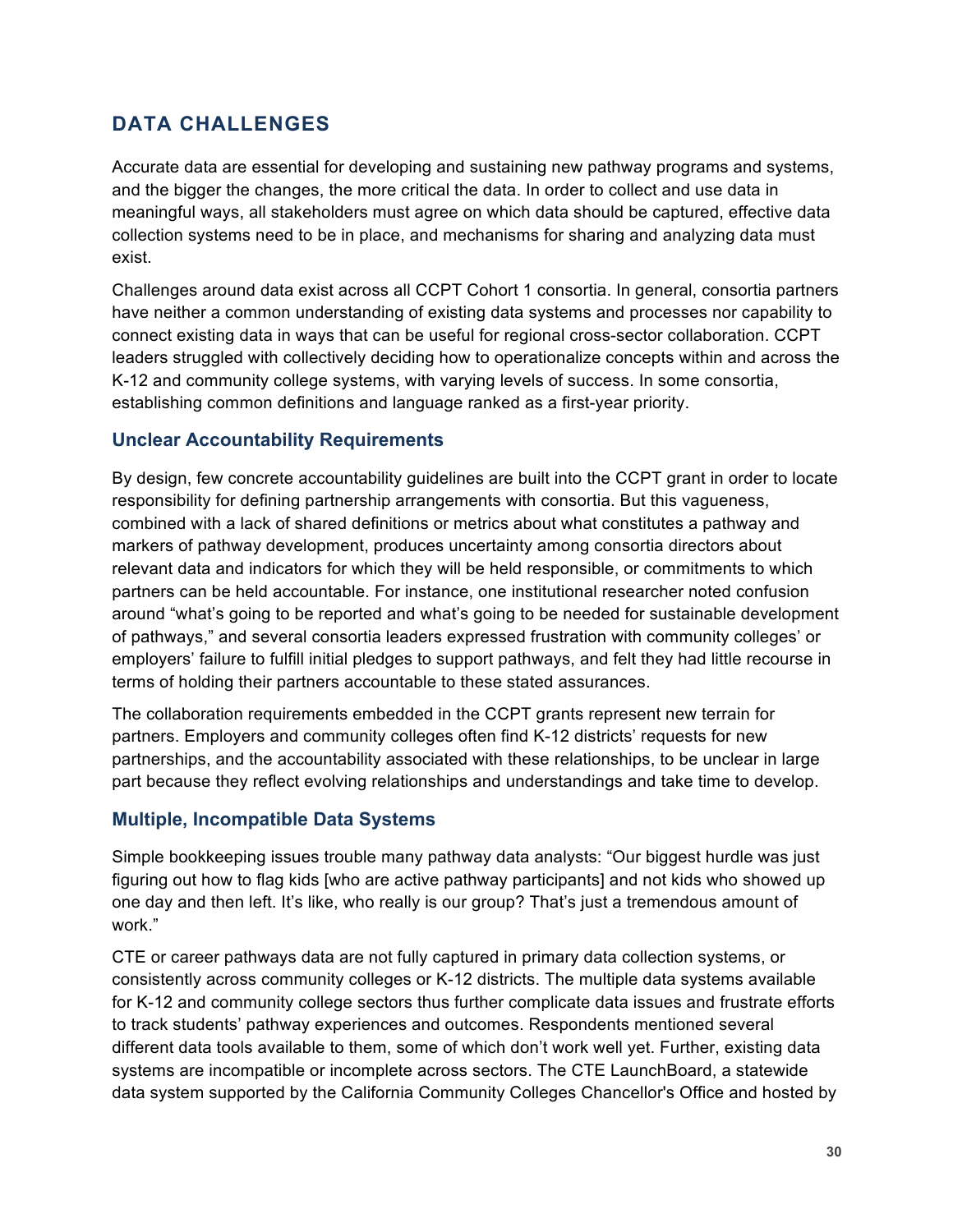Cal-PASS Plus, attempts to bring coherence to the multiple data systems in play. It is designed to facilitate engagement around K-12 and community college CTE program effectiveness, but because participation in the system is optional, it is not yet widely used across the state. A separate system, LaunchPath, facilitates matching between employers and students around work-based learning, and specifically internship opportunities. "The [K-12] schools find it extremely cumbersome," said a consortium director. And, "it's only for internships which, frankly, are not our big problem." This consortium director's comment echoes concerns heard across the initiative:

One of the problems has been that we've multiple data collection processes that don't necessarily align. Now, it's going into CALPADS, which is great, but the rules for CALPADS aren't always clear. Direction from CDE is sometimes convoluted. And then, working with our tech services and our research and evaluation and [making] sure we're all speaking the same language. And what's the district doing, and what are the sites doing? There are so many variables!

#### **Difficulty Collecting Data**

Collecting adequate information on K-12 students' work-based learning activities and pathway outcomes plagued almost all consortia, since no comprehensive statewide database—including secondary, postsecondary, and employment outcomes—exists. It is not possible to fully capture student experiences within and across systems either. Inconsistency among indicators also complicates efforts to integrate data from different pathways and educational institutions within the same sector. In response, some consortia have created new tools. For instance, the Oakland Unified School District developed a smartphone app to gather student data about their Linked Learning pathway experiences. Porterville Unified School District conducts an end-ofyear survey of graduating pathway seniors to collect information about their pathway experiences and future plans. The district expects to use these data to follow their graduates beyond high school to college or career.

Some consortia are working to develop tools that can assess students' pathway experiences within and after high school. For instance, Tulare-Kings consortia partners are using data tools that cross systems to assess overall supports for pathways. The data lead explained, "We haven't collected any data on college students, but we have collected data on K-12 students that have participated in work-based learning opportunities."

The Tulare County Office of Education likewise uses student-level data to look across pathways in the region. A respondent from the Tulare-Kings data community of practice said: "We try to find out how successful our pathways are. That's a little bit different than asking 'how are my students doing?' We actually are looking at 'how are our systems doing?'"

Several consortia able to build upon more mature relationships and networks developed rubrics to specify desired outcomes that accommodate varying levels of development for different pathways. Creation of rubrics to use across the region provided a more general response to the lack of common definitions within the CCPT initiative, especially on what constituted a pathway. Respondents in one consortium that expended considerable effort to develop the rubric said that "it will be a real benefit to students" in terms of bringing coherence to their pathway experiences. They also said "It solved a lot of the community college/K-12 data issues" because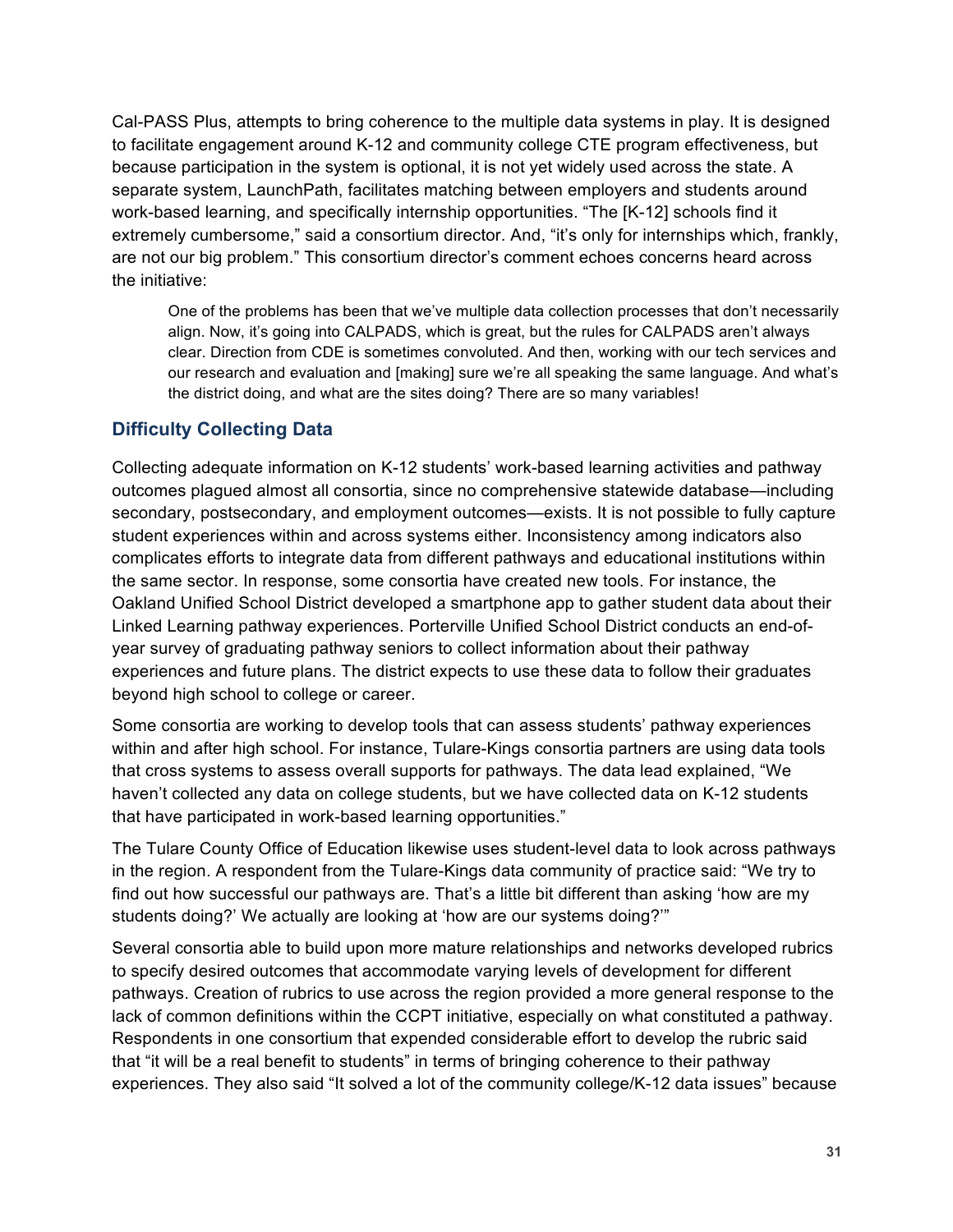it built upon shared understanding and agreement on a baseline of promising practices and benchmarks.

#### **Sustainability Decisions Require Data**

Data about positive CCPT outcomes can undergird sustainability arguments. And, lack of relevant data can frustrate efforts to make a strong case for continued district pathway support once funding ends. But in most consortia, requests for new indicators and measurement processes push hard against shortfalls in existing capacity and tools. A COE technical assistance provider worried that she would not have the data she needed at grant's end to buttress a case for sustaining CCPT work: "I am not going to have the data to tell districts that this works, so they'll put it in the Local Control Accountability Plan (LCAP) two years from now." A California Community Colleges Chancellors Office informant indicated available support for data by community colleges, but qualified it: "We'll try to work with colleges who have programs and think they want to do more. . . but they didn't see where using a tool would grow [their pathway work], and so what if it did, they had no mandate to do that."

### **COORDINATION OF RESOURCES AND OPPORTUNITIES**

Across the board there is an unmet need among educators for central repositories of vetted pathway course curricula, answers to implementation questions, and technical assistance. Similarly, business leaders and educators ask for a "one-stop shopping" resource to coordinate work-based learning opportunities, internships, and other requests for employer involvement such as job shadowing, participation on an advisory group, or attendance at a student event.

The UCCI initiative is working on the need for clarity around pathway course curricula, and identifying courses that meet both A–G and CTE requirements. More than 10,000 courses are now approved; however, to what extent these courses are stand-alone CTE courses or part of specific career pathways remains unclear.

In the absence of a single clearinghouse for curricula, partners are finding creative ways to share resources. One community college faculty member and dual enrollment instructor explained that another partner "did all the curriculum, all the training materials, and put on a 'train the trainer,' then I developed the curriculum based off of theirs, and implemented that" within my institution.

Some intermediaries share course materials across participating schools and districts. Communities of practice, professional learning communities, and other strategies that support K-12 practitioner learning also enable exchange of materials and expertise. But these approaches are no substitute for a central repository of information about curricula, implementation options, and technical support.

There are some examples of efforts to create one-stop shops to coordinate employer outreach and develop work-based learning opportunities: Porterville has established such a resource in their district office, and Ventura County and San Bernardino City Unified School District reportedly have an effective one-stop shopping program. However, while consortia across the state recognize the need for better K-12 employer-supported pathway coordination, designing and supporting this capability continues to be slow and frustrating work.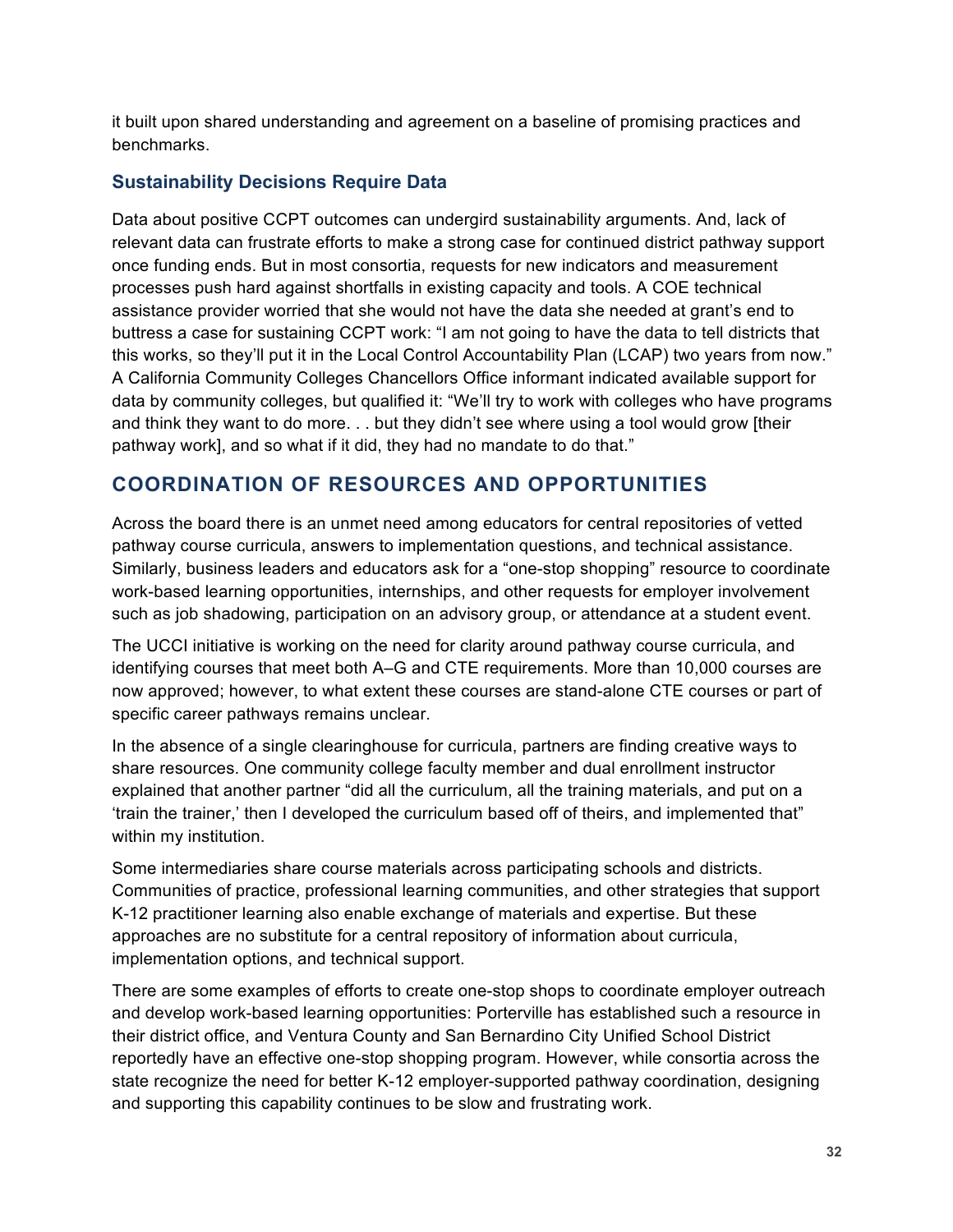# **K-12 PUBLIC SCHOOLS**

California Career Pathways Trust asks participating K-12 schools and districts to think regionally and act locally. For most K-12 actors, thinking regionally requires a new mindset about potential partners and resources; building regional relationships and networks takes time and effort. Acting locally to implement CCPT can be even more challenging for K-12 educators, however. The CCPT initiative requires districts to change long-standing ways of doing things: hiring teachers and pathway coaches, scheduling coursework, coordinating with employers and postsecondary institutions, and providing professional supports for teachers. These core school and district activities are all implicated by career pathways work.

Successful CCPT implementation entails: leadership and career technical education (CTE) advocacy throughout the entire system, including superintendents, boards, and principals; community and business champions; postsecondary collaboration; and flexibility, patience, and willingness to make fundamental change in many of the ways district and school systems operate.

But K-12 educators say that grappling with these local and regional implementation challenges pays off and is helping to create relationships and structures that can sustain CCPT work into the future. Teachers, administrators, and pathway coaches report feeling more connected to each other, more supported and invigorated by connections with other educators doing similar work. When pathways work as intended, they create rich opportunities for students to gain CTE skills and experience.

In this portion of the CCPT report, we describe the progress of K-12 school districts after two years of grant funding, identify central implementation challenges shared by districts participating in consortia across the state, and highlight promising practices for overcoming these challenges.

CCPT grants provide funding for postsecondary institutions, employers, and intermediaries, but the vast majority of funding and resources has been invested in high schools and districts. Districts included in Cohort 1 CCPT grants vary on just about every conceivable dimension relevant to implementation: size, metropolitan status, socioeconomic status, demographics, capacity, CTE history, and political support. The allocation of CCPT resources reflects local differences in CTE history, involvement with Linked Learning, and workforce development concerns. District administrators call out Linked Learning involvement as especially salient to CCPT implementation because, as one site administrator put it, "they already have [pathway] systems in place." Districts and schools with Linked Learning experience have developed curricula to support work-based learning (WBL) courses and have begun to establish productive relationships with employers.

A major challenge for virtually every school district has been to consider career pathways from a regional perspective. Thinking regionally involved district educators in new conversations and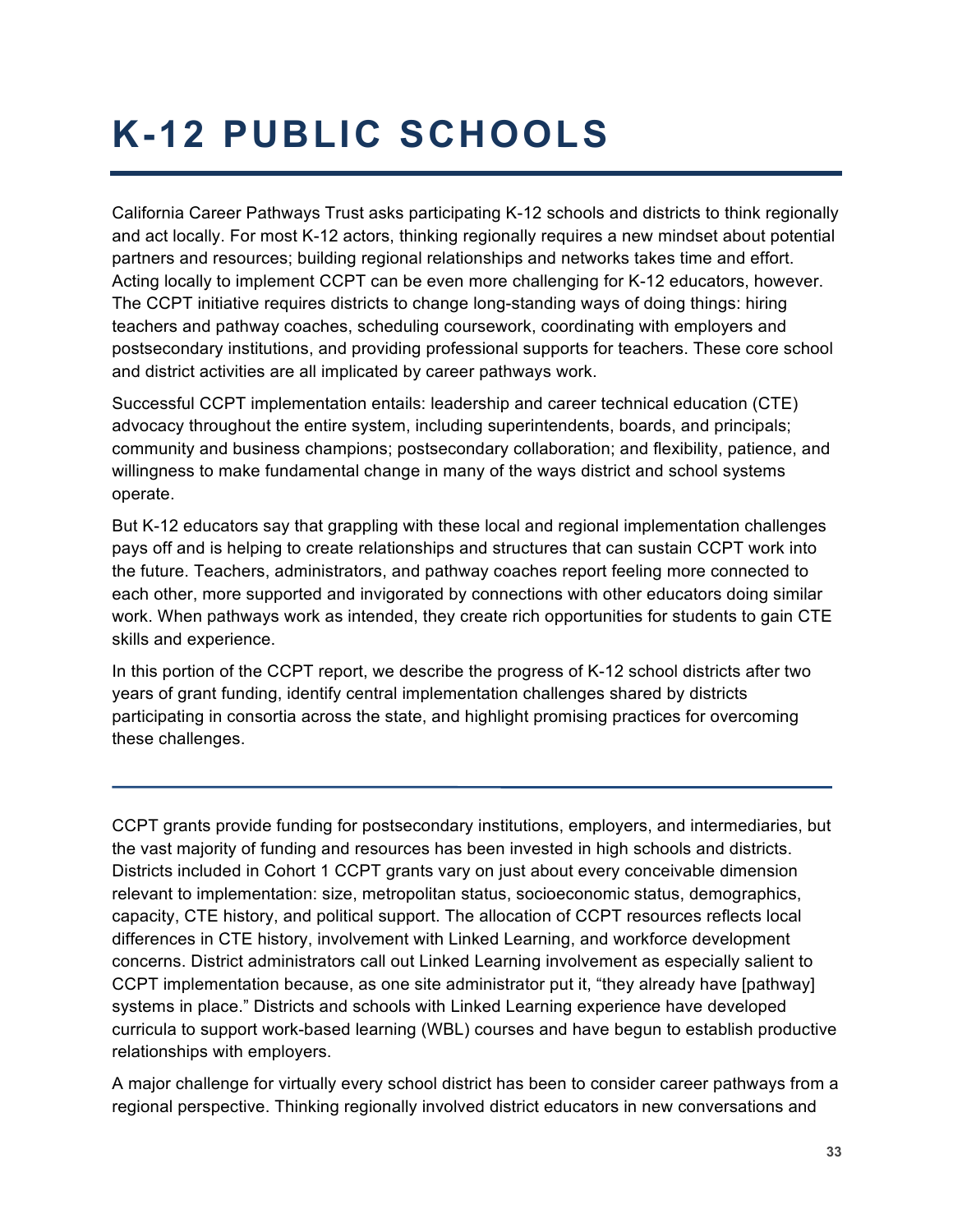new work. As one mid-level district manager said, that shift in perspective was a "heavy lift because we were focused on systemic change, building a regional infrastructure. We tried to temper expectations about what partners could continue and accomplish. . . . Not everyone was going to get data sharing agreements, make placement goals, and so on."

Across these diverse local contexts, similar factors supported or constrained CCPT implementation. Key factors include leadership and advocacy, district procedural issues, professional supports, and outreach.

# **LEADERSHIP AND ADVOCACY**

Successful, robust CCPT pathways require supportive leadership in at least one level of the district organization and champions within the community. At the superintendent and board level, supportive leadership is characterized by funding pathways work, championship and advocacy, and leading by example. At the school level, supportive leadership is provided by principals who carve out and protect planning time and encourage creative solutions around schedules and partnerships. Finally, coaches and work-based learning coordinators and directors build the infrastructure required for the long-term sustainability of pathways programs.

Community and business leadership is equally important, since effective pathways programs are inextricably linked with local industry. Engaged business and community leaders can ensure that curricula are aligned with the needs of local industry, provide access to meaningful workbased learning opportunities, and broaden industry participation in pathways programs by helping to recruit additional partners from the local businesses community.

## **EDUCATION LEADERS**

#### **Local Boards and Superintendents**

The local board and district superintendent play key roles in supporting and sustaining CTE programs. In proposing annual budgets, the superintendent can show support for CTE by adequately allocating resources such as staffing, facilities, materials, professional development, administrative support, and equipment, as well as by including CTE in the district's Local Control and Accountability Plan (LCAP). A site administrator explains:

CTE is all over our LCAP. And the district's providing more funding. It's a priority for our district. State standards and Linked Learning are top priority in this district. And that was the purpose behind the broad-based coalition that we put together. And, again, it's been mentioned a number of times, having the superintendent and board support, you can't do it without them.

A site-level coach in another district also pointed to the importance of superintendent and board support for CTE as expressed in LCAP allocations: "LCAP has helped us. The Local Control Funding Formula (LCFF) put these dollars in one pot and we can write a plan for and use. So, we have been fortunate to be able to put more money towards CTE because of that . . . so it gives our kids lots and lots of opportunities."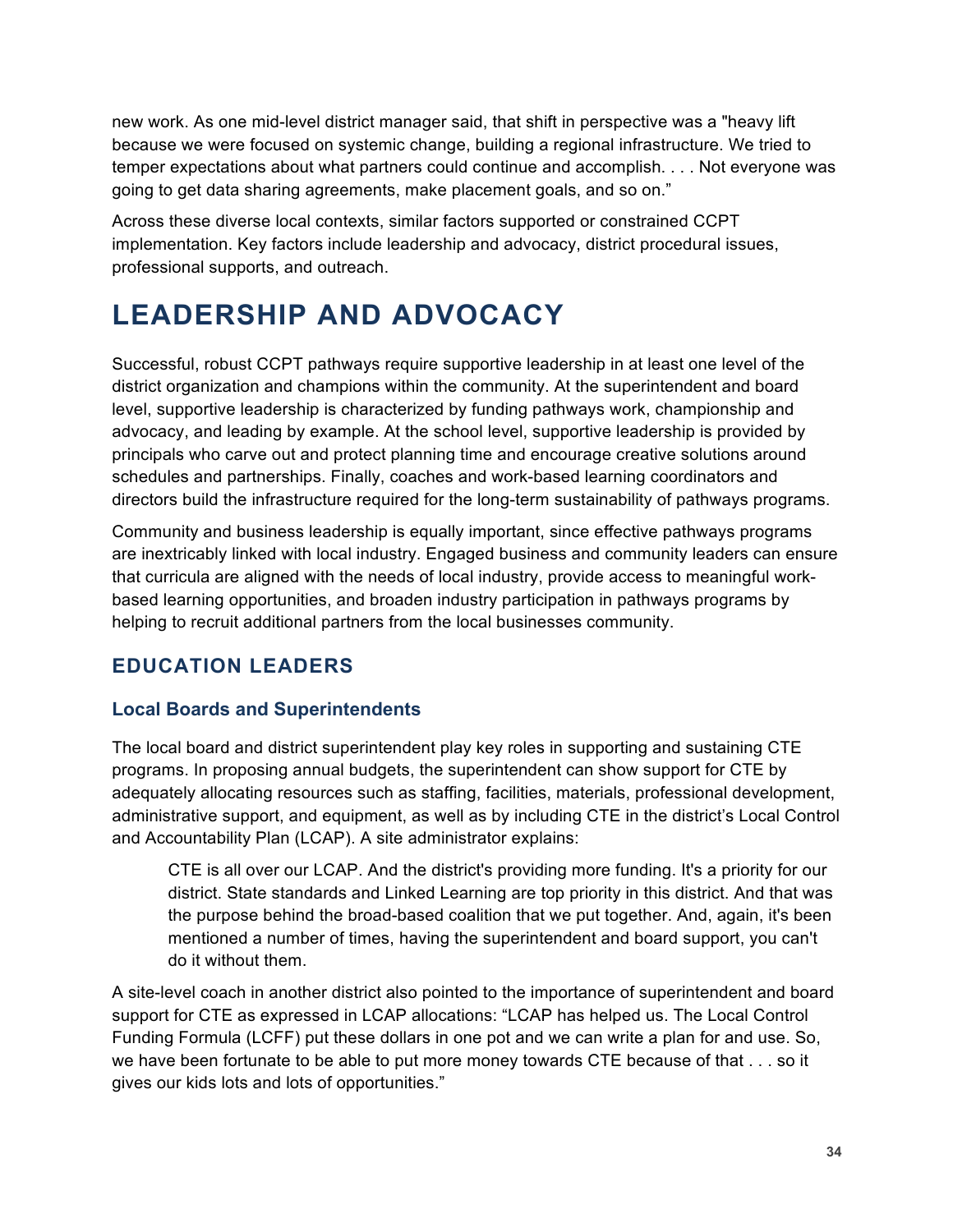Although in many instances district leadership had long supported CTE, in at least one district superintendent CTE advocacy resulted in the CCPT grant. An East Bay superintendent commented that this grant "turned me on to career technical education as a lever for high school transformation."

District-level leadership includes championship and advocacy. Teachers and principals associated with effective pathway programs widely agreed with this biotech teacher's assessment of the importance of this type of leadership:

I think that our programs are successful because of our leadership. . . . I mean we really have people leading our district and leading this work who believe in it and are passionate about it and care about teachers and care about kids. . . . Teachers are better because of us, but I think that the programs would be successful anyway because we have such great leadership.

Similarly, a Porterville principal commented:

If I didn't have direct support from our board, down through the superintendent, into our district, in support of pathways, we would not be as successful as we have been. Because a lot of the work-based learning is supported through his office, they support us and manage . . . getting help with business partners. I don't have enough time to do what the superintendent does.

Educators everywhere point to the importance of supportive leadership throughout the district system. "You cannot do this without a board, superintendent on board, and pathway coaches and work-based coordinators and a director," asserted a district administrator.

#### **Site Leadership**

Teachers associated with strong CCPT programs call out the "absolutely essential" strategic importance of principals' support—protecting planning time, enabling schedule coordination efforts, and encouraging creative thinking around curriculum and instruction. Site leaders' encouragement to think differently about practice in the context of CCPT-supported activities led to productive new relationships with existing programs such as this one described by a site administrator:

At Cutler-Orosi Joint Unified School District, they have their AVID (Advancement Via Individual Determination) program working in concert with their CCPT implementation. . . . We found a correlation here in our district . . . we found was that students who are in AVID and in a career pathway academy, their academic success is much higher. And so, last summer, we sent a lot of our career pathway academy teachers to some AVID training.

Maintaining strong site or district leadership presents a challenge in most settings but is essential for CCPT sustainability. Leadership changes could threaten pathway programs when new leaders arrive with a different agenda or insufficient understanding of CTE pathway programs. The solution to this challenge is building leadership within the systems that remain in place when principals and superintendents leave. A district CTE coach put the problem this way: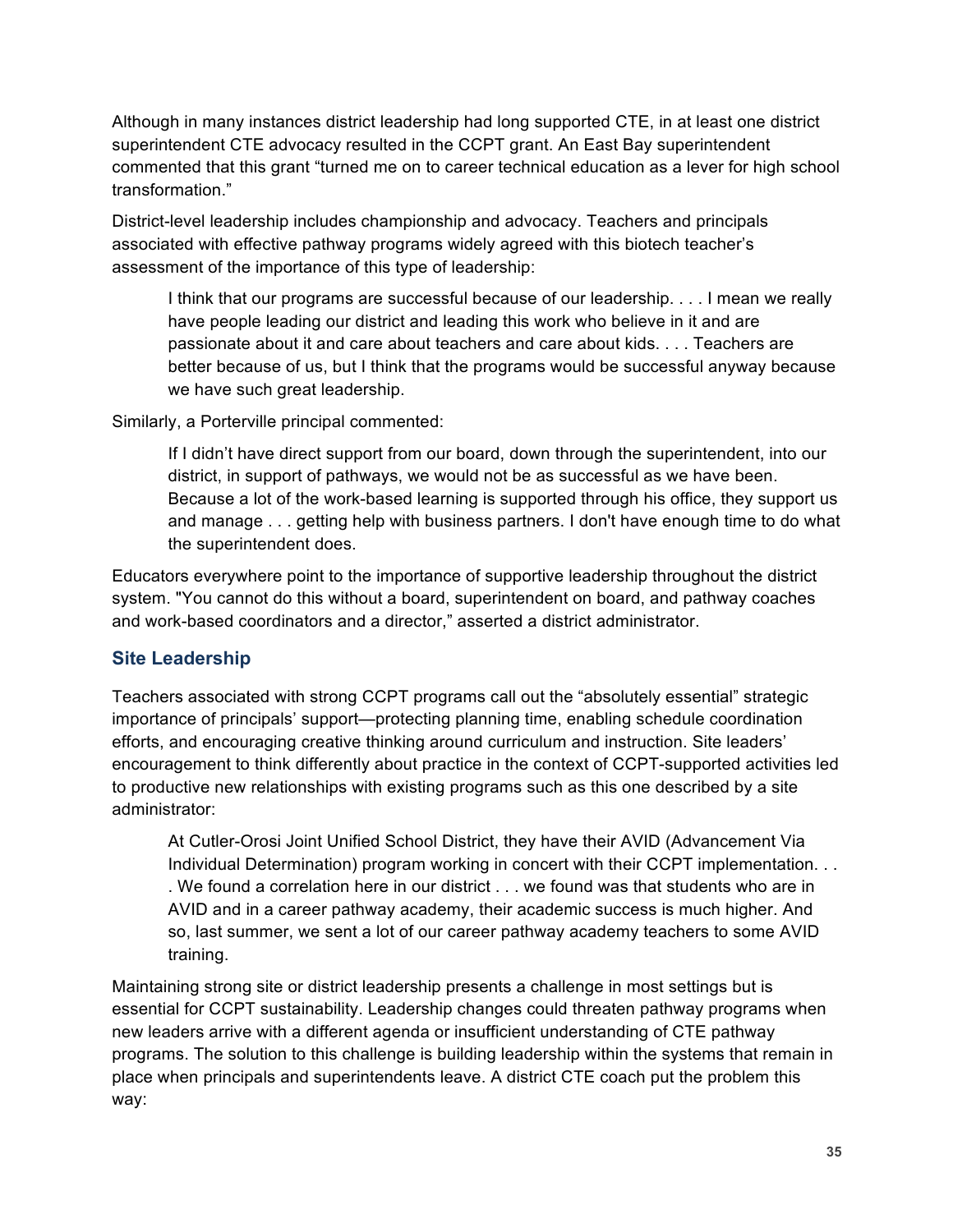The principal did a really nice job and just did the research for Project Lead the Way, presented it to teachers, and was excited about it, and every single teacher jumped onboard . . . but if that principal leaves and somebody comes in with different priorities, that could be gone tomorrow. So a challenge is leadership education . . . because the teachers are there forever.

Elk Grove Unified, Visalia, Porterville and other districts intentionally invest in "growing" supportive pathway leaders as a way to strengthen their programs over time. For instance, as an instructional coach described his job:

My focus is primarily leadership. I coordinate. A lot of my time consists of meeting with pathway teams, but I work directly on the sites with the school principals focusing on leadership, building capacity, relationships with staff, and as a think partner. And I have been here now four years doing this.

In addition, leadership needs to be flexible given the new terrain being engaged by CCPT. In one district the coaches said that "we're flying the plane as we build it. We call it an aircraft carrier because we don't know what's going to land on us. And that's what we have been doing along the way, because there's no model to follow."

#### **LEADERSHIP PROMISING PRACTICE: LONG BEACH UNIFIED SCHOOL DISTRICT**

Long Beach Unified School District (LBUSD) has had a strong implementation of Linked Learning and its four components: rigorous academics, technical training, work-based learning, and comprehensive support services. The secret to its success? A superintendent who is committed to the work and leads by example, and a district-wide willingness to prioritize the CCPT work at all levels. A former employee explains LBUSD's success this way: "The strongest best practice is the superintendent and his vision and leadership style. He sets the tone for the district. . . . He is a committed leader and has focused energy on pathway development . . . [so] they do this work in a sustained way. . . . Chris [Steinhauser] is invested in the people he is working with. . . . He is not a top down leader, but engages others in this work. . . . He has a tremendous humility to seek and continually learn . . . to get better to serve kids well. . . . I don't know if Chris would say this, but he is a servant leader."

Superintendent Steinhauser is coauthor of the Long Beach College Promise, which guarantees a seamless local pathway from high school through college. The district has been doing this work for some time, and it continues to get better because leaders ensure that pathways are a priority when making decisions about resource allocation, instructional priorities, and working with their partners.

Setting priorities for the organization is a critical aspect of Steinhauser's leadership. A former LBUSD administrator recalled that "when Long Beach City College was not getting the data it needed for a grant application, the president called Steinhauser, who marched down to the data folks and said 'send it.' This unified message from education leadership has meant that folks in the trenches are amenable to trying to find workarounds to such problems as faculty credentialing, alignment, and so forth."

Superintendent Chris Steinhauser's unrelenting commitment to pathways for all is a driving force for Long Beach Unified's successes.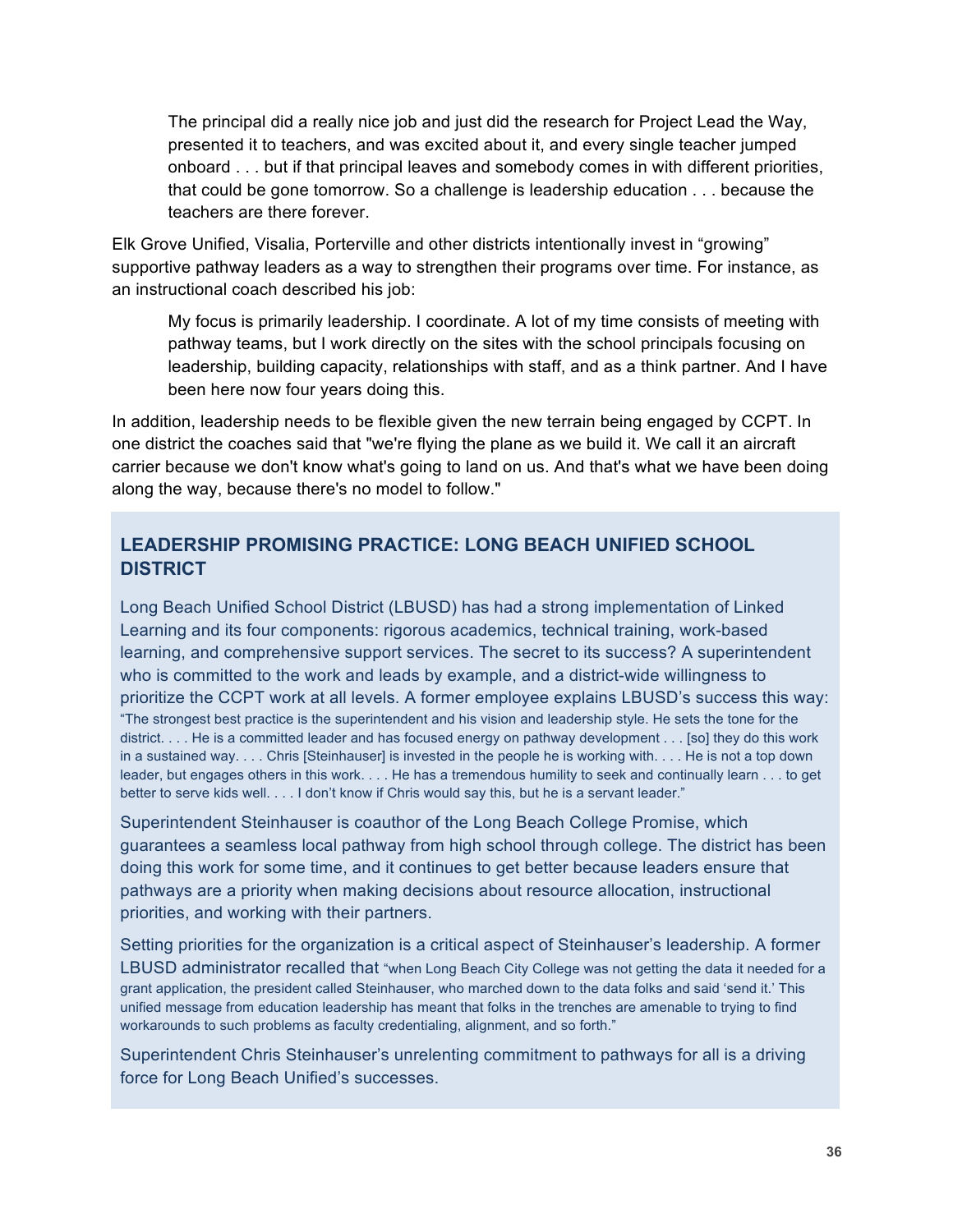### **BUSINESS AND COMMUNITY LEADERSHIP**

Where community and business sector leaders see a strong CTE program as important to the region's economic development and long-term viability, CTE programs typically find enthusiastic support. Local business leaders' explicit subscription to CTE and career pathways provides essential focus and political capital for the district's efforts.

But in consortia where economic development needs are less urgent, K-12 educators often find "selling" CTE to business and community leaders an uphill struggle. In those contexts, engaging business leaders requires concerted and proactive effort on the part of districts. The Visalia Unified School District (VUSD) in Tulare County did exactly that—reviving the moribund Visalia Partners in Education (VPIE) to engage local business leaders and build community support for CTE pathways.<sup>10</sup>

### **COMMUNITY ENGAGEMENT PROMISING PRACTICE: VISALIA PARTNERS IN EDUCATION**

Organized in 2002 to support a community approach to work-based learning, VPIE built upon existing business and community partnerships and received annual funding from Visalia Unified School District's general fund and industry partners to support VUSD's CTE programs. After a decade of minimal activity, VPIE was reinvigorated in 2013 when the district joined the Tulare-Kings Linked Learning Consortium and began working actively to engage employers by focusing on community needs and presenting business leaders with specific, well-thought-out ideas and actionable requests.

In 2013, VUSD invited local business leaders, the Chamber of Commerce, Visalia Economic Development Corporation, the Tulare County Workforce Investment Board, the Tulare County Farm Bureau, and the City of Visalia to reinvent VPIE with the goal of increasing industry engagement in work-based learning, developing new partnerships with the business community and public sector, and building support for CTE and career readiness. District leaders say that employers have stepped up their involvement in response to these VPIE facilitated conversations and its clear focus on community needs: "We [tell them we] just don't want speakers, we want you to take our kids and get them a summer job, give them an internship, expose them, see what they can do. So, we have just been doing that the last couple of years."

The group meets as a whole every two months, and advisory subcommittees convene more often on an as-needed basis. A VPIE leader stressed the importance of bringing prominent local business leaders to the table: "VPIE is sort of a 'Who's-Who' of business in Visalia . . . because we realized to make things happen, you need the movers and shakers." And, to engage these well-regarded community members, he continued, "It's essential that you have a plan, that you come to them with a clear vision and documented need."

<sup>&</sup>lt;sup>10</sup> http://www.linkedlearning.org/wp-content/uploads/2016/02/A-Community-Approach-to-Work-Based-Learning\_William-Davis.pdf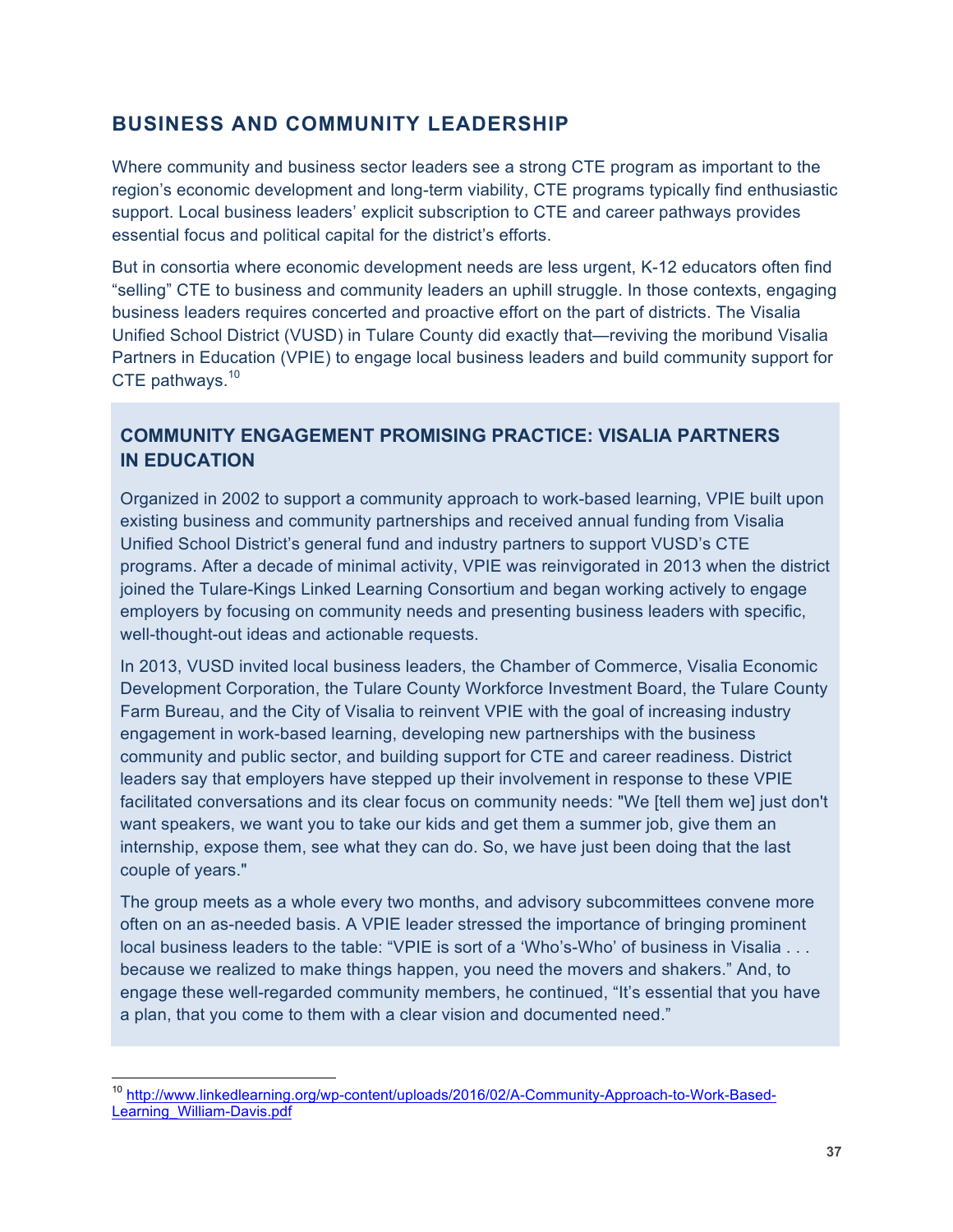VPIE serves as VUSD's intermediary organization and the umbrella organization for all Linked Learning and CTE in the district. In this role, VPIE advises VUSD on CTE and Linked Learning development and implementation, reviews pathway and academy work to ensure alignment to the local economy, promotes CTE and Linked Learning in the community, acts as the voice of local business, and promotes and supports work-based learning activities. The group hosts education and business partner recognition events annually. Upcoming work involves a messaging and marketing campaign "to blast out to the community around Visalia Partners in Education," as well as a capital campaign to expand VPIE's capabilities and internship recruitment.

In some consortia, another approach to developing business and community leadership involves Regional Occupational Centers (ROC) as intermediaries. For instance, under the leadership of their superintendent, one ROC works with member districts, industry partners and postsecondary connections to create work-based learning opportunities, while also providing 135 career preparation courses that high schools could not provide by themselves. The superintendent said: "The programs that we run here are expensive. If you are trying to run them on a high school campus, they wouldn't be used all day. So facilities-wise it is not a smart decision. . . . We also offer classes on the high school campuses that are tightly aligned with the CTE programs on the ROC campus in Hayward. . . . We could not offer what we offer if it were not for this regional approach." These ROC classes also are predominately approved for UC/CSU admissions as part of their A–G requirements, and so bring academic rigor to CTE pathway programs in the region. The superintendent underscored the importance of the ROC's role: "With this strong leadership at the intermediary level, kids are provided with excellent programs leading to success in college and career. These programs for juniors and seniors are state-of-the-art CTE options for kids directly tied to the industry sectors with excellent business participation." In addition, acting as an intermediary, the superintendent has created strong regional ties with the local community colleges and facilitated the Local Pathway Teams. The result, she says, "is a true community of practice in the region among CTE providers."

# **DISTRICT IMPLEMENTATION ISSUES**

Even with strong leadership among district and site administrators, board members, and effective community advocates, most K-12 districts confronted similar implementation issues as they set about creating and supporting pathway programs. These issues centered on staffing challenges, relationships with postsecondary partners, and district procedural complexities. Some districts invented workarounds or new strategies in response; we highlight a few of them.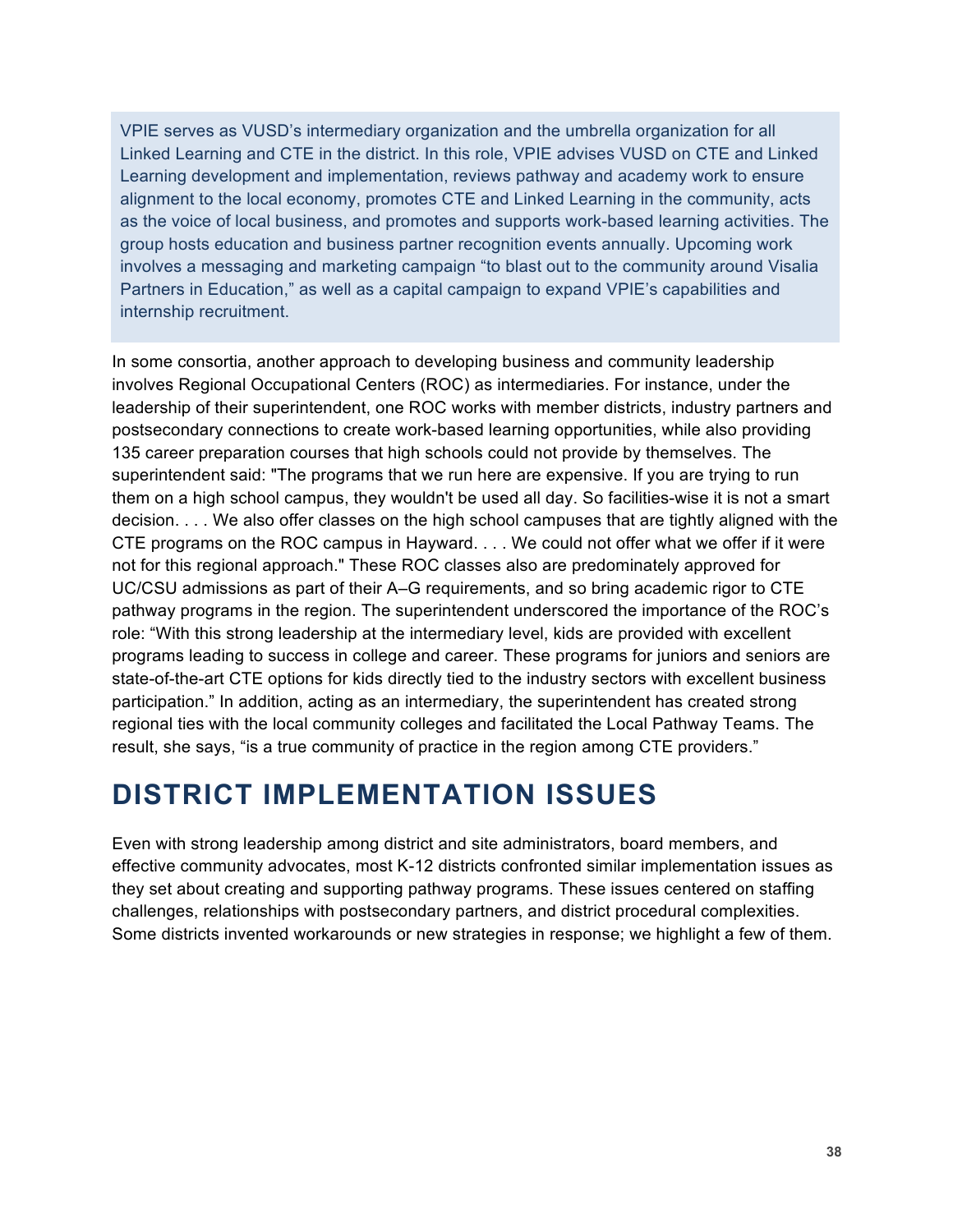## **STAFFING**

Finding and retaining trained, qualified staff is problematic at all levels, from counselors to teachers to administrators. The underlying reasons for this difficulty include an inadequate supply of trained, experienced staff; low salaries; and structural disincentives to engage in pathways work that range from the insecurity of short-term grant funded positions to state and federal laws that threaten the social security status of experienced technical workers who might be interested in pathways work after retirement.

### **Administrators**

Finding, hiring, and keeping administrative staff for the CCPT grant has been problematic. There are virtually no programs for preparing and training CTE administrators. And with the CCPT grant having a five-year life span, few individuals are choosing to work in these programs. There is tremendous administrative turnover, and many administrators have had no training or even experience with CTE programs. With the turnover comes a loss in continuity, and, in some cases, a significant loss of institutional knowledge. One administrator observed: "These programs are built on relationships among players. When one player leaves, sometimes the whole program fails." Another administrator commented that "we are seeing the CCPT administrators leaving at an alarming rate."

### **Teachers**

The most significant factor in students' learning is good teachers. As one district administrator noted:

I have been fortunate enough to hire amazing teachers. Really, in my opinion . . . [if] the quality of the program, the organization, the writing, the curriculum is important, your scope and sequence . . . it doesn't really matter so much, but what really matters is who's doing it. I mean, if you've got the best people doing it, you're going to have great programs; it's not rocket science at all.

However, this administrator's "good fortune" in hiring "amazing" teachers for CCPT programs stands as an exception; staffing and teacher availability frustrated CCPT implementation in districts throughout the state. Teachers must have the correct credentials, be willing to accept the union bargained compensation package, have the required skills and knowledge, possess appropriate work-based experiences, and in many cases, be willing to complete additional coursework.

### **Barriers to Entry**

Regulatory issues make it cumbersome for individuals from industry interested in teaching in a CTE pathway to obtain a teaching credential, and it is difficult for regular education teachers to qualify for and obtain a CTE credential. Further, teachers are not available in certain disciplines (such as STEM) across geographic areas because of compensation, lack of full-time positions, or difficult credentialing issues. Identifying candidates for CTE positions often requires different recruiting processes than those used for academic teachers. For example, a district-level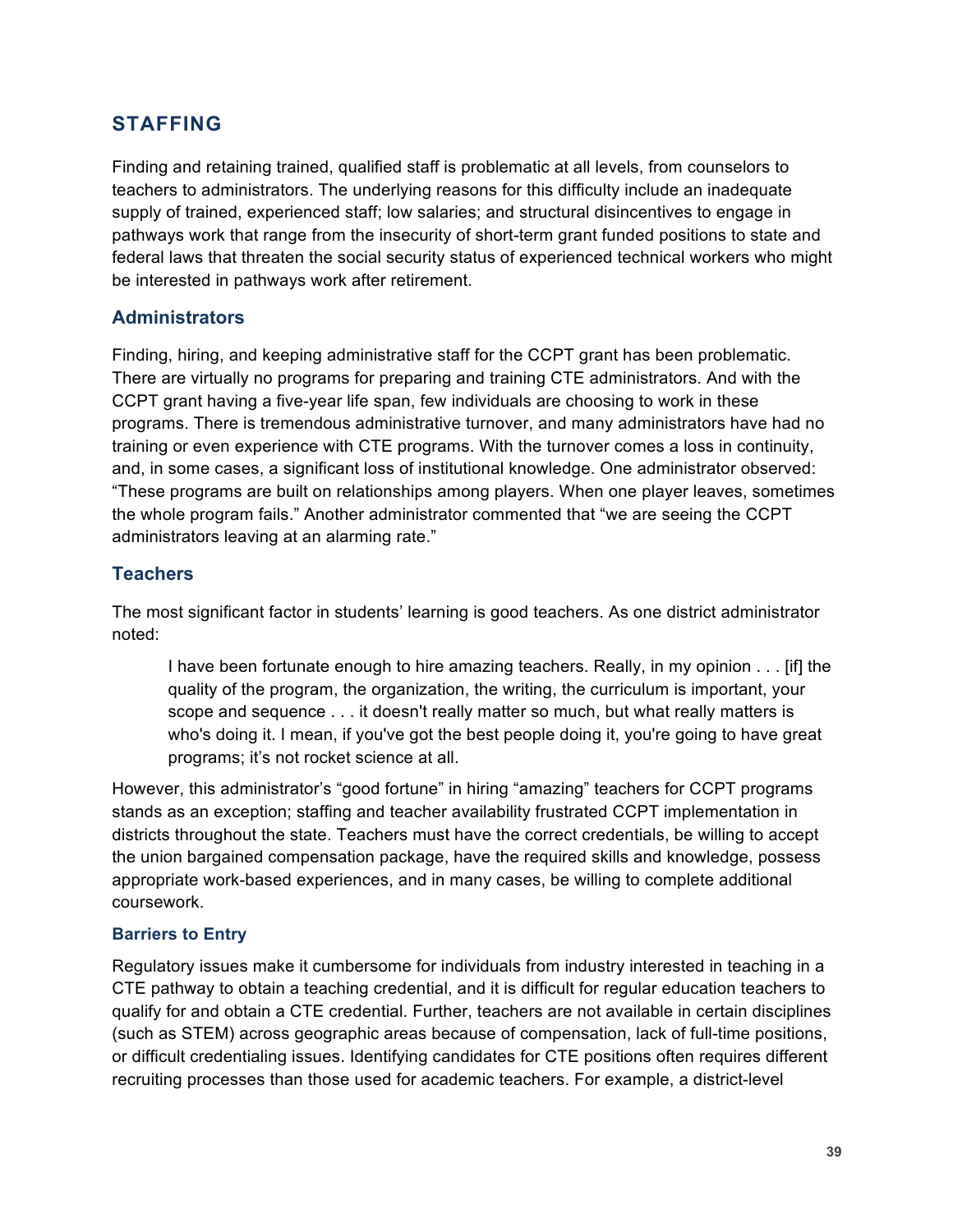coordinator stated: "Hiring CTE teachers is different from regular academic teachers—welders do not look at EDJOIN when they look for a job."

Sector differences in CTE teacher, K-12 coach, and work-based learning sponsor availability plague all CCPT consortia. Filling staff positions related to health, engineering, or manufacturing is particularly difficult statewide. The health sector raises problems of defining pathways and developing WBL on internship opportunities because it includes so many diverse occupations physical therapist, nurse practitioner, emergency responder, to name just a few. Engineering presents different problems: rapid sector change makes many traditional CTE teachers (auto shop or woodworking) no longer relevant to current employer demands.

Financial considerations present a significant barrier to entry for individuals considering a CTE position after retiring from industry. A person who moves from a job that is in the social security system into the teacher retirement system is hurt financially by changing systems. One explained the problem this way:

And one of the big hindrances to hiring is the whole issue with Social Security. And we have people in that retire at 50, but what's the incentive, if they already have earned their Social Security, for them to come in and teach? If somebody earns two pensions, then they should get two pensions. So, that . . . that is a hindrance, because people think: "Well, I'm just going to get screwed over if I do that, I'll just stay retired." And those would be amazingly qualified people that we would love to have.

For those who do want to become CTE teachers, obtaining the necessary credentials can be a significant barrier. There are two main types of teaching credentials for pathway teachers: regular teaching credentials and career technical education credentials. The latter have unique requirements for authorization. Often, teachers with only the regular credentials can teach the academic support classes but not the specific CTE course. Conversely, instructors with the CTE credential can teach in a specific CTE pathway, but not the academic core courses.

CTE credentials for K-12 tend to come at a significant cost of time and money. To receive a CTE credential in an industry sector requires three education courses, 3,000 hours of industry experience; this prerequisite can be reduced to 1,000 for someone who has been a teacher and has industry certificates. For a teacher to receive a single-subject regular credential, authorization requires a bachelor's degree, an extra year of teacher preparation coursework, student teaching, passing a specific subject area exam, and earning a passing mark on the teaching performance assessment.

Finally, schools often don't have a full-time position available, which makes these jobs attractive only to individuals looking for part-time work.<sup>11</sup>

### **Working Conditions**

Salaries and job security are central barriers to recruiting CTE teachers from industry. In health or engineering, said one director, "It's not so attractive for someone to cut their wage in half and

<sup>&</sup>lt;sup>11</sup> For more information on the CTE instructional staff, please see: http://www.jff.org/publications/missing-linkcalifornias-pathways-movement.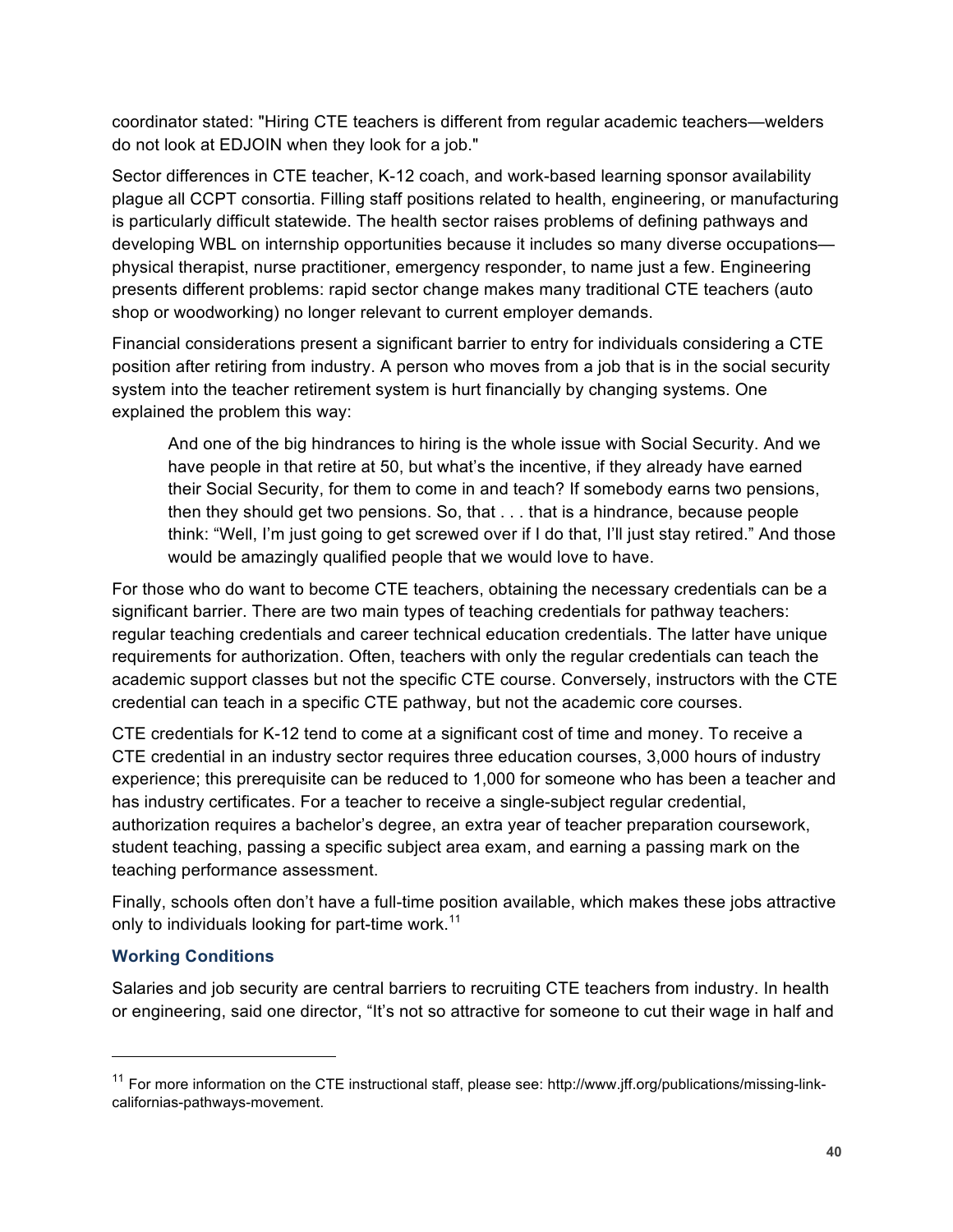then be put on temporary contracts every year so you have no security." An ROP director points to aspects of manufacturing—welding and machining—as being "tough ones because they earn so much more." A site principal worried that "Animation is hard. I have been trying to hire a second teacher for ten years. Credentialing is hard, but the more difficult problem is the pay; animators walk in the door making 80 grand a year."

Professional status is also a factor in recruiting and retention. In some environments, CTE teachers are considered second-class instructors, as they are not part of the "academic core," and they are often not seen as supporting the primary mission of the system: to prepare students for college. The "special" (designated single subject) CTE credential also differentiates those teachers from other staff, and they can be paid at a lower rate than traditionally credentialed teachers.

Other aspects of CTE teachers' working conditions can discourage "academic" teachers' involvement with pathway initiatives. Differential load figures prominently. Because of the specific requirements for most CTE programs, the burden on CTE teachers is greater than regular teachers: they must order their own materials, create new curriculum, gather data for program accountability, work with specific cohorts of students, articulate programs, work with business partners, work independently, and attend additional meetings.

### **Counselors**

Counselors are essential to successful implementation of pathway programs. But districts face the dual obstacle of the general statewide shortage of counselors compounded by counselors' minimal knowledge of CTE coursework and pathway programs and opportunities.

In strong pathway programs, counselors work to ensure that kids get the CTE courses that they want. "If there is a conflict in the schedule, we would try to hand-register and move some things around so it would work. And I would say that's one of the biggest challenges," reflected a guidance counselor. A department coordinator commented on the importance of counselors to successful pathway implementation: "Our counselors are the ones who market the program. Counselors go to support and do the one-to-one smaller groups and start in December through the end of the year. ...We have a step-up event in our middle school that gets a pretty big crowd."

With one of the highest counselor-to-student ratios in the country, many California counselors have neither the time, nor the training, to adequately counsel CTE students about pathways or postsecondary options. Yet, an essential component of Linked Learning and career pathways is support services that "help students master the advanced academic and technical content for success in and outside of school." These services may include personal and academic counseling for students. Counselors, along with other adults on campus, can provide a personalized environment that allow students to thrive academically, socially, and emotionally.

# **CREATIVE STAFFING SOLUTIONS**

Some districts have found creative ways to hire and retain CTE staff, including incentives, proactive recruiting, credentialing workarounds, and instructional support. In several consortia,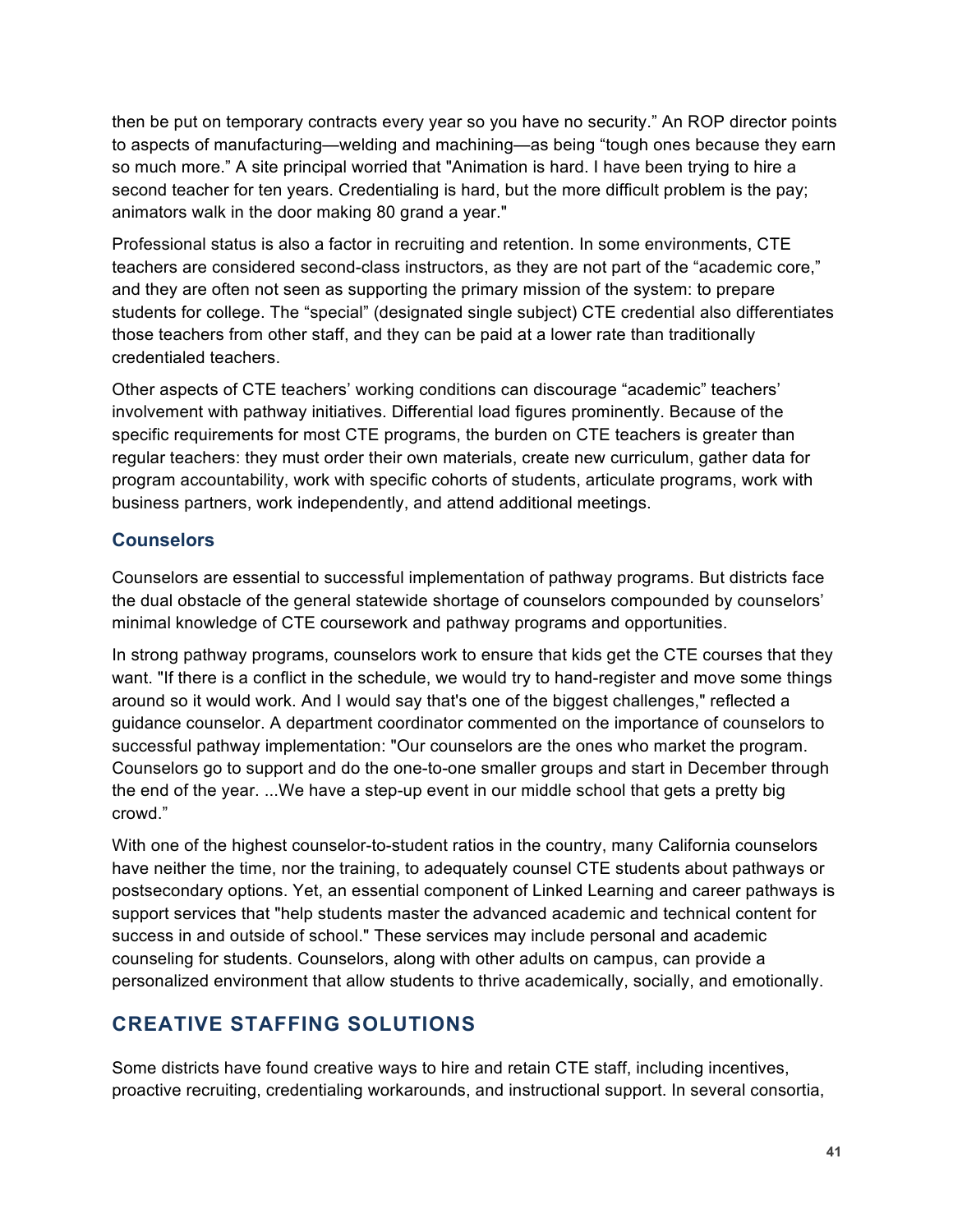CCPT resources—funds, technical assistance, and employer connections—make a substantial and positive difference to CTE teachers' professional lives.

### **Incentives**

Monetary and other incentives, such as opportunities to work closely with colleagues, are important tools for recruiting, hiring, and retaining CTE teachers for pathway programs. The flexibility of the CCPT grant means that districts can use funds creatively to overcome structural barriers that discourage individuals from becoming CTE teachers and joining pathway programs. Porterville officials told us that they "Provide incentives to all pathway teachers. They receive a stipend for their work, in order to…work in common planning periods, they work together and participate in professional learning and professional development." Porterville also works with Fresno State to place student teachers in their CTE classrooms and actively recruit staff from traditional high school classrooms. According to the Linked Learning director:

When we opened the school, we recruited the staff the same way that we recruited students: If you're interested, we can teach you the skills and the training, and go beyond to provide you that professional development. And because it's hard work, we will provide you the incentives and the support structures that you need in order to make this right.

District administrators note that that the school board, school leaders, and human resources staff all need to be onboard with these creative approaches to recruiting, because they can represent a significant departure from a district's typical hiring and compensation practices. A Linked Learning coordinator reflected:

The district has to be onboard, HR, cabinet included, in regards to the hiring process. I mean, we created a pathway lead job description and a pathway coach description. We provide incentives to all pathway teachers. They receive a stipend for their work with the expectation that they collaborate, they work in common planning periods, they work together and participate in professional learning and professional development.

## **Training Incumbent Teachers**

Some districts provided training opportunities to move traditional CTE teachers into STEM pathway positions. A principal told us: "Our lead engineering teacher was an old shop teacher, and he came in and took the training with Project Lead the Way. He did the whole training and now this is his, what, fifth, sixth year? And now, he's the master, the kids think he's an engineer."

## **Credentialing Workarounds**

Several districts, often in partnership with their County Office of Education (COE), have devised workarounds to meet credentialing challenges. Tulare COE actively supports CTE certification through its IMPACT Program, which is certified to grant the Preliminary and Clear Designated Subjects Career Technical Education Credential. This credential is aimed at career technical, trade, and vocational instruction and enables candidates to use their past experience in the industry sectors to earn their credential.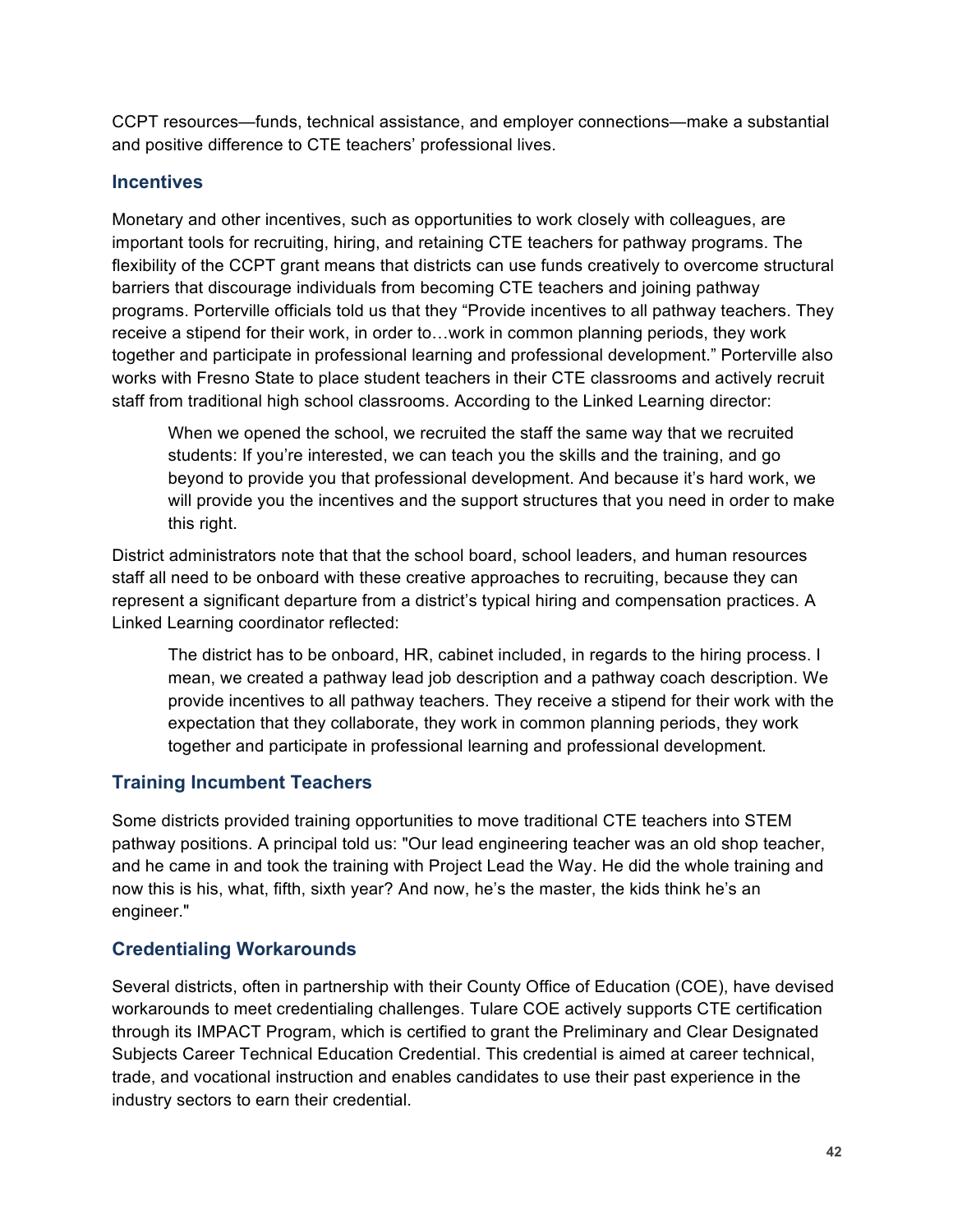The Alameda County Office of Education (ACOE) has established a new Human Resources division to do some in-house CTE credentialing and to explore what ACOE can do to create a robust ability to credential folks in this area. "Right now there's nothing," says the ACOE superintendent.

Vallejo Unified School District has started an in-house credentialing program designed to credential prospective and current teachers with the certification that they need to support the district's career pathways. One district official told us that they "hire teachers in internship programs who can start work before they are fully credentialed. Other districts hire teachers on emergency credentials who have bachelor's degrees and are enrolled in teacher-preparation programs."

Oakland Unified School District has provided a path for certificated teachers to become CTE certified teachers through externships and release time during the school year and summer.

Districts also use industry experience to certify teachers in hard-to-staff areas such as manufacturing. One superintendent recounts this recruitment discussion with a former welder: "Do you have a college degree?" he said. "No," I said. "Do you have an Associate's?" he said. "No," I said. "Have you worked five years in the business?" he said. "Yes," I said. "We can hire you. We can get you the credential."

These COE efforts or local workarounds can provide short-term solutions to the CTE credentialing problems, but many educators see the root predicament of CTE teacher availability as one the state must address. One advised:

The state is going to have to look at bringing some of these colleges back to do CTE training, hiring some people in areas such as advanced manufacturing. It's awful, virtually impossible, unless you happen to find someone who is independently wealthy. We are facing a huge teacher shortage in this state. We need to . . . offer a CTE credential concurrently with the teacher credential. . . . We need to streamline the process to get a CTE credential. . . . [Teachers have to] figure out a way to do externships, but do you want to work all summer, on top of teaching just to get the CTE credential?

### **Procedural Challenges**

Districts' traditional ways of doing business complicate efforts to develop well-coordinated pathways. In particular, the requirements of CTE courses are incompatible with the traditional high school schedule, which consists of five or six 50-minute periods each day. Since CTE courses have historically been viewed as secondary to the academic program, the schedule is typically built around the academic offerings. But in order for CTE pathways to succeed, scheduling must be driven by the CTE courses rather than vice versa. This shift poses both logistical and cultural challenges, which require flexibility, patience, technical support, and leadership to overcome.

Other issues that must be addressed at the local level to create thriving career pathway programs include maintaining the allocation of state revenue per student, negotiations with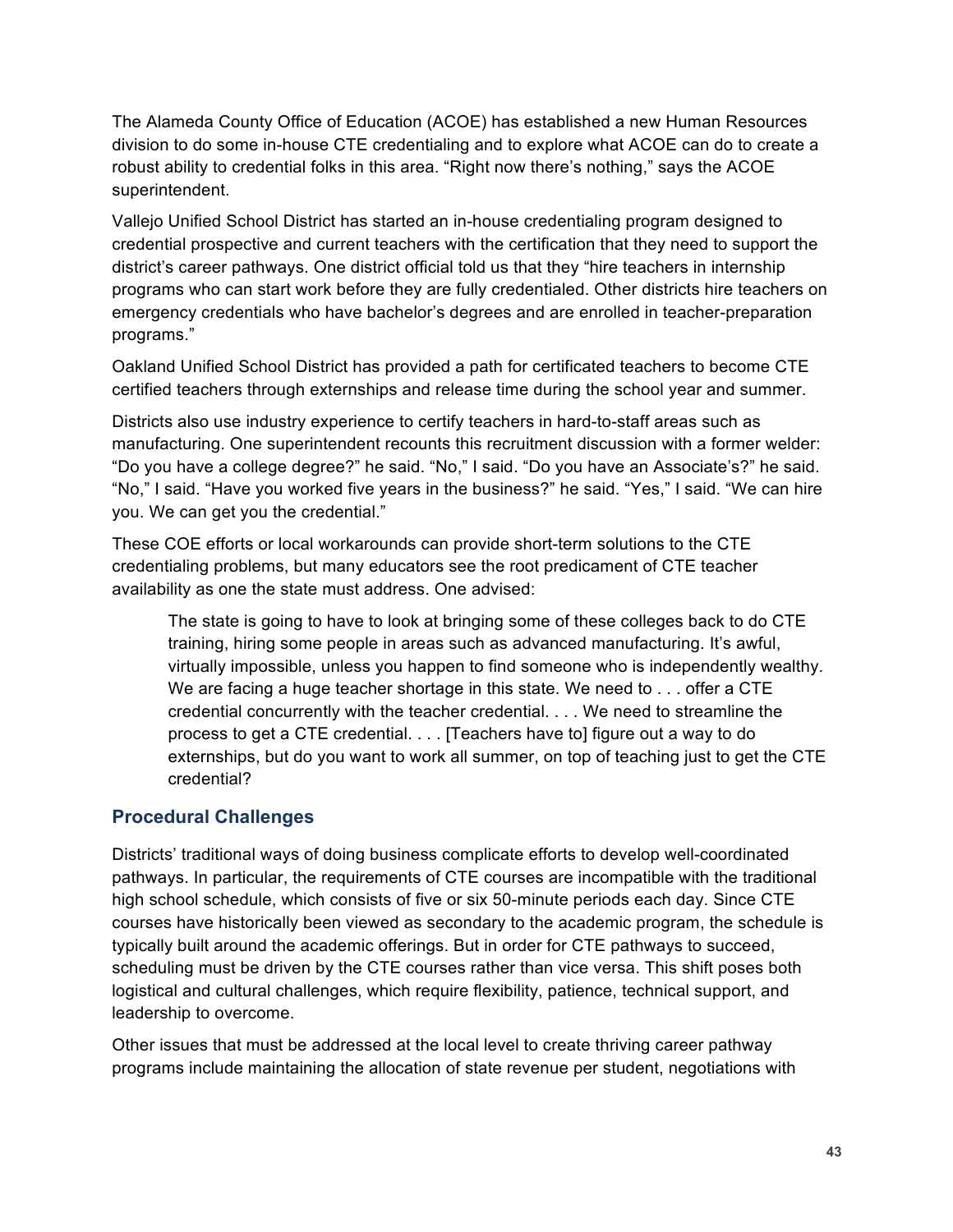faculty associations, course articulation, and getting Memorandum of Understanding (MOUs) among various school entities developed and signed.

Developing CTE pathways also means administrators and teachers need to adopt a new way of operating as they create opportunities for students. Rather than rolling out a new fully formed initiative or curriculum, educators recommend that when starting a pathway program, it is important to:

Start small. You can't accomplish it in one year, you can't accomplish it in three or four years, you have to do it step-by-step and build, working to improve, and build each step of your program as you go. You have to do it as a team, there's no one individual; you'd be so burned out. Do it in stages and having a team where everybody has their strengths and weaknesses... we always go to in-services as a team.

### **Master Schedule**

Growing CTE pathways at the local level means that the site administration must meld the new programs and courses into existing structures. Nothing is more key to this than the master schedule in the comprehensive high school. District administrators struggle to create student master schedules that support CTE pathways. While block master schedules (chunking larger amounts of time per student period) better support CTE pathways and allow more student course choice, they can be incompatible with existing class schedules. A site principal told us that "without a flexible block master schedule, we could not offer our current CTE courses." The components of the master schedule that need to be addressed include number of periods in the day, block versus traditional schedules, and prioritizing CTE schedules.

### **Adding Periods**

The traditional high school master schedule has six periods offered for approximately fifty minutes per day. With increased requirements for graduation and meeting the minimum requirements for entrance into the state college and university system (the A–G requirements), it is difficult for students to fit CTE classes into their six-period schedules. Principals have commented that the addition of a seventh, and sometimes an eighth, period provides flexibility and options for CTE students. "Taking eight blocks a year gives kids so many more opportunities than a traditional school. That's part of what's really helped us because we are on a block schedule. You're choosing between Band and French 3 and Biotech 3 and all that, [but] you are not having to choose [from limited options]: you have enough room in our schedule to do most anything."

The traditional vocational Regional Occupational Center programs served eleventh and twelfth grade students with at least one CTE class (comprised of one to two periods) and sometimes supplemented by specific core academic classes. Many CCPT schools now offer CTE pathways to every student, and include an academic core where students become a cohort tied to their CTE strand. To ensure that students have access to the CTE and academic core cohort classes, schools must employ strategies that maximize CTE student placement opportunities. Engaging all students in pathway programs, or making them available to all students, challenges educators to find ways to accommodate academic requirements and work-based learning placements.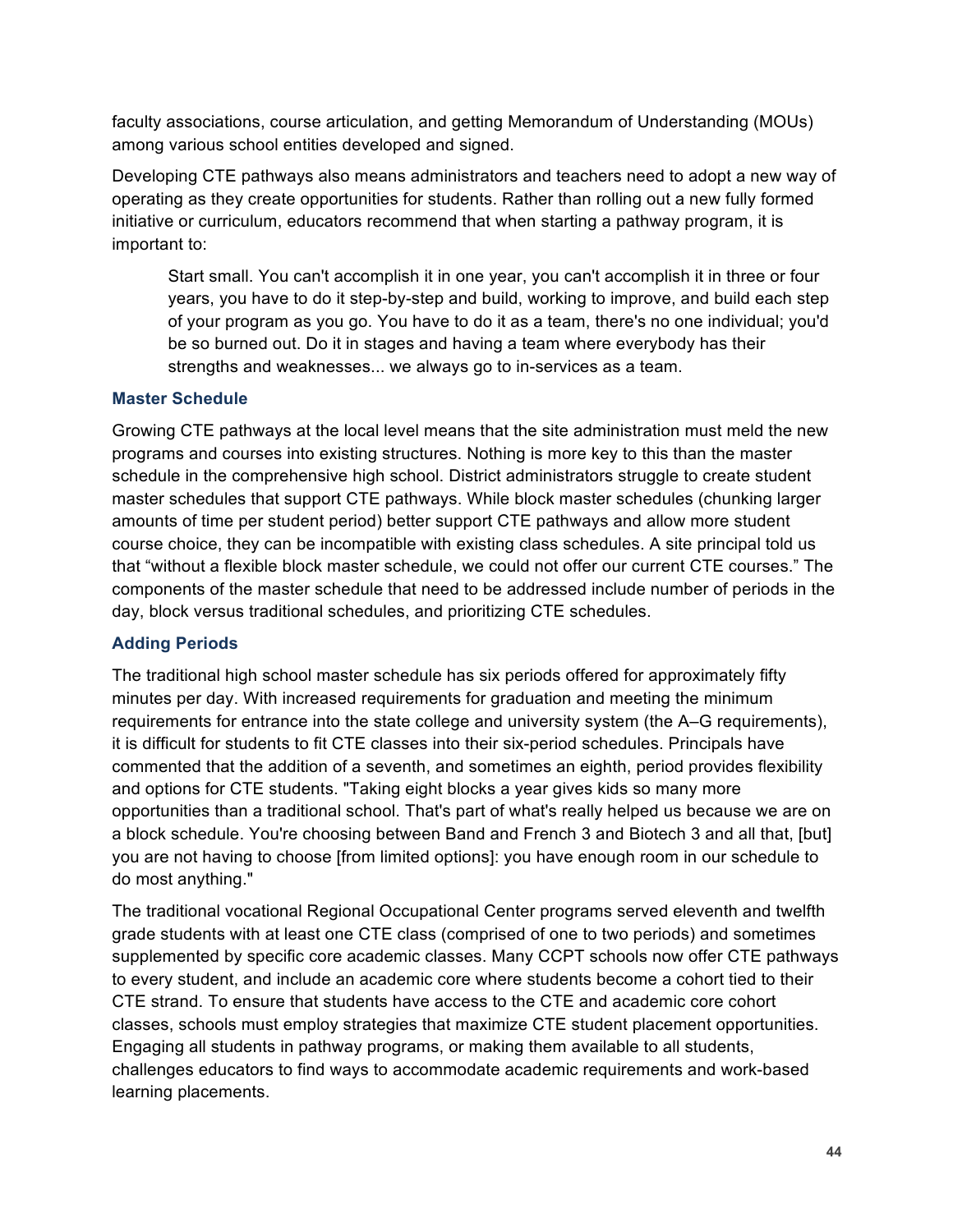#### **Block Scheduling**

CTE pathways and courses tend to have special requirements such as unique facilities and materials, internship and externship requirements, possible postsecondary connections, and the need for common teacher planning time. Many CTE courses are best taught in larger blocks of time (for example, a block of two traditional periods) that are accommodated by a block schedule (for instance, where classes may be offered every other day with longer class periods). Most CCPT thriving schools utilize a seven- or eight-period day with some form of block scheduling.

#### **Prioritizing CTE Schedules**

Placing students and courses into a complex master schedule can make or break a CTE school pathway. One successful strategy is to first place the CTE pathway courses in the master schedule (before the other courses) to ensure that students have access to their CTE courses. Another complementary strategy is to schedule the CTE pathway students into their classes before the rest of the student body. Placing CTE students first (some schools hand-schedule these students rather than using the automated computer algorithm) maximizes the percent of CTE students who are successfully scheduled. This strategy facilitates maximum alignment of courses and inclusion of the most students.

As with other CCPT implementation issues, administrators' understanding and active support for finding effective responses is essential to pathway implementation. One teacher commented that "You have to have the buy-in from your administration, and that [ranges] from just a little blessing, all the way down to support for scheduling. . . . The admin has to have your back. . . . The admin can explain to the staff why they have to have the kids grouped together so those courses may be a little bit smaller." In supportive school contexts, the pathways with their interdisciplinary, integrated courses take precedence when scheduling CTE classes and students. A CTE teacher sums up: "Students need to be cohorted and classes have [to accommodate] peer academies and things like that. So [these considerations] sort of take precedence."

By adopting a block schedule, offering seven or eight periods of classes, placing CTE courses in optimum spots in the master schedule, and optimizing the protocol for placing students in classes, schools are more successful in creating added access for CTE students. Conversely, by not adopting these strategies, it may be difficult to grow or maintain current CTE programs. Having a quality site level master schedule process enhances the CTE program at the school. But since schools have autonomy to devise their instructional schedule, and faculty must approve them, schedules and pathway options can and do look differently across schools even in the same district.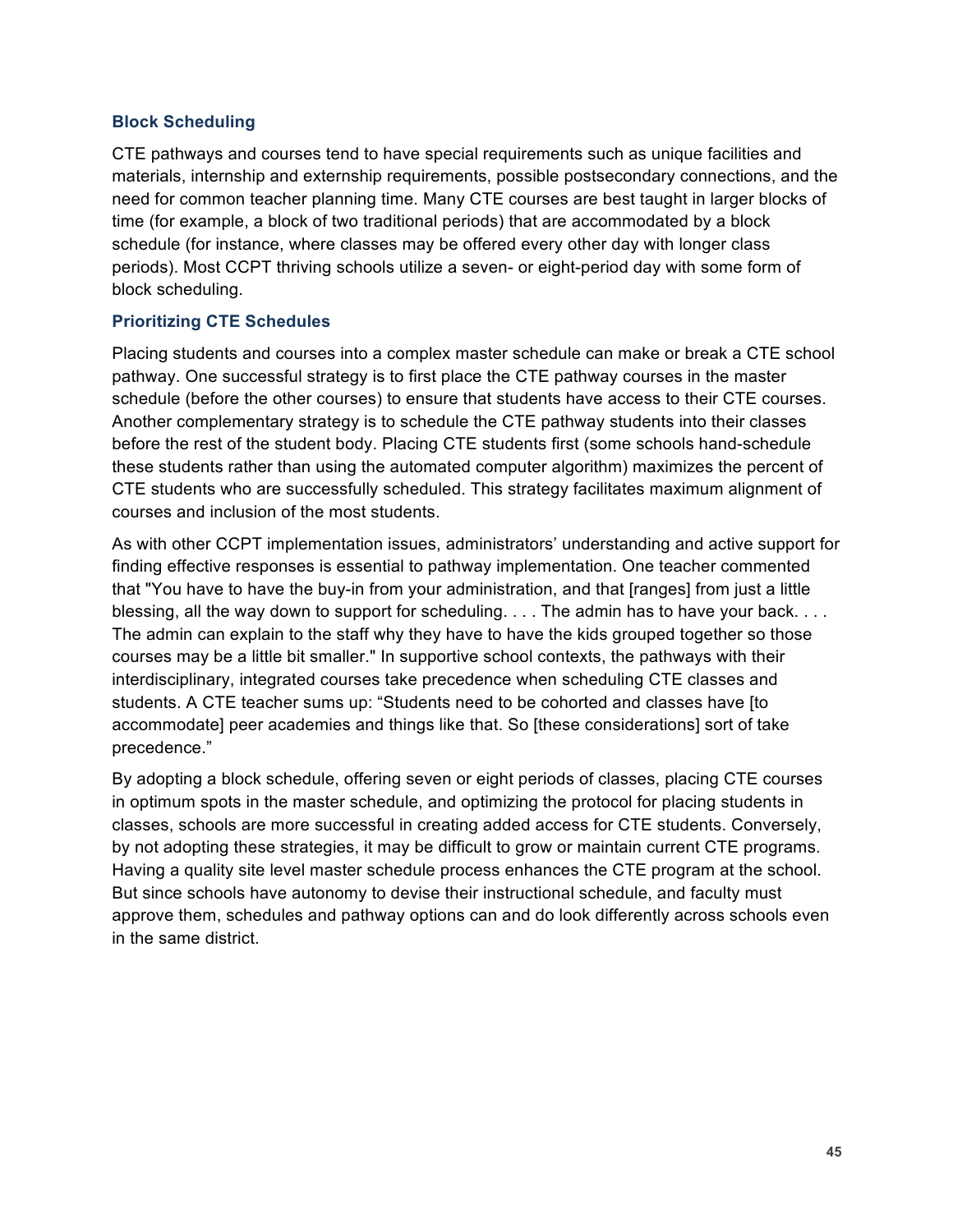### **MASTER SCHEDULE PROMISING PRACTICE: TRAINING AND SUPPORT FROM THE COLLEGE AND CAREER ACADEMY SUPPORT NETWORK**

High schools face the daunting task of scheduling and prioritizing career pathways as part of the CCPT grants. Since creating master schedules that support CTE pathways is both extremely complex and new in most districts, outside support is essential. The College and Career Academy Support Network (CCASN) offers both materials and training to support administrators in creating the types of schedules that are essential for successful pathway implementation.

CCASN has developed materials for schools to utilize in creating and using a master schedule that supports career pathways and CTE classes. They have an excellent free website where they have collected and share their materials. CCASN works with school personnel to facilitate quality master schedule results. Some of their topics include scheduling students and teachers together, involving teachers in developing the master schedule, gathering information before beginning, creating bell schedules, dealing with inclusion and equity, building in common planning time, and ensuring that the master schedule meets the sites mission and vision for kids.

CCASN also offers master schedule training for administrators that helps in prioritizing CTE pathways and ensuring the successful placement of students in those courses. CCASN has a team of providers that will deploy to the school site to help site teams deal with their master schedule CTE pathway issues. This type of support is invaluable.

A site administrator gushed that "We just had a professional development with CCASN, on the master schedule and they were outstanding. . . . They brought in spreadsheets, Excel spreadsheets that they have created for any program, and a flash drive with all of their documents on it. And they do an amazing job."

### **Collaboration with Postsecondary Institutions**

CCPT pathways assume cooperative agreements with partner community colleges that allow and encourage dual and concurrent enrollment in K-12 and community college programs. But that cooperation and buy-in has been difficult to achieve in many instances. Creating alignment and links between K-12 and postsecondary around curriculum, course content, and course credit has been difficult in many districts, especially in those without long-standing community college/K-12 collaboration such as those in Long Beach.

And there is a pressing need for clarification and assistance in supporting dual enrollment. The Holden Bill, AB 288, which went into effect January 1, 2016, supports mechanisms for high school students to take college courses, increases underrepresented students' exposure to college coursework through, "College and Career Access Pathways Partnerships," and builds career pathways reflective of a region's economic needs. But its success in promoting dual enrollment remains to be seen.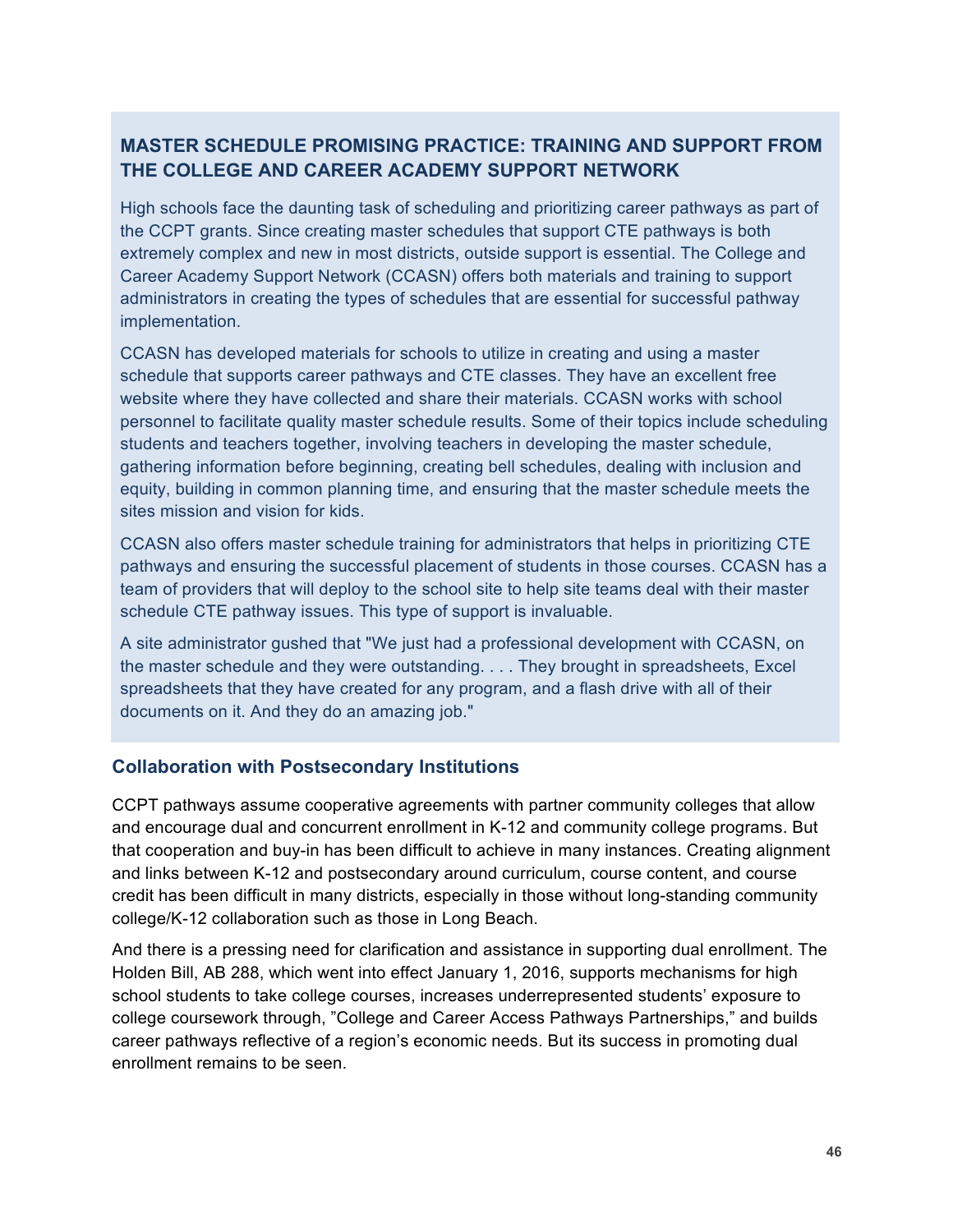Some districts tackle the issue of postsecondary collaboration through their consortia. The Tulare-Kings consortium, for example, works directly with local community colleges to support member districts' efforts to align coursework and develop dual enrollment courses. The East Bay Career Pathways consortium has had some success in promoting K12-community college collaboration through the Local Pathway Action Teams (LPATs). Some East Bay schools initiated subject-area K-12/community college faculty teams to plan pathway coursework. However, even if participating faculty could agree on a course of action, the community college bargaining unit sometimes blocked the arrangement.

### **Negotiating with Bargaining Units**

Expanding CCPT pathways may require changes in working conditions at both the K-12 and community college levels that necessitate contract adjustments and/or a specific MOU. These agreements must be negotiated with either the authorized representative of the affected employees or, in almost all cases, the teachers' union. With entities that have restrictive collective bargaining agreements on working conditions, districts have found it difficult to negotiate changes to promote CTE at the secondary and postsecondary levels. However, with strong leadership at both the administrative and teacher union level, pathway programs have thrived.

# **PROFESSIONAL SUPPORTS**

Quality programs that we observed had curricula that were aligned, integrated, rigorous, and career focused. The strongest programs have elements of Linked Learning or NAF (formerly the National Academy Foundation). Creating such programs requires highly trained teachers and a comprehensive support system. A Porterville coach speaks to the importance of professional development (PD):

The professional training of your teachers . . . I do believe that [the] Linked Learning [approach] is a winning system, and combined with NAF and their structure for academies, I think if you implement that right, you're going to win…. The district has devoted one day a month to staff development.

In confronting the need to create and adopt new curricula and ensure quality instruction, CCPT teachers and administrators turned to several sources of support, including the CDE, districtwide collaboration opportunities for teachers, communities of practice, and coaches.

The state's Department of Education is an important source of curricula and extended professional community. CDE supports CTE Online, a resource devoted to connecting CTE educators and leaders to quality curriculum models, shared communities of practice, and professional development tools that emphasize industry- and career-related coursework. The CDE also sponsors the website My Digital Chalkboard (www.mydigitalchalkboard.org), which includes searchable teaching resources, professional development opportunities, and an online community.

The CDE also provides a CCPT leadership retreat that has received high marks from practitioners and has conducted two institutes statewide for CCPT over two years. According to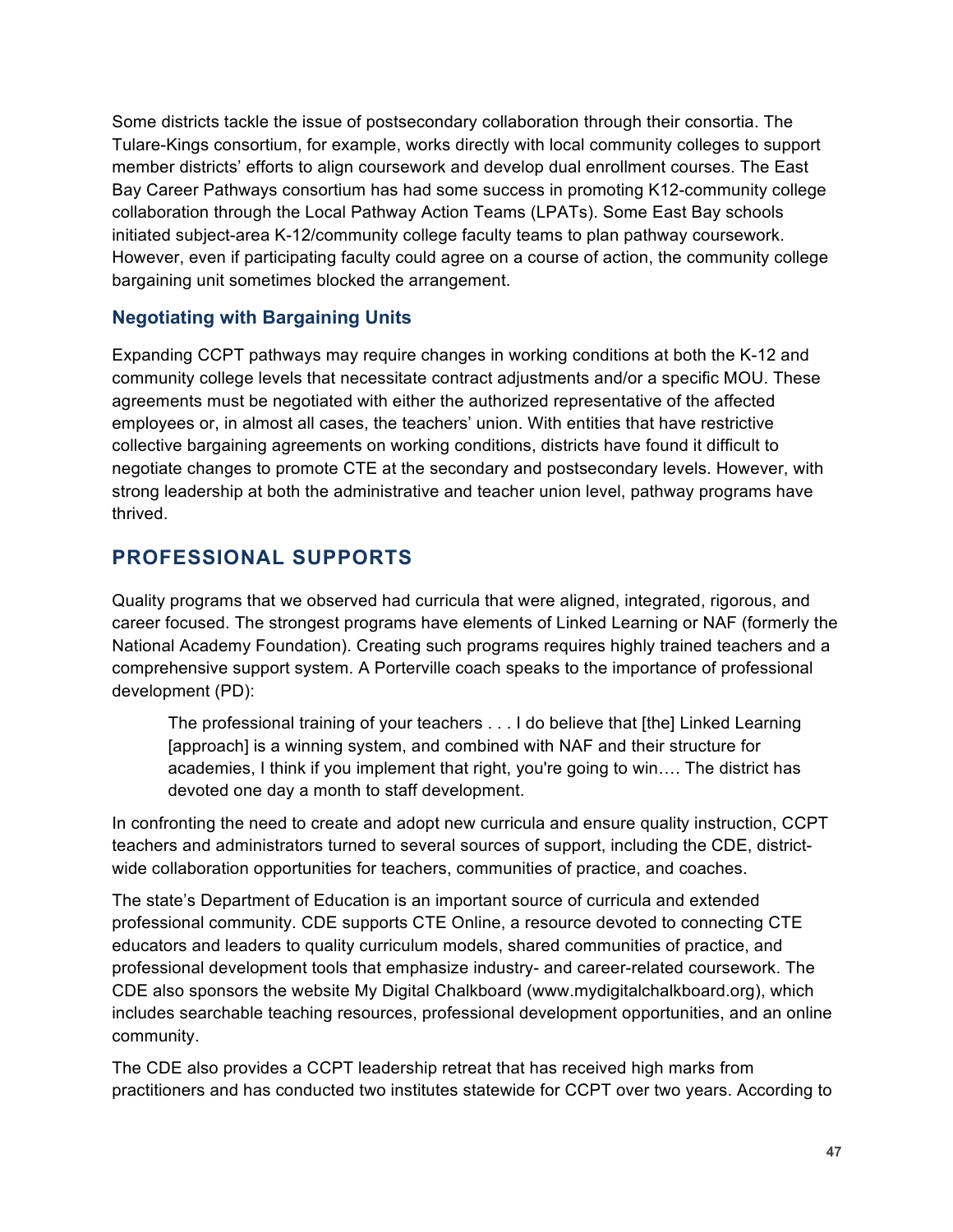a CDE official, "We had about 400 grantees and it was really more of a conference design, but the workshops focused on promising practice and focused on shining the light on the grantees and the work that they are doing." This year, the CDE is planning to conduct five workshops around California on "developing work-based learning, [promoting] local and regional industry partnerships, [and] creating career pathways with integrated curriculum, early college credit, and data collection and tracking." The state is also planning four video modules to be shared with the field in "industry partnerships, work-based learning, integrated curriculum, and the community college system."

### **District-Wide Collaboration**

Most districts created opportunities for teachers to collaborate around curriculum and instruction, gaining professional knowledge and building networks with other teachers. Especially valuable to CCPT implementation are sessions organized by the pathway sector. "The sector meetings help because then the folks who are doing common work have a chance to talk and get to know each other, so now, they have built a relationship that just isn't someone's name at another school."

Other useful district- or school-designed professional development featured interdisciplinary discussions aimed at coordinating coursework within a pathway. Teachers expressed enthusiasm for these sessions and the curricula that resulted. For instance:

We did a water bottle project wherein the kids in the English class read a book about rockets. And for the science part, it is to observe and develop Newton's Laws of Motion. And the engineering part is to design and create the bottle rockets. . . . They all see the value of that deeper comprehension when they're collaboratively working on a unit of study, and what's being taught across the curriculum.

Communities of practice, collaborations that bring together educators engaged in similar work, serve as important support for both teachers and coaches. In talking about improved district professional development related to CCPT, teachers also underscored the value of same-role communities of practice:

We now have a district PD where all of the academy coordinators come together, so we are really aligning site-wide and district-wide with all of the different work-based learning opportunities, and the teachers going with Linked Learning and doing their selfassessment and evaluations and thinks like that. We are all on the same page.

A CTE teacher explained that "We coordinate work-based learning [at] a conference that they offer every year, it's part of our professional development timeline."

San Leandro and Porterville Unified School District have both created communities of practice for counselors to meet and learn from the group about the needs of CTE and pathway students. Topics include creating master schedules, supporting CTE teachers, and helping students learn about careers.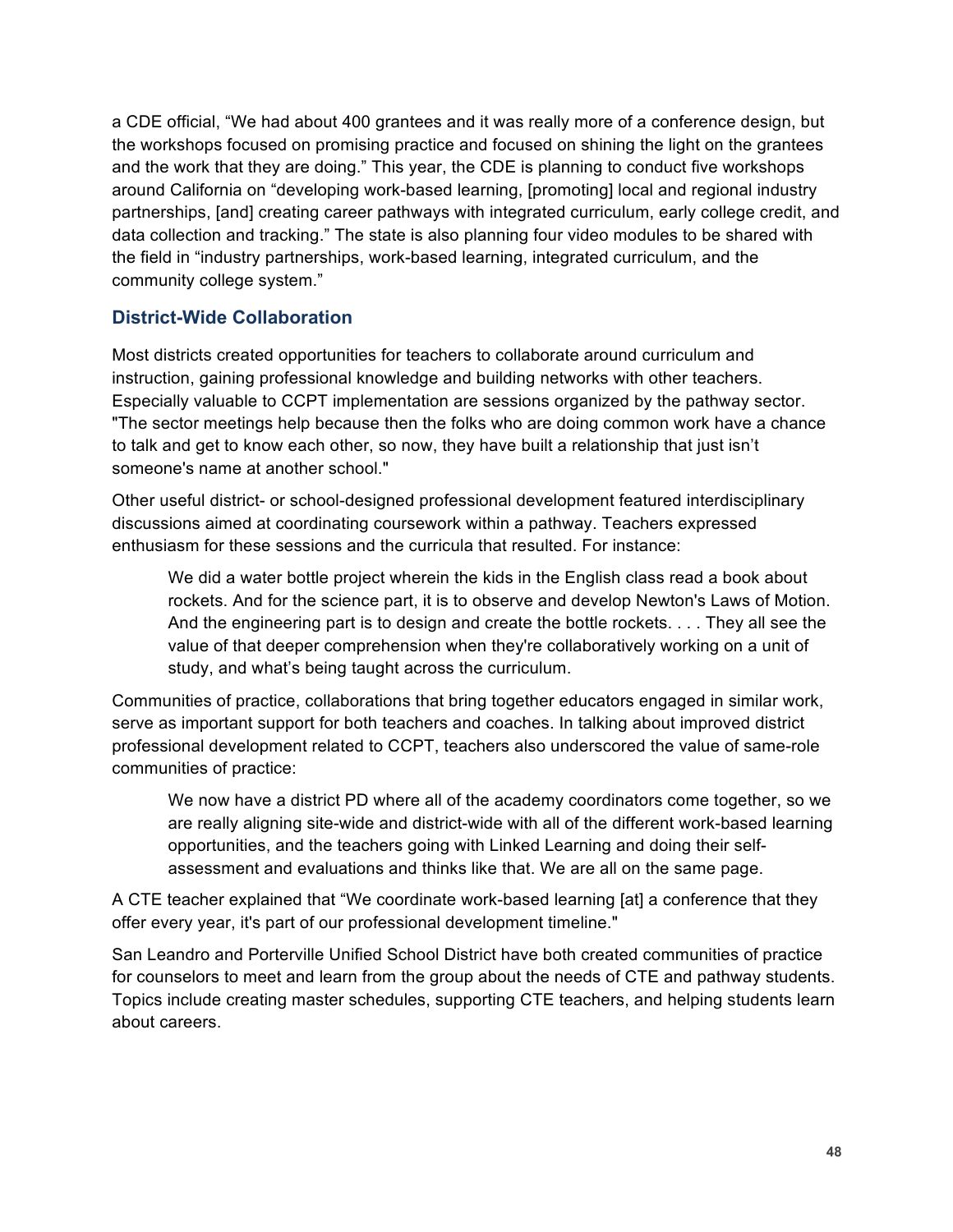### **Support Providers**

Multiple K-12 educators said that they could not do this pathway work without their support providers. These providers assist districts on curriculum, professional development, and other topics (for example, help with the master schedule or facilitating meetings). Districts singled out the Linked Learning Alliance, NAF, ConnectEd, Project Lead the Way, Jobs for the Future, and mentor districts as offering valuable assistance in their pathway development and support. (Mentor districts are those districts that have agreed to assist other districts with their pathway work, such as the Porterville Unified School District). Districts without Linked Learning experience especially profited from support providers' assistance in developing new projectbased curricula and work-based opportunities.

### **PROFESSIONAL SUPPORT PROMISING PRACTICE: ELK GROVE UNIFIED SCHOOL DISTRICT**

The Elk Grove Unified School District in Sacramento County provides exemplary staff development, curriculum, and general staff support for its CTE staff. Through a cadre of career specialists and coaches, the CTE pathway teachers have access to comprehensive support in all areas of their responsibility. The specialists and coaches call themselves the "worker bees" who get things done to support pathway programs while teachers teach. Examples of support include assistance with engaging employers, writing curriculum, learning instructional methodology, and providing time for alignment of course content with standards.

In providing support for the teachers, an Elk Grove career coach mentioned that one teacher "needed some assistance with guest speakers. I said let us do that. So, he just kind of looked at me for a little bit, I guess to kind of take it in. And then, he just kind of smiled. He's not used to it." An Elk Grove teacher reflected, "Without the career coach it would be much more difficult to get professionals [to a career fair]. If I didn't have the support of something like SETA (Sacramento Employment and Training Agency), I might not have done it. . . . So that really has been a fantastic thing." The career specialist helps "teachers build their advisory boards . . . because, as a teacher, they don't really have time to do research online and then to make phone calls and follow up with people. So that is one of the roles that we have taken over." The coaches also ensure that the teachers "have support from industry, so that they are making sure that [courses/curricula] are aligned with what industry needs."

The coaches also help with answering credentialing questions, organizing field trips, and sharing best practices. Having the coaches support career specialists has facilitated better alignment both vertically and horizontally throughout the district. An Elk Grove CTE teacher described this support: "He has been a great coach, helping us get our pathways aligned better [and] working with our administrators, so that is a lot of support." A coach with teaching experience was able to work with newer teachers to "come in and talk about the pathway and the curriculum that goes with it. And [the teachers are] on their way to establishing something solid for outcomes for the pathways, so that the whole team is on the same page." The coach observed that they have the capacity to "meet with teachers individually and work on course sequencing and things like that in their pathway, but then also to bring them together as a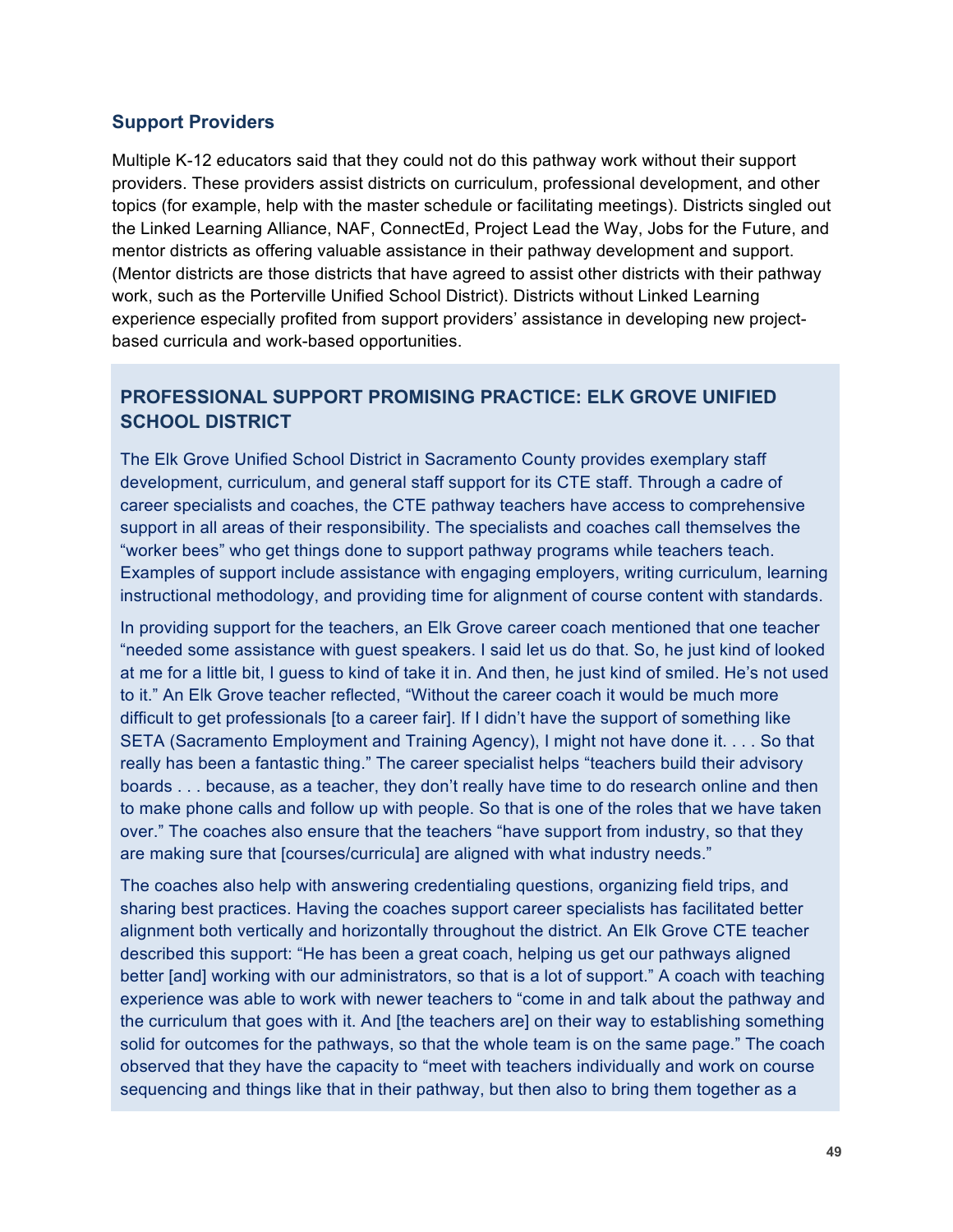larger group—there's power in that."

A new coach commented on the value of the support between coaches and specialists. They "challenged us to look at our programs and say: Is this really all it can be? And it kind of pushes you to look at it to the next level. . . . You need somebody to be there to challenge but also to support what the challenge brings."

## **OUTREACH AND RECRUITING**

Only a few California districts (such as Vallejo Unified and Oxnard Union High School District) require that all high school students enroll in a career pathway, and few colleges or school districts require that students complete a CTE course for entrance or graduation. As students and their parents have a choice with regard to taking CTE courses, strong recruiting is essential to successful CCPT programs. To be effective, recruitment efforts have to reach students in the early grades, employ a wide range of methods to disseminate information, and actively reach out to all families in the district. Some districts employ one of these approaches, and the most successful districts use all of them.

Some K-12 districts are starting to recruit and prepare students in the early grades. A district official explained:

District-wide, we're putting in some initiatives with career exploration and awareness throughout the different areas, along different industries, such as the health science and engineering and so forth. This past year, we started with fifth and fourth grade with some career exploration at the community college level. And we're just trying to make sure we have all of our arrows pointing in the same direction.

Across the board, CCPT educators found that students—both past and present—were the best recruiters. "We have graduates who come back and speak to them about that. They speak to them about the jobs they've gotten or the college, the experience, and how easy some of the entry-level classes have been because of what we've done. That sells it. That itself sells itself."

Some districts go out of their way to ensure that Spanish-speaking families have an equal opportunity to be part of the pathway program. A Central Valley administrator explained:

We present the programs in both English and Spanish…. The first year we did this we had about four or five [Spanish-speaking] parents in the audience, it was very low attended. This past two years, we have had about a hundred or so . . . and they have so many questions…. So it's nice to see people in the screening rooms for both English and Spanish get filled in the evening sessions.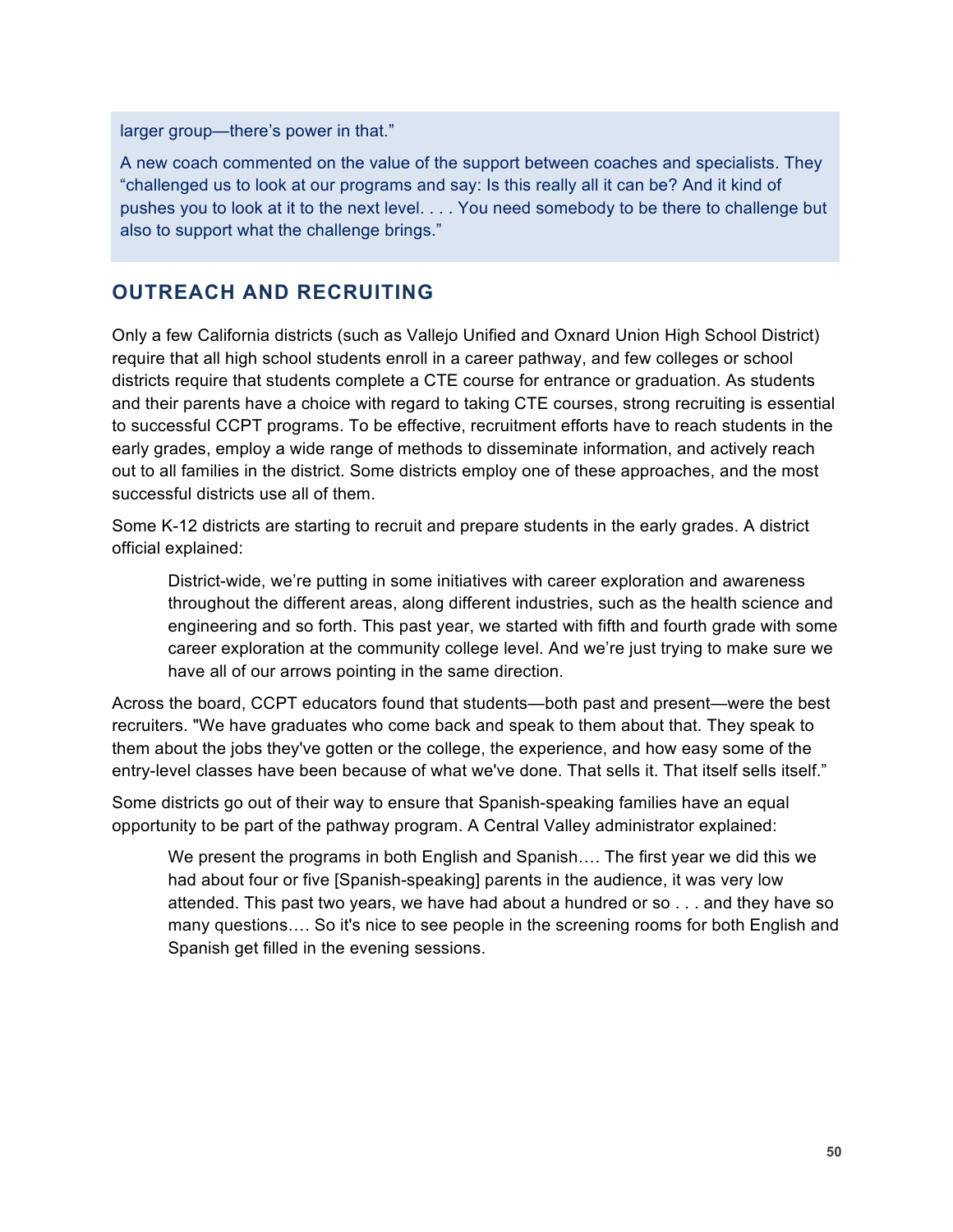### **OUTREACH PROMISING PRACTICE: VISALIA UNIFIED SCHOOL DISTRICT**

The Visalia Unified School District offers ten Linked Learning Academies in five high schools. Students who chose this option are enrolled in the academies their freshman year, and transportation for students throughout the district is provided. Annually, a comprehensive publication about CTE and pathway opportunities is offered to students and parents, with additional resources online. All district eighth graders attend recruiting events for the academy programs in the spring. A district administrator explained that "There are multiple parent events that also have Spanish translations. . . . We recruit at our middle school. We advertise in the district." A Visalia teacher said that we have our 'Map to the Future' career fair that's gotten bigger and bigger. . . . We bring on about 30 different careers for our kids just [to] get exposed to, and that helps. . . . [Doing a lot of different recruiting activities is] like throwing spaghetti on the wall: something's going to stick."

Participating K-12 public schools have much to celebrate only two years into the CCPT grant: stakeholders from within and across districts working together in new ways, teachers reporting high levels of satisfaction with the support they are receiving to develop pathways programs, and positive student responses to pathway opportunities. A great deal of work remains to be done, and many implementation issues continue to challenge K-12 public schools, but educators across the state are working hard to live up to the promise of the CCPT initiative by developing effective CTE pathways and new regional relationships.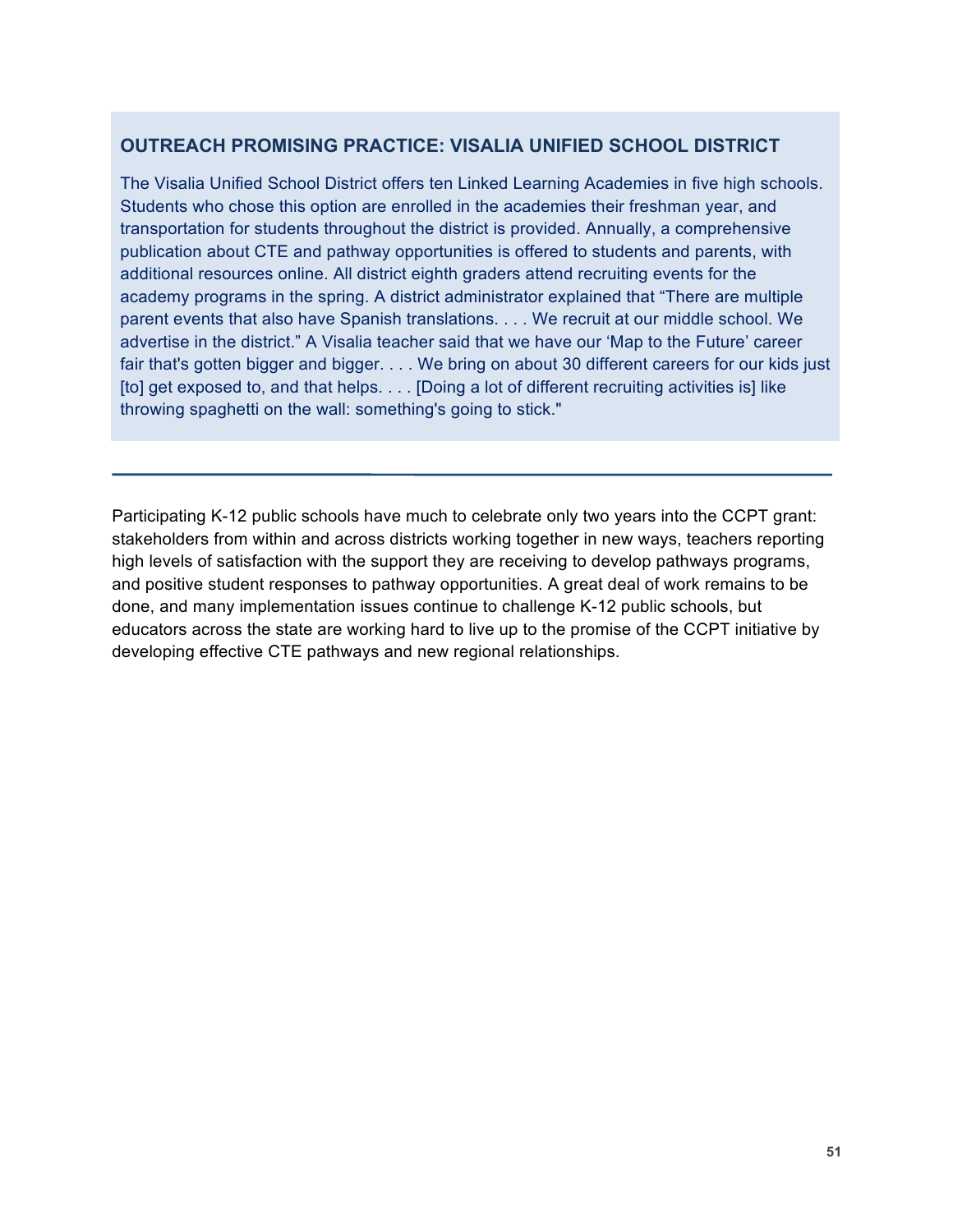# **POSTSECONDARY INSTITUTIONS**

The California Career Pathways Trust was designed to promote partnerships between K-12 districts and community colleges and between education and local business and industry. Building career pathways involves better articulation, alignment, and integration of curriculum and course sequences between high school and community colleges so that students are better prepared at each step of learning to take the next step toward completion of a postsecondary credential that leads to a good local job. Community colleges are central partners in CCPT because they not only focus on general education transfer to four-year colleges, they also are the primary public postsecondary provider of career technical education (CTE) and credentials in the state. As such, at the state level the California Community College Chancellor's Office (CCCCO) partnered with the California Department of Education and Workforce Development Board in designing CCPT, and CCPT successfully encouraged some community college districts to lead regional consortia.

In terms of implementation, community colleges' success is rooted in the development of new and stronger partnerships and pathways as well as deeper relationships with local partners in K-12 and business/industry. However, community college CCPT stakeholders describe challenges related to imbalanced incentives and ownership of CCPT at the system, district, and local levels; limited capacity for strategic change; a complicated culture of decision making and competition; and a disjuncture between current college offerings and industry needs. Administrators, faculty, and other staff in the community college system, district, and local campuses report feeling both optimistic about the new and deeper partnerships and unclear about how to maximize opportunity and sustain the work, given other initiatives requiring the time and attention of postsecondary educators.

In this section of the CCPT year two report, we describe the progress of community colleges, identify central implementation challenges, and highlight promising practices for overcoming these challenges.

# **NEW AND STRONGER PARTNERSHIPS AND PATHWAYS**

CCPT encourages postsecondary institutions and high schools to jointly plan and implement career pathways. Postsecondary staff seemed to appreciate the resources and time granted by CCPT to be deliberate in these endeavors. As one faculty member said: "What it's done is it's allowed us to be a lot more strategic and intentional about working with our high school partners, and specifically on the, I would say, on the educational curriculum side of things."

CCPT's goal to improve the success of students transitioning from high school through college with a postsecondary credential was clearly a central focus of community college faculty. As a community college administrator put it: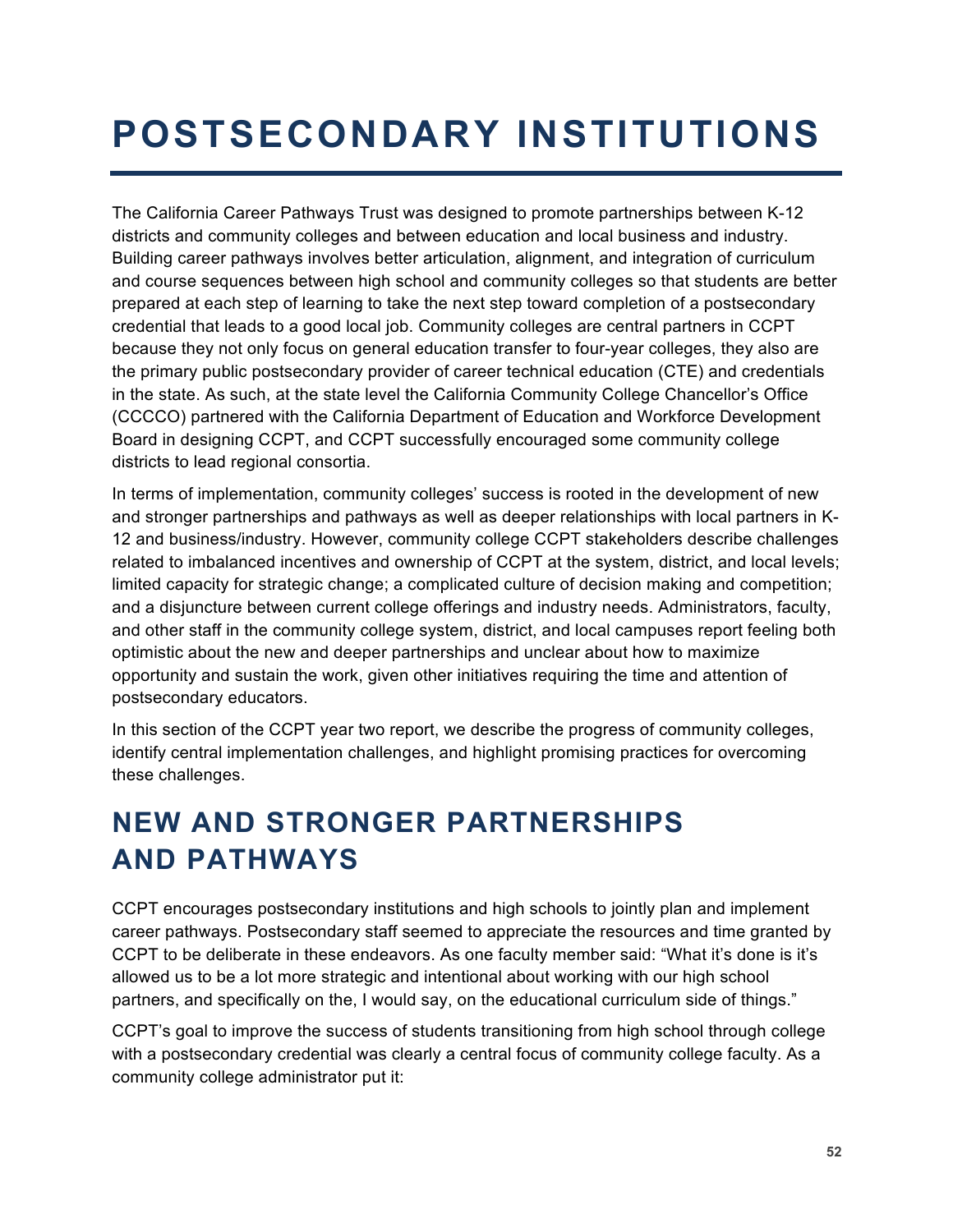Really, what we're trying to do is to ensure that the curriculum [high schools who are implementing dual enrollment in pathways] have is as close to and is aligned as possible with what we're teaching. The idea being that... where possible, either through articulation or through concurrent enrollment... we'll be able to get students in... so that they can have that formal pathway started in high school... and then just transition straight into our institution and already have the college credit and be on their way to earning a certificate or degree in an applied field.

These efforts to align curricula involve thoughtful technical work and significant institutional commitments to validate coursework designed by partners, both of which take time and effort made possible by CCPT. They also require creativity and negotiation both across and within CCPT institutions.

### **PROMISING PRACTICE: DEVELOPING CONSORTIA-WIDE ARTICULATION AGREEMENTS**

In two CCPT consortia, partners are working to develop a regional agreement that would enable high school students to take an articulated course and receive credit at any one of the participating CCPT consortia community colleges. Participating colleges would need to agree that if a high school student satisfactorily passes the articulated course from a consortia college, any one of them could confer the college-level credit. In one consortia, partners are starting from a common "College 101" syllabus and then negotiating how to incorporate individual college and department-specific additions. At the end of year two of CCPT, design and planning work were still underway in these consortia, but the agreement had not yet been implemented region-wide. This promising effort demonstrates the substantial investment of time and energy that is required to shift the emphasis from local to regional thinking and acting.

# **BUILDING BONDS BEYOND CCPT**

Beyond the technical work, some CCPT community college staff also described examples of how partners are using the grant opportunity not merely to create pathways and programs, but also to explore strategies for working differently together and for combining resources to pursue common goals. As one partner described: "... everybody's coming with funding, but everyone also is coming with ideas. Truly, we're looking at our work plans and saying: How can we leverage each other's work and activities to minimize the 'heavy lifting' and to really braid our funding."

Similarly, there are signs that some participating CCPT community colleges are considering how to build and shift organizational capacity to execute the bridging functions necessary to continue creating career pathways between education systems and employers. One college staff member reported:

We're in the process of transforming [an existing facility] into a CTE center, but [that involves] hiring someone that's going to be specifically in charge of internship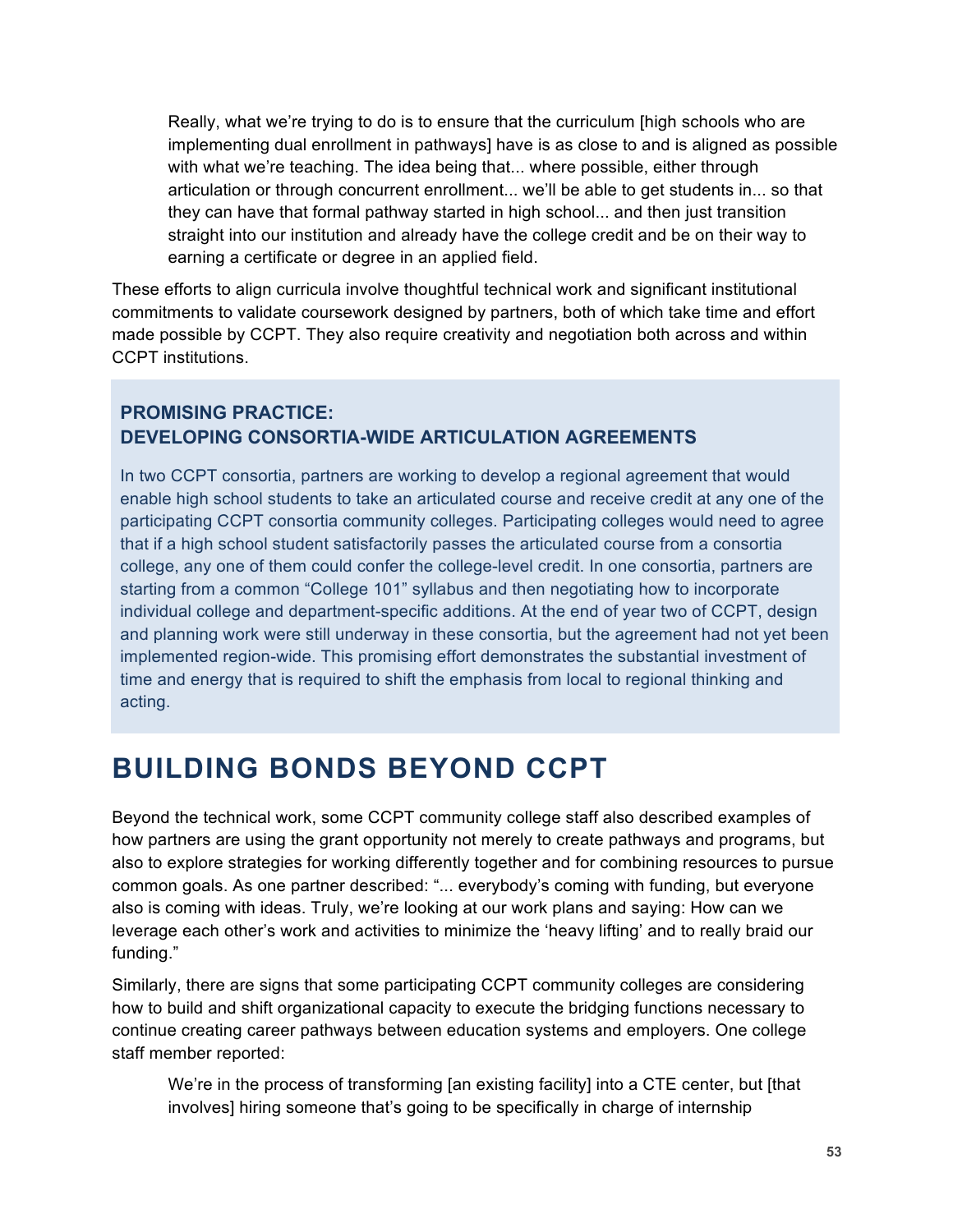development and placement, and tracking our students, and then developing partnerships with business and industry to place folks in. So, we're making a pretty radical shift there. We'll continue to do the same services... but we're going to add that internship component to there and kind of transform that space in the next six months.

# **BARRIERS TO PROGRESS**

Although CCPT is leading to many positive changes between K-12, community colleges, and with business/workforce partners, many college partners struggle to drive faster and more effectively toward the consortia's ambitious grant goals. CCPT is a powerful lever for aligning pathways across K-12 and postsecondary, but respondents explained that changes needed to scale up pathways across K-12, community college, and workforce systems are bigger than their one institution, community college district, or CCPT consortia. Indeed, respondents pointed out—implicitly and explicitly—that these three systems were not designed to work together in more than a loosely coupled way. In fact, California's community colleges are engaged in numerous change initiatives, like those under the Strong Workforce Program, which have great potential to complement and accelerate the achievement of CCPT goals, but many college staff viewed the simultaneity of these initiatives as a challenge. In all, there are four issues cited by community colleges indicating that CCPT work is bumping up against larger systemic barriers in their organizations.

# **INCENTIVES AND OWNERSHIP**

The complexity of California's community college system comes from its large size and its local governance structure. Collectively, the 113 community colleges and 72 community college districts are governed by their own boards and serve diverse geographical regions. Accordingly, much of the influence the Chancellor's Office can exert is in the form of incentives. For example, the Chancellor's Office can set a vision and priorities through grant programs, but it has little power to direct local college policy and practices. Incentives alone have not proved sufficient in achieving the transformations needed for true ownership of the initiatives at the district- or sitelevel. Moreover, the effect of having too many carrots driving multiple and related regional collaborations may inadvertently stretch the capacity of those partnerships, a point discussed in more detail in the following section.

CCPT is guided by a collaborative state agency effort between the Chancellor's Office, the Department of Education, and the Workforce Development Board, but CDE is responsible for the funding, reporting, and other administrative functions. Thus, despite receiving grant funds to lead and participate in CCPT consortia, many community colleges still view CCPT as fundamentally a K-12-driven initiative, according to a senior official in the Chancellor's Office. This can sometimes contribute to a lack of postsecondary ownership for CCPT goals and does little to counteract the feeling of "no accountability, no incentives for participating" from community colleges and their faculty.

The sentiment was echoed by a community college faculty member supportive of CCPT but doubtful about its potential for engaging college faculty and administrators more meaningfully or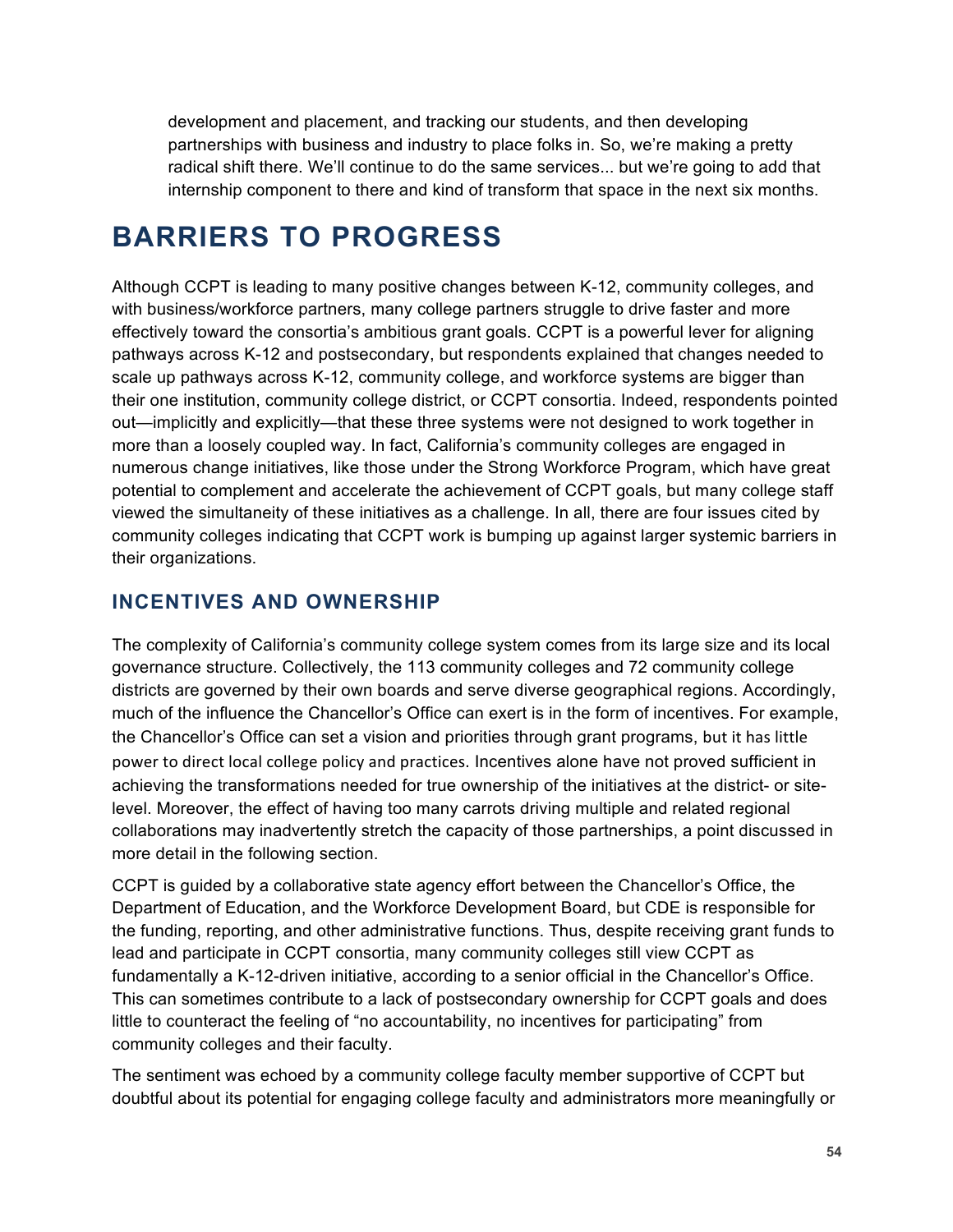beyond the grant: "So, we want system change to create mechanisms for doing that [pathway work], but nobody really wants to do that if they don't have to.... But if you're going to make me do it, I'll do it, but I need a salesman to come over and make me do it; otherwise, I'm not going to do it."

# **CAPACITY FOR STRATEGIC CHANGE**

California's community colleges are undertaking several substantial initiatives to improve their own curricula, courses, student supports, and guidance systems, and to align them more tightly with local economic needs and the needs of the wide array of adults and youth they serve. These initiatives, to name just a few, include the Student Success and Support Program, Student Equity, CTE consortia, Adult Basic Education Consortia, and Guided Pathways. A number of these share CCPT's CTE and regional foci, encouraging collaboration between area colleges to share resources, learning, and technical assistance; and to create cohesion in vision and strategies across institutions. Given California's size, diversity, and the complexity of its community college system, regional approaches to promoting change are arguably sensible, especially given the differences in regional-based economies and employment opportunities.

But regional approaches have also created pressure on community colleges to dedicate staff, time, and other resources to numerous initiatives entailing multiple meetings and significant coordination and consensus building. Although the initiatives provide financial support for grant activities, they are happening at a time when many community college leaders and faculty feel that the resources they lost during the last recession have only partially been replenished during the economic recovery, and that new funds in the form of grant initiatives may be focusing staff on too many special projects rather than core functions. As one faculty member said: "We're inundated with so many things, whether it be career pathways, job readiness, college readiness, industry readiness, and grants here-and-there, and funding here-and-there, it just becomes convoluted."

### Another observed:

*[New funding should allow community colleges* to] continue . . . with the people that are doing the work, letting them do the sort of stuff that they've been doing, as opposed to making them do new stuff. Because then you're also trying to spend money on new stuff, and you're just wasting money. Spend the money on the stuff that you need to spend it on: you need to spend it on the faculty; or you need to spend it on supplies; or continuing to repair your equipment that's dying that is [needed] for your pathway; you need to continue to spend it on the personnel. That's key. You need to be able to continue that work-based learning person, the project manager person, your dean, your whatever. Fund the things that are already funded, not seven new positions.

Community colleges may experience the work as hard to manage because they view these efforts as discrete and perhaps marginal instead of comprehensive and transformative. Some administrators and faculty had trouble seeing the relationship among various initiatives, and they lacked a mindset or strategy about how to coalesce related initiatives and attendant resources to achieve greater efficiency and shifts in core practices. The Chancellor Office's strategy of using grant opportunities to influence practice may inadvertently perpetuate this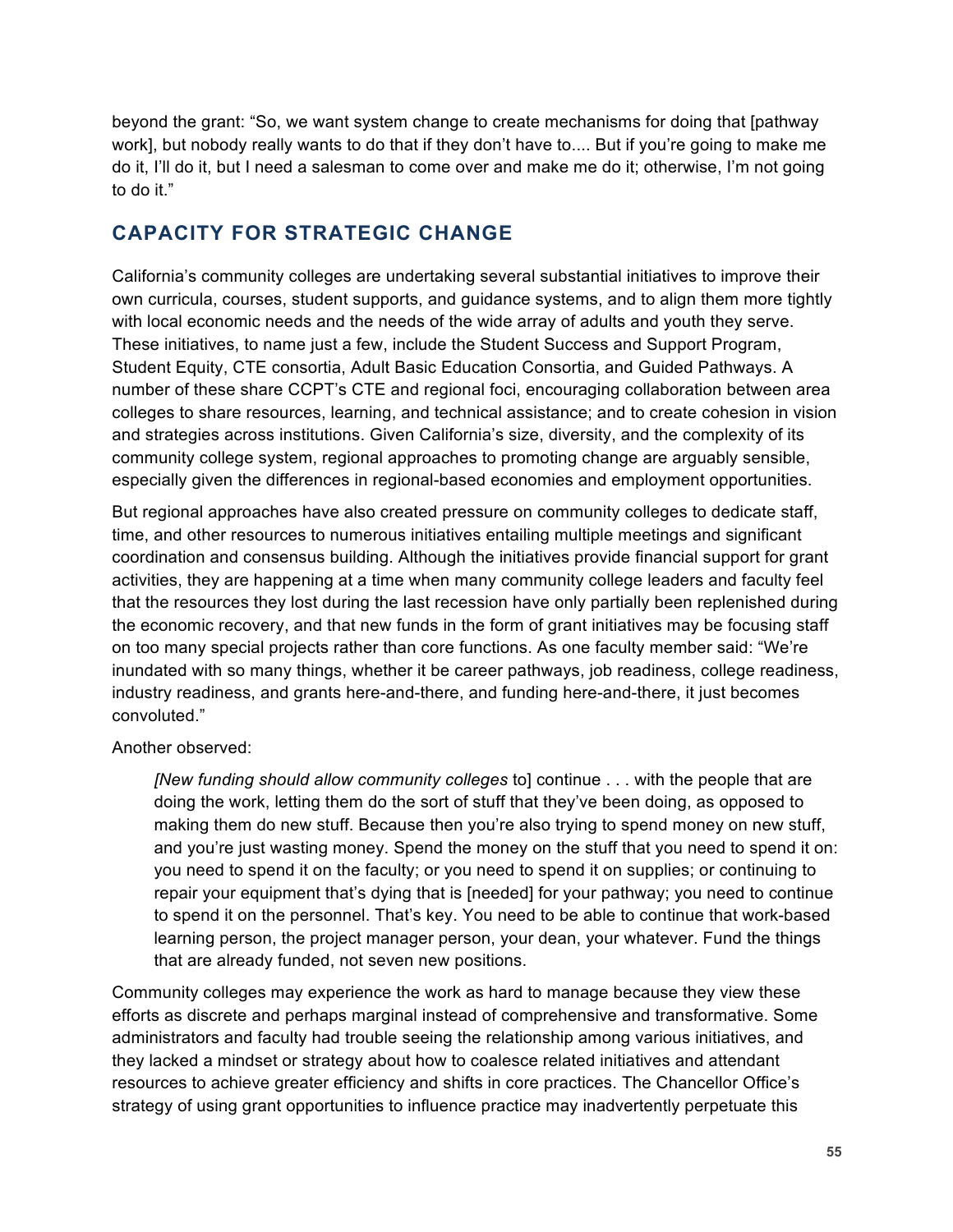fragmentation even though the programs operate under a coherent, comprehensive rubric and vision. Another challenge—but perhaps also an opportunity—is that many of the initiatives are evidently pulling on the attentions of the same community college staff. As one faculty member noted: "Our Adult Ed Consortium has some of the same schools as our CCPT.... I think a lot of their Adult Ed Consortium folks are the same folks that they're working with on the CCPT grants."

This confusion suggests that community colleges could use support in understanding how these change efforts can be organized, streamlined, and used together strategically to better meet their mission and state goals.

# **CULTURE OF DECISION MAKING AND COMPETITION**

Community colleges' complicated decision-making structures differ from those of K-12 systems. The authority of faculty senates, curriculum committees, and hiring committees belie the notion of a simple hierarchy directed from the top down at the system, community college district, regional, or local level. Particularly with regard to matters of curriculum, faculty exert much influence—making such a curriculum-intensive initiative as CCPT a challenge to shepherd through decision-making structures. Further, these decisions can be rife with underlying turf and competition concerns, which are fueled by enrollment-driven funding for community colleges: more students in seats equates with more funding from the district and state. Community colleges and faculty have a stake in keeping their course enrollments healthy. As one college leader noted: "[Our college] and [another college in the region] are very much competitors, very, very competitive. There is a lot of 'bad blood,' mainly because [the other college] is seen by [our] people as raiding our district for students."

Moving course approval and other key decisions through postsecondary institutions can be particularly difficult for staff hired by CCPT grant funds. Many are not full-time faculty and hold temporary positions. Because CCPT focuses on alignment with high schools, they must spend significant effort designing and facilitating activities that expose high school students to community colleges, CTE programs, and planning career fairs, as well as those that connect K-12 and college faculty. But such staff are less likely to have status in or know how to navigate community college decision-making structures and competitive landscapes.

One CCPT staff member recalls the difficulty in articulating one course across the consortium's community colleges:

I go to the dean and I said, "Hey, this is the problem I'm having . . . . And this is ridiculous because this class is articulated throughout the state!" He said, "I'm not her boss." "What do you mean, you're not her boss? You're the dean and she's faculty?" And he goes, "You don't understand our system." So, I said, "Could you please call a meeting?" So, we called the meeting of faculty, and [the faculty member] stood up and she had the guts to say it to all her faculty, she said, "I will lose my enrollment if this [change for CCPT] is done." And her faculty supported her. And I looked at the dean, he's like, "It's dead, it's a dead class."

Another way that competition for enrollment creates barriers for CCPT is that particular K-12 districts are seen as being in the primary enrollment catchment area of specific colleges even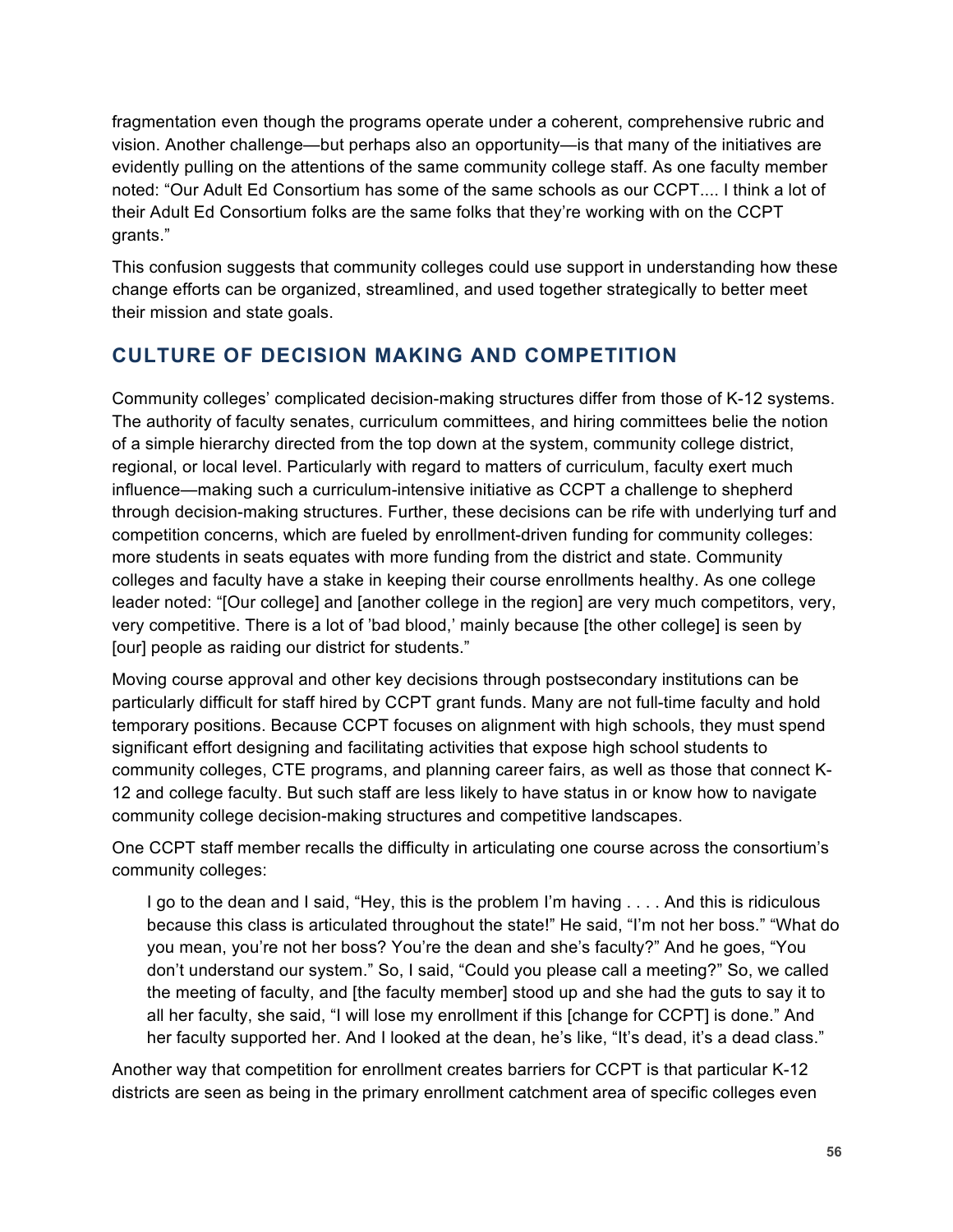though other colleges may be within reasonable travel distance for students. Ideally, CCPT regional consortia would be able to match high school students having particular career interests and pathways to colleges where the course offerings in those areas are the strongest. But community colleges' enrollment-driven incentives sometimes prevent this, as one college staff member reports that their CCPT colleague was told by other consortia partners that "he's not allowed to go to [some local] high schools" because such outreach would impinge upon a nearby community college whose catchment area includes those schools.

# **AVAILABLE OFFERINGS VERSUS INDUSTRY NEEDS**

Business, industry, and workforce systems are also essential partners in CCPT and other career pathway efforts. Pathways, and the degrees and certifications that they lead to, ought to have value in the labor market by meeting both employer needs for more highly-skilled workers and employee needs for a career with good wages and growth opportunities. CCPT is designed to encourage workforce partners to work with education partners to ensure this alignment. But this is another ambitious CCPT change goal, given that such cross-system relationships and design work are not the norm. And, as another section of this report describes, engaging employers in this joint work has been one of the more challenging aspects of CCPT implementation.

Past approaches to engaging employers no longer suffice to imagine and develop CCPT pathways. That is, colleges have often relied on individual faculty expertise and relationships with industry partners in designing CTE offerings and workforce connections, rather than aligning programming with regional economic needs. High schools have often similarly designed career pathways based on the interests of staff and students rather than on labor market data. And colleges and high schools in a region typically operate independently of one another. This lack of coordination is evident when college staff describe struggles to align their offerings with high schools: "There's engineering at high schools but not a super-strong program at [a local college]. And then, there's this really great manufacturing program at [the same college], but there's no pathway there [at the school district]."

A deputy sector navigator (regional positions created by the Chancellor's Office to encourage stronger career pathways connected to the economic needs) in one CCPT consortium noted that one CCPT college's welding program did not seem aligned to industry needs, citing the fact that many of its graduates fail to pass the industry certification.

However, the CCPT grant prompted postsecondary institutions to start building new relationships and component pathways with K-12 that could serve as the foundation for more systemic work. And some regions were able to accelerate and expand built upon earlier work. More established regional groups that existed prior to CCPT, such as CTE Regional Consortia and Adult Education Consortia, and that had done previous work to develop partnerships, were able to connect community college faculty with high school teachers focused on the same industry sectors, convene high school and community college advisors/counselors, and develop regional meetings with priority industry representatives and sectors.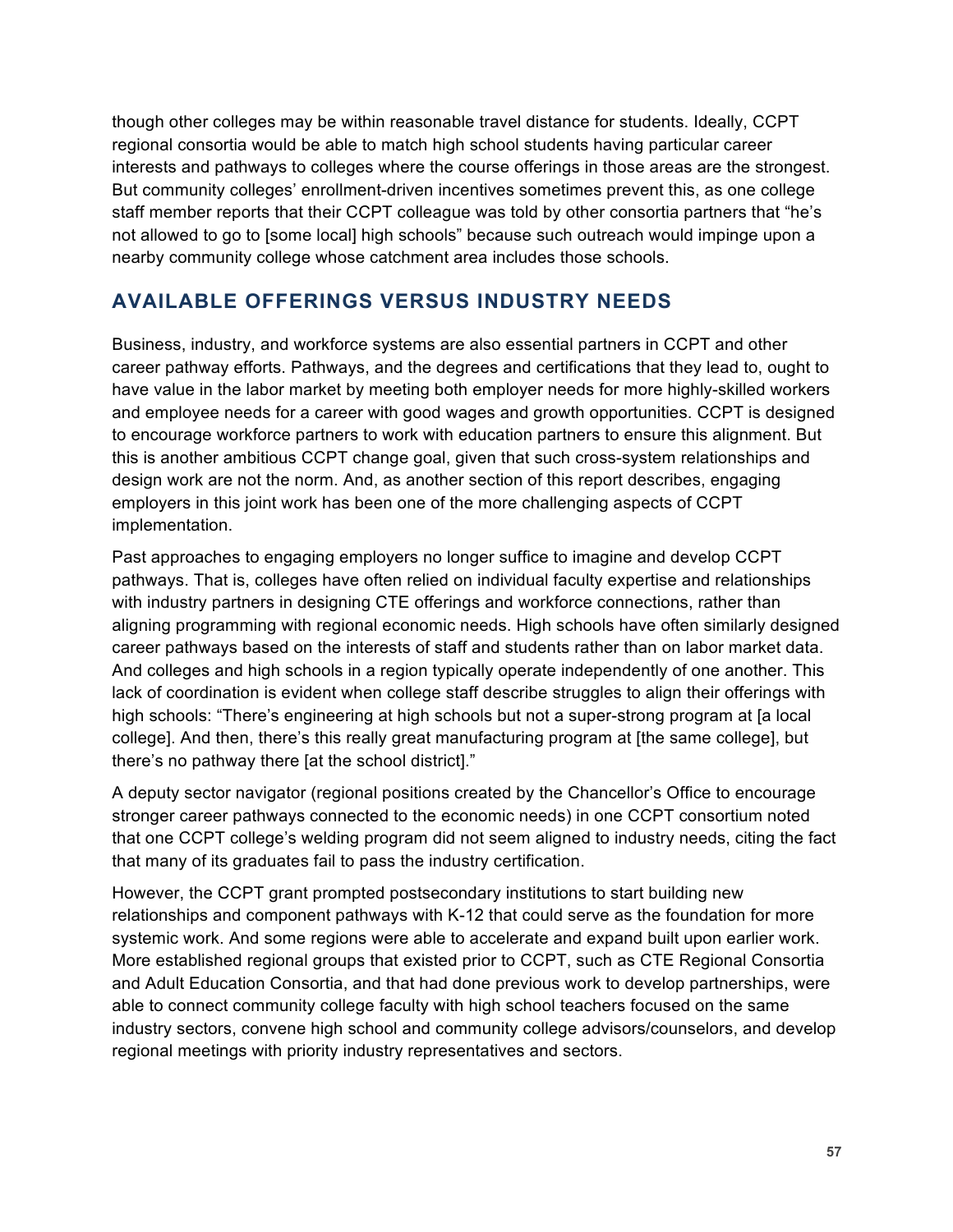### **PROMISING PRACTICE: DEVELOPING REGIONAL PARTNERSHIPS WITH EMPLOYERS**

One such region is worthy of note for a promising practice in this regard. In the Tulare-Kings Consortium, a deputy sector navigator connects high school teachers, community college faculty, and industry partners in advanced manufacturing. He has facilitated a series of meetings and site visits for sector-specific instructional staff to meet at industry workplaces. These convenings provide educators at both levels with multiple opportunities to understand industry needs in a practical setting, and it facilitates a collaborative dialogue about connecting student-learning outcomes to employer needs and industry standards. CTE instructional staff are also identifying potential externship opportunities, an opportunity for students to spend time working in an industry placement that reinforces both their understanding of industry needs and their ability to create stronger career pathways.

Community colleges have been significantly involved with, and responsible for, many of the successes evident in CCPT regional consortia advancing career pathways. Yet, for many community colleges, CCPT coincided with other system-wide and regionally focused efforts to improve access to higher education, improve retention, increase credential completion and transfer, and strengthen links to regional economic needs. Despite that, CCPT represents important progress for education and workforce systems that have grown up apart for so long. And there are many positive pressures and programs—CCPT and others—designed to align them. However, these forces naturally reveal some strain in community colleges trying to be responsive but not always able to be strategic; community colleges have their own distinct structures, incentives, capabilities, and cultural norms that sometimes stand in the way of faster progress in working with K-12 and workforce partners to achieve CCPT goals. If CCPT and other initiatives could change those systemic factors, the cross-sector work needed to scale up career pathways could be accelerated and institutionalized. But for the time being, the result of CCPT might be best seen as making some positive steps toward these conditions.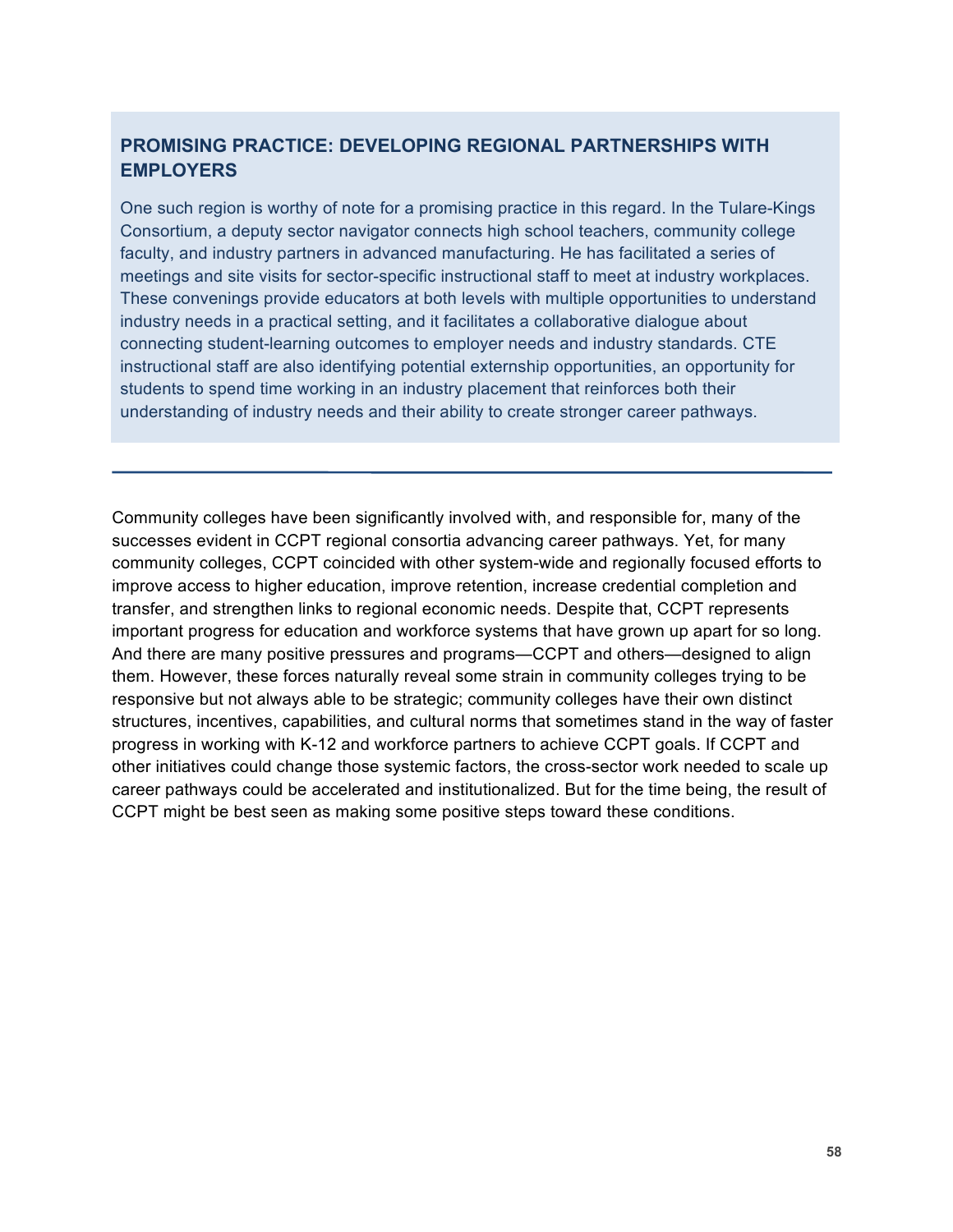# **EMPLOYERS**

Engaging employers is critical to CCPT's work. Successful career exposure opportunities for students, meaningful work experiences, and rigorous pathway development require employers committed to CCPT's warrant and mission. An engaged business community provides guest speakers, mentors, paid and unpaid internships, externships, and often summer jobs for students. An engaged business community also participates in student competitions and workreadiness programs and contributes to conversations about pathway curricula, standards, and outcomes. And an engaged business community can provide influential support for CTE programs and employer networks in their communities and in the region. But many Cohort 1 consortia report significant challenges in this area, for a number of reasons: the business community in any given region is diverse and includes a variety of players with different interests, incentives, and capacities; and there are few existing relationships and structures for cooperation between employers and educators in both K-12 and higher education (separately or together), which require considerable investment of time and talent to build.

A sense of urgency about regional workforce conditions generally produced high levels of employer involvement across Cohort 1 consortia. Consortia with the most successful employer involvement include those operating in the Central Valley, where workforce concerns compel employer outreach to students and active involvement in constructing internships and pathways, and in small economically distressed areas where "all hands on deck" sentiments toward community well-being motivates workforce development efforts. In addition, consortia making substantive progress involving the business community generally also had strong workforce investment boards, supportive Chambers of Commerce, or intermediary organizations that could draw upon good relationships in the business community to broker opportunities for students. In this section, we summarize the central challenges to engaging employers primarily in K-12 pathway work and highlight successful approaches that can be replicated across the state.

# **CHALLENGES TO EMPLOYER ENGAGEMENT**

While meaningful partnerships with the business community animate CCPT in several regions, uneven employer engagement has frustrated many Cohort 1 consortia. Consortia leaders point to difficulties identifying CEO champions in their regions and a resulting weak employer CTE advocacy or willingness to get involved with pathways in other than a pro forma way. Several consortia leaders expressed disappointment, for instance, that too many employers failed to live up to commitments made in their CCPT proposal.

Many of these challenges stem from three central factors: the novelty of the demands being placed on employers; logistical challenges around employing students; and employers' generally limited understanding of pathway work and the potential it represents to strengthen both their own talent pipelines and the local economy in which they operate.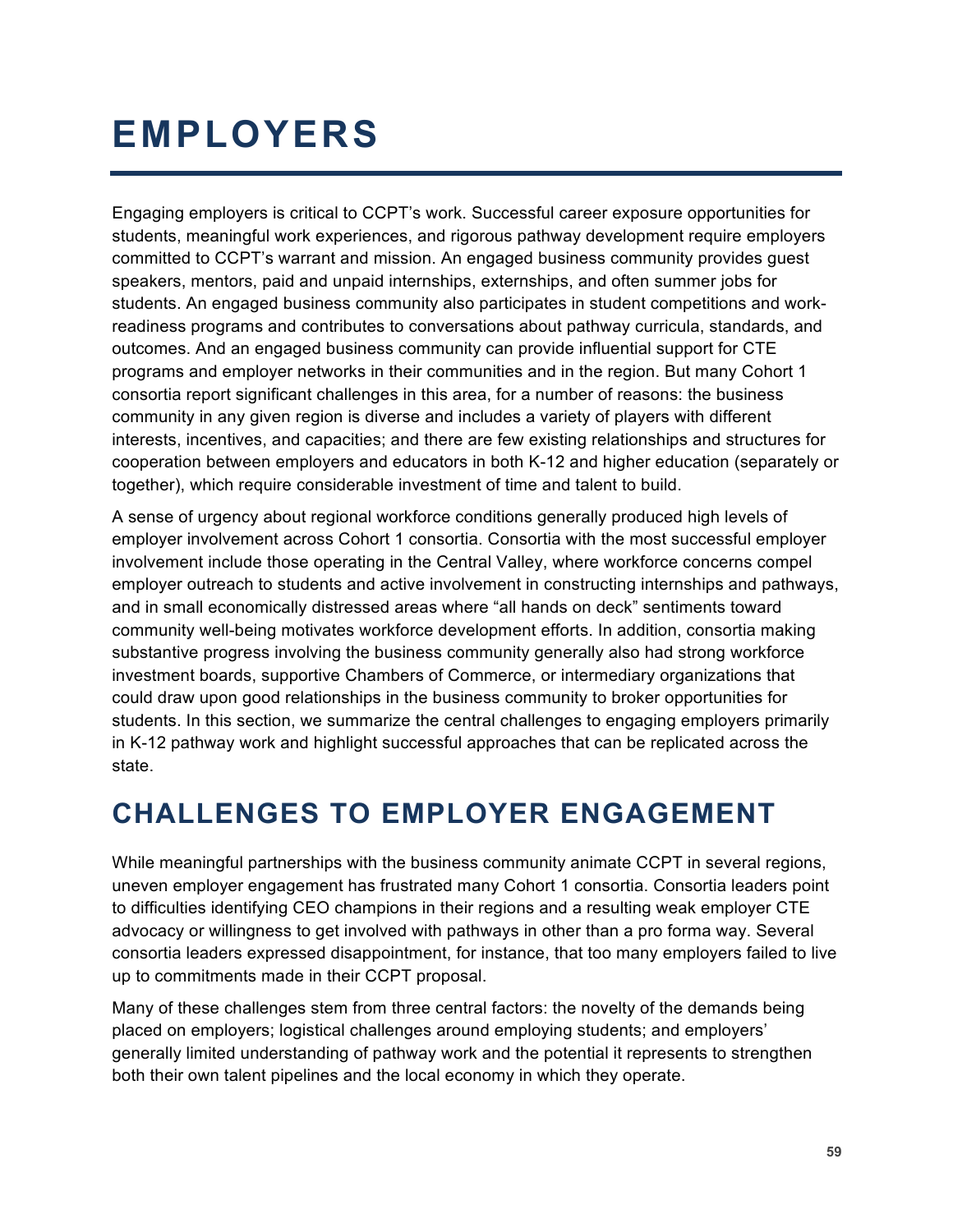# **NEW ROLES AND RESPONSIBILITIES**

The scope and type of employer involvement imagined by CCPT differs from that assumed by traditional CTE programs in K-12 (e.g., California Partnership Academies and even Linked Learning approaches) and community colleges. Although Linked Learning initiatives brought employers to the table in many K-12 districts, CCPT pathway work differs from Linked Learning in its explicit links to CTE and connections to postsecondary institutions.

CCPT envisions employer participation in regional terms, responding to regional workforce needs, whereas Linked Learning seeks available employers to support work-based learning (WBL) opportunities and practical education in general, with less focus on local workforce demand. CCPT's vision implicates employers, as it does districts and postsecondary institutions, in regional, system-level change.

Strong local workforce investment boards have promoted that shift in areas such as Long Beach and Tulare-Kings. Regional leadership groups such as the Sacramento's Valley Vision provide technical assistance, access to regional leadership networks, support for collective impact, and other cross-sector regional strategies.<sup>12</sup> INNOVATE Tulare-Kings (ITK) explicitly adopts a regional perspective and convenes business leaders from Tulare and Kings Counties in support of WBL.

But not all employers or workforce development staffs subscribe to CCPT's regional vision. For example, one workforce development partner told us that she didn't believe in a "regional" approach. Ultimately, she felt that a regional approach was not necessary to enlist substantive employer engagement for career pathways, and that the old way of work—relying on ad-hoc relationships—was a likely outcome of the CCPT initiative.

Expanding the support of the business community presents a significant opportunity for state workforce investment board leaders and technical assistance providers.

### **Sector Differences**

Sector differences figure significantly in employer engagement and student/employer matching challenges. For instance, although health is the most popular pathway sector across the state, it can also be the most difficult to engage employers because the sector itself is multifaceted, relies on multiple providers, and presents many coordination complexities. Further, students' participation in health-related WBL or internships must comply with HIPAA (Health Insurance Portability and Accountability Act) patient confidentiality regulations.

In some sectors, such as the very popular IT, skill levels sought by employers often exceed what high school students can bring to the workplace. Yet IT also is seen as a promising focus for pathways since almost every business—from "mom and pops" to big corporations—have IT needs and represent a potential opportunity for students to get involved.

In the Central Valley, pathway leads and coaches find it can be difficult to work with agriculture because of the long-standing, strong presence of the Future Farmers of America in their

<sup>&</sup>lt;sup>12</sup> See: http://valleyvision.org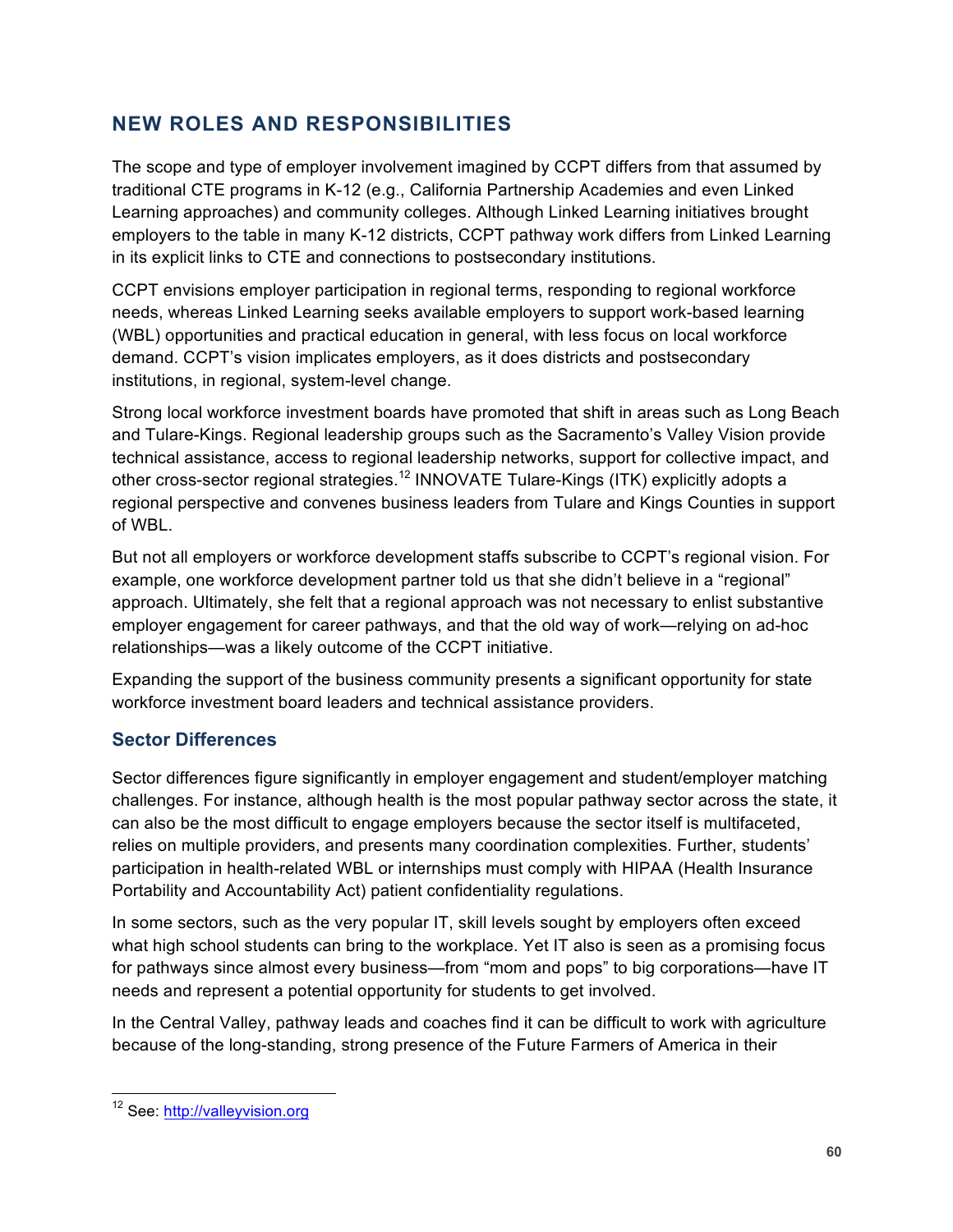communities. Efforts to engage agriculture also have had to respond to the diversity within this sector. Tulare-King's career pathway engagement manager:

Ag gets divided up into things. What farmer people care about is not what farm-to-fork people care about. Our first ag-sector convening wasn't all that successful. There were around 80 people there. I quickly learned that the turkey farmer wasn't of interest to everybody, and the corn people were their own group. That was an 'Aha! Oh, this group is really diverse!' For my next ag-sector meeting, I did four subgroups. . . . It went much better.

Sector differences require sector-specific convenings, relationships, and supports. Cohort 1 consortia designed several successful approaches to address different sector differences, cultures, and requirements. For example, Capital Academies and Pathways (CAP) affiliated with the Elk Grove area supports sector roundtables that meet regularly to discuss WBL and internship opportunities as well as pathway curricula and alignment. Tulare-Kings facilitates communities of practice for sector coaches that meets once a month to learn about sector operation across the region and better support particular sector pathways.

# **LOGISTICAL CHALLENGES**

Labor and liability laws designed to protect minors, school schedules, and other logistical issues pose challenges to effective employer engagement. Employers, educators, and intermediaries frequently work collaboratively to remove logistical obstacles and clear the way for employer participation in pathway work.

### **Liability Concerns**

Many employers hesitate to get involved because of worries about liability risks for minors. WBL opportunities or internships connected to manufacturing pathways proved especially problematic, since regulations require that an individual be 18 or over to be on the floor. Some consortia leaders wondered if it might be possible to revise the regulations that deal with liability issues associated with "hands-on experience . . . changing the [regulations] where a job shadow or maybe an internship would be treated a little bit differently so a kid with interest in advanced manufacturing can get the relevant experience."

Districts participating in the Tulare-Kings consortium have developed work-arounds that satisfy employers and their own legal counsels. For example, in Porterville, schools sponsoring the manufacturing pathway take care of insurance issues so industry can participate. A pathways director in Porterville's explains:

We have a consortium for the insured through our JPA (Joint Powers Authority). We have districts, multiple districts onboard, so all the students, county-wide, fill out the same paperwork. We had to come up with a way where if you have a 16–17 year old with interest in advanced manufacturing who wants to be on the line floor, the industry is able to bring them in without saying 'I don't want to be responsible.'

Visalia, one of Tulare's largest districts, works through the district's risk management department and through its insurance agency to add a rider to their policy to cover the time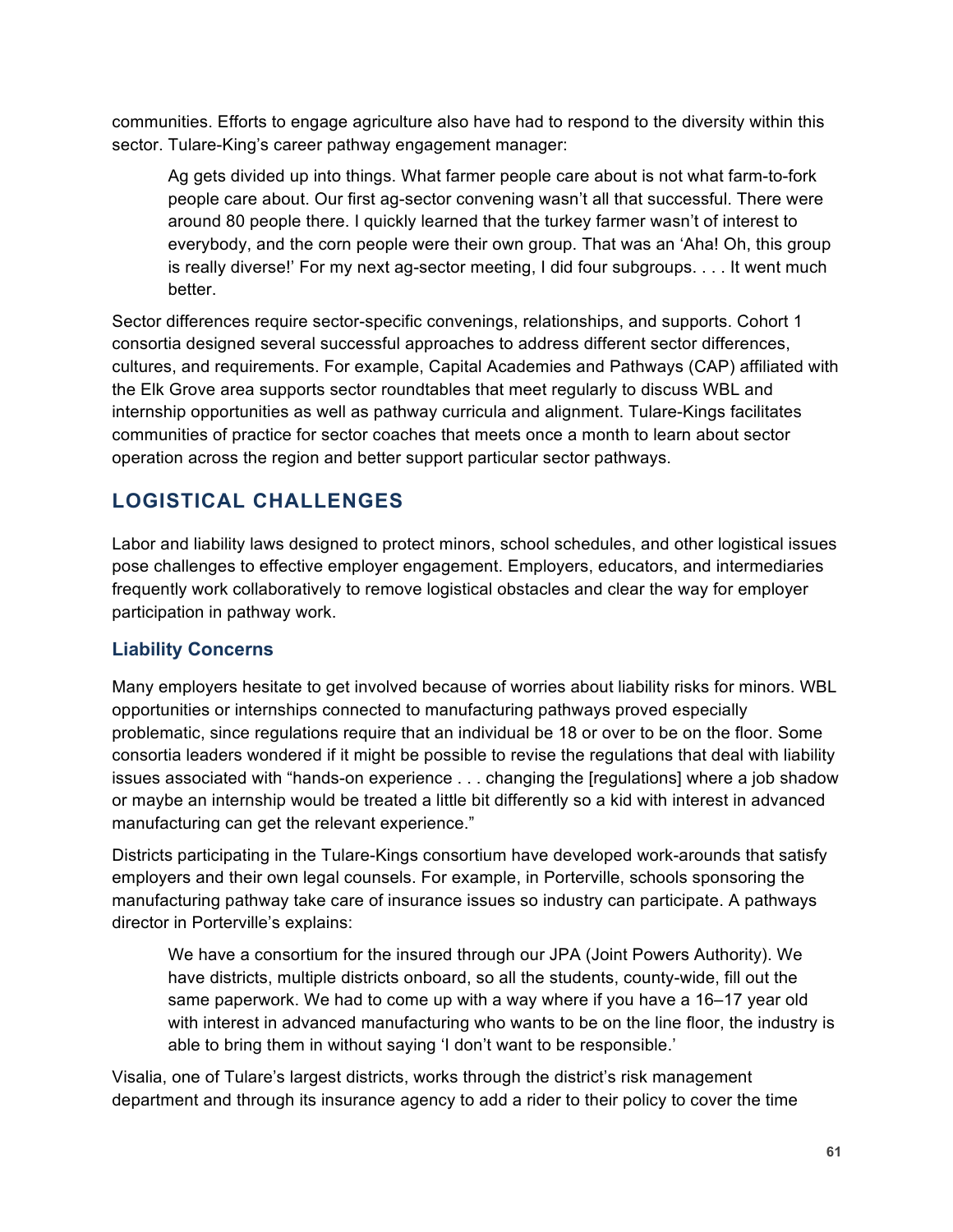students are on the job unsupervised by a teacher, whether job shadowing or participating in an internship.

### **Students' Constraints**

Limits on students' availability pose another problem for employers: their school schedules often do not accommodate employers' needs or preferences. A Regional Occupational Programs director commented that when youth can only be available for an hour or two during the day because of school constraints, "that really doesn't do anything for employers. There's no incentive for them to take them; it's almost annoying to them, to be honest."

Educators also wrestle with issues of student transportation—how to get them to job sites, WBL opportunities, or internships.

### **Uncoordinated Pathway Matching**

CCPT initiatives seek to involve employers in many ways—as classroom speakers, mentors, WBL sponsors, advisors, and more. But employers generally do not have a "one-stop" resource that matches employer interests and opportunities with pathway needs. This absence hinders employer involvement. Lacking a coordinating resource in the consortia or member districts, employers complain that they receive inconsistent messages, contradictory requests, or "you've gotta be kidding" unrealistic asks for their involvement. An effective intermediary organization such as ITK can broker these relationships and forge a consistent message, but many consortia struggle to develop a resource to coordinate work at the intersection of pathways and business. The result, as one consortium leader put it, is that "Folks looking for resources—speakers, internships, contacts—are tripping over each other." Consortia leaders request technical assistance and strategic support in building and using these one-stop brokering tools.

# **WEAK INCENTIVES TO GET INVOLVED**

When pathways function as they are designed to do—creating a steady source of skilled, wellprepared graduates to fill a wide range of jobs in the local economy—engaging employers will be relatively straightforward because the business benefits of active pathway participation will be self-evident. But in the current, early stage of pathway development, employers need to be sold on the benefits of actively participating in pathway work (for instance, providing WBL internships, teacher externships, or shadowing opportunities). Currently, incentives in many areas are limited to a "community service" rationale—not typically a compelling motivation to spend time, resources, and energy on developing new relationships with schools, districts, and postsecondary institutions. Employers receive no funds for participation, and many see few direct short-term benefits to their involvement in CTE pathway efforts, especially those with K-12. Instead they see costs in terms of time, responsibility, and employee productivity. To this point, an advocate for business engagement with CCPT pathways highlighted the "difficulty of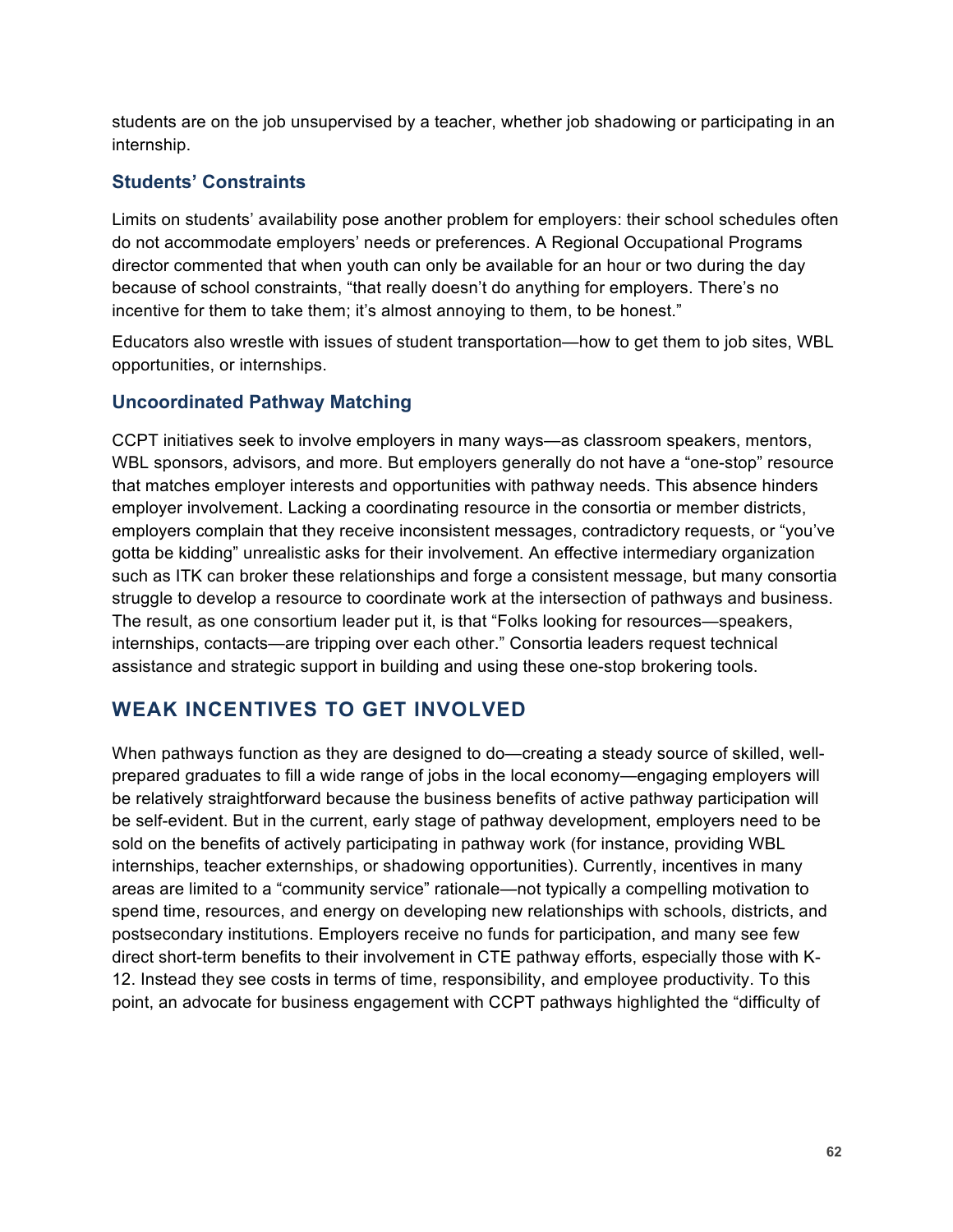establishing a business case for establishing a work-based learning opportunity" and stressed the need to identify and communicate an appealing "pitch" to the broader business community.<sup>13</sup>

Consortia and intermediaries successful in bringing the business community into full pathway partnerships tend to frame warrant for employer support in compelling regional workforce development terms. For example, the Workforce Investment Board of Tulare County serves a region struggling with manufacturing turndown, a slowed economy, low academic proficiency rates, and troubling school dropout numbers. It frames its mission in terms of making "critical investment in workforce training and education so that businesses can compete and prosper, and our community can thrive." ITK, the Tulare-Kings intermediary, states its purpose in similar terms:

INNOVATE Tulare-Kings is an industry-driven intermediary that helps bridge the gap that exists between business and education. ITK's mission is to engage business partners in regional strategies that advance economic objectives, measure impact, and enhance education and workforce partnerships.

Despite such gains, employer engagement for CCPT focuses primarily on supporting K-12 students. The extent to which employers are thought-leaders in developing coherent regional WBL opportunities that span local K-12 and higher education institutions remains to be seen.

# **SUCCESSFUL EMPLOYER ENGAGEMENT STRATEGIES**

Despite the many challenges facing Cohort 1 consortia, there are examples of successful employer engagement efforts. The most successful approaches tend to share a number of characteristics: they are proactive in their outreach and messaging to business partners; they understand that students are the best ambassadors for pathways work; and they focus on inspiring employers by sharing the vision that is at the heart of the CCPT and building relationships driven by that vision.

# **PROACTIVE OUTREACH**

Effective employer engagement strategies and successful district partnerships with the business community adopt a proactive stance; they focus on building employers' knowledge about the region's youth and educational resources and actively market pathways as an approach to workforce development that can benefit employers and the community. Proactive outreach entails seeking out employers via multiple communication channels, in contrast to more traditional and passive communication approaches such as mailers or newspaper pieces. These proactive approaches are deliberately employer-facing and explicitly make the case for why employers should get involved. They tend to use plain, accessible language, avoiding 'edu-

<sup>&</sup>lt;sup>13</sup> Presentation by Rhea Aguinaldo, Northern CA Outreach Manager, Small Business Majority, February 18, 2016, Visalia, CA. "Challenges and solutions to engaging small business owners with work-based learning opportunities."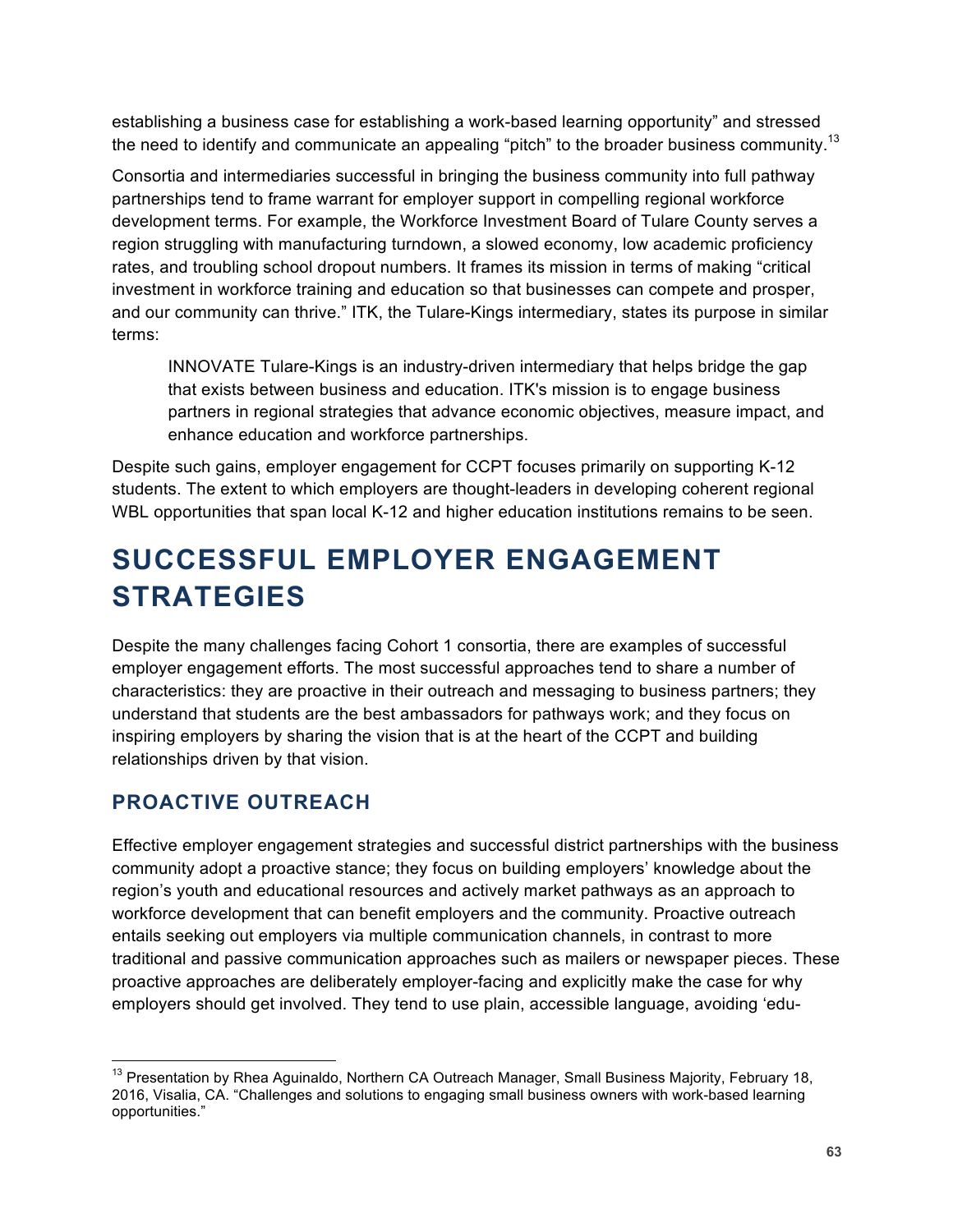speak' about what employers' involvement would entail, and present employer engagement as a forward-looking tool for workforce and business development.

Consortia successful in building employer interest in career pathway work invest in active regional outreach. Taking the show on the road paid dividends in the Tulare-Kings region, for example. Consortium representatives met with workforce development committees, made presentations to local industry partners about their pathway work, and traveled to regional career expos to talk about their Linked Learning initiatives and pathway academies. The consortium director said: "It's getting people familiarized with our career pathway academies. We're doing presentations in the evening to various boards and organizations, talking about our work-based learning continuum, talking about our career pathway trust grant funds, and the overall work. We're out there."

In addition to road shows, the Tulare-Kings consortium offers employers concrete, hands-on experiences with WBL through various project-based activities: "Engaging industry partners is a top priority. . . . The majority of our team has found that project-based learning brings them in." Tulare-Kings leaders underscore how important it is for employers to understand the "why" of the work—the why being the region's poor track record of educational attainment and high school graduation:

We have to bring them into another space and we have to get them with kids, and we need to have them understand our "why," and make it their "why," and they do make it their "why." Then they get involved with guest speaking. But it's not coming in and just rah-rah-rah, it's coming in with a purpose, working with the teacher with a purpose, and it's job shadowing with a purpose. The "why" is what gets them initially in, and then when they start working with kids, they realize how rewarding it is, and the goal is to bring these kids back into our area.

In the Sacramento region, Sacramento Employment and Training Agency (SETA) works actively with CAP and CRANE (Capital Regional Academies for the Next Economy) consortia to contact employers about WBL and internship opportunities. Their career specialists are, according to CAP's director, "doing a lot of aggressive work around job readiness with students." SETA collaborates with CAP and CRANE to develop industry advisories and bring industry in to support the pathways. CAP leaders report that this strategy is "blossoming" and has been effective in encouraging employers to support their area high schools. While they continue their interactions with regional business leaders though connections with local workforce investment boards and the Chamber of Commerce, CAP leaders believe that engaging with employers at all levels is "better than the high level ask to the CEO. We're starting from the bottom and moving up. . . . We're still trying to do regional awareness and employer engagement, so we're trying to get the pipeline to meet in the middle. We're working it from both ends."

Presentations inform the business community about pathway work, describing why and how it matters for students and for the region, especially in terms of workforce development. For example, Tulare-Kings' ITK convenes a Work-Based Learning in Action conference every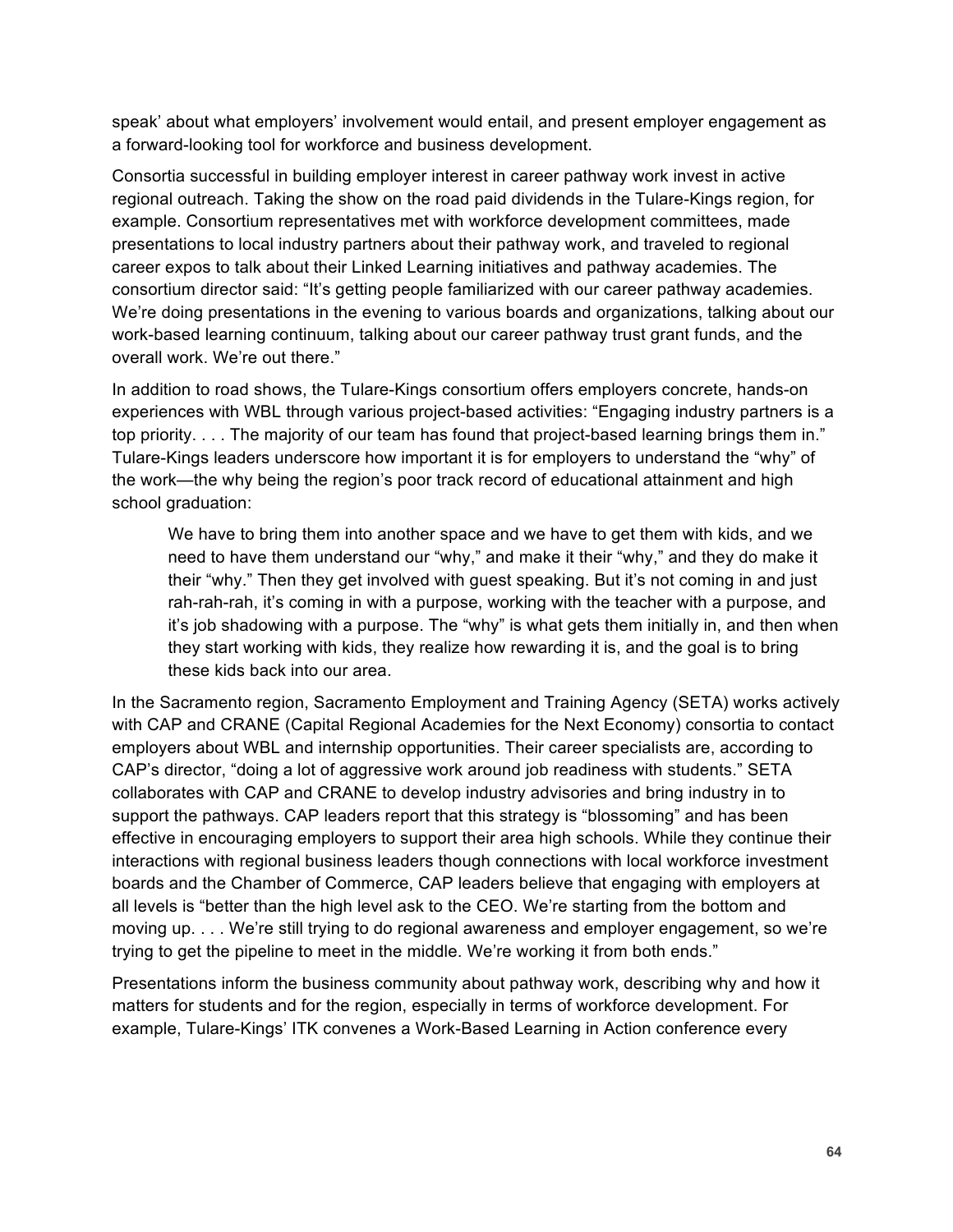year.<sup>14</sup> Presentations from educators, business representatives, regional leaders, and consortium leaders provide information about what work-based learning is and how it contributes to the region's future, offer suggestions about how to get involved, and detail the regional WBL supports in place. PowerPoint presentations from 2015–16 start with "Work-Based Learning 101" and end with "You are not alone: Regional supports for WBL." Tulare-Kings pathways project's director: "We aim to carry that message [through strategies such as Work-Based Learning in Action] to the higher levels, ones we cannot even touch ourselves. Bringing in those champions and trying to spread the word, marketing, has been on the top of our list."

Successful employer engagement often includes technical assistance and support from consortia coaches and program directors. In addition to making WBL and intern matches "user friendly," consortia such as Tulare and CAP provide technical assistance and other supports where needed. Tulare-Kings' career engagement manager recalls the request made by a principal in the North American Meat Institute eager to involve students locally: "He said, 'We want students to come and job shadow. We don't know how to do that, we don't have the structures in place; can you help us with that?' And we're like, 'Oh, of course, we can! We'd love to do that.'"

Many recount instances of how, once engaged, employers become eager pathway partners. For instance, Tulare career specialists point to the enthusiastic participation of Leprino, the nation's largest mozzarella cheese maker. The company's buy-in resulted from a sit-down with them to explain how career pathways could benefit their company by developing students' skills and knowledge. "They said 'we'll provide the equipment; we'll show you how to do it so your kids have the skills.'"

## **INTRODUCING THE STUDENTS**

Several consortia did a bit of public relations about their students with the business community to foster their willingness to sponsor WBL slots. One director said, "We banked on the power of seeing kids. Once they see our kids, they're bowled over. We started with sending them our 'best and brightest' for that PR purpose." Consortia leaders across the state highlighted the payoff from bringing employers into direct contact with students in order to hear about their career interests, goals, and enthusiasm for pathway work. Video presentations by pathway students at various business gatherings stimulated employer interest, but by far most effective were opportunities for employers' up-close interaction with students. Productive and seemingly no-fail strategies included involving employers as judges for student competitions, serving on an interview panel as part of a work-readiness program, or providing hands-on, classroom assistance with students' CTE projects. Leaders of Porterville's Linked Learning initiative described this process: "One of the main hooks, really, is to have them to serve on an interview panel. And that's where they get to really engage with the students."

<sup>&</sup>lt;sup>14</sup> For more information on ITK Work-Based Learning in Action, please see: http://www.innovatetk.org/wbl-inaction/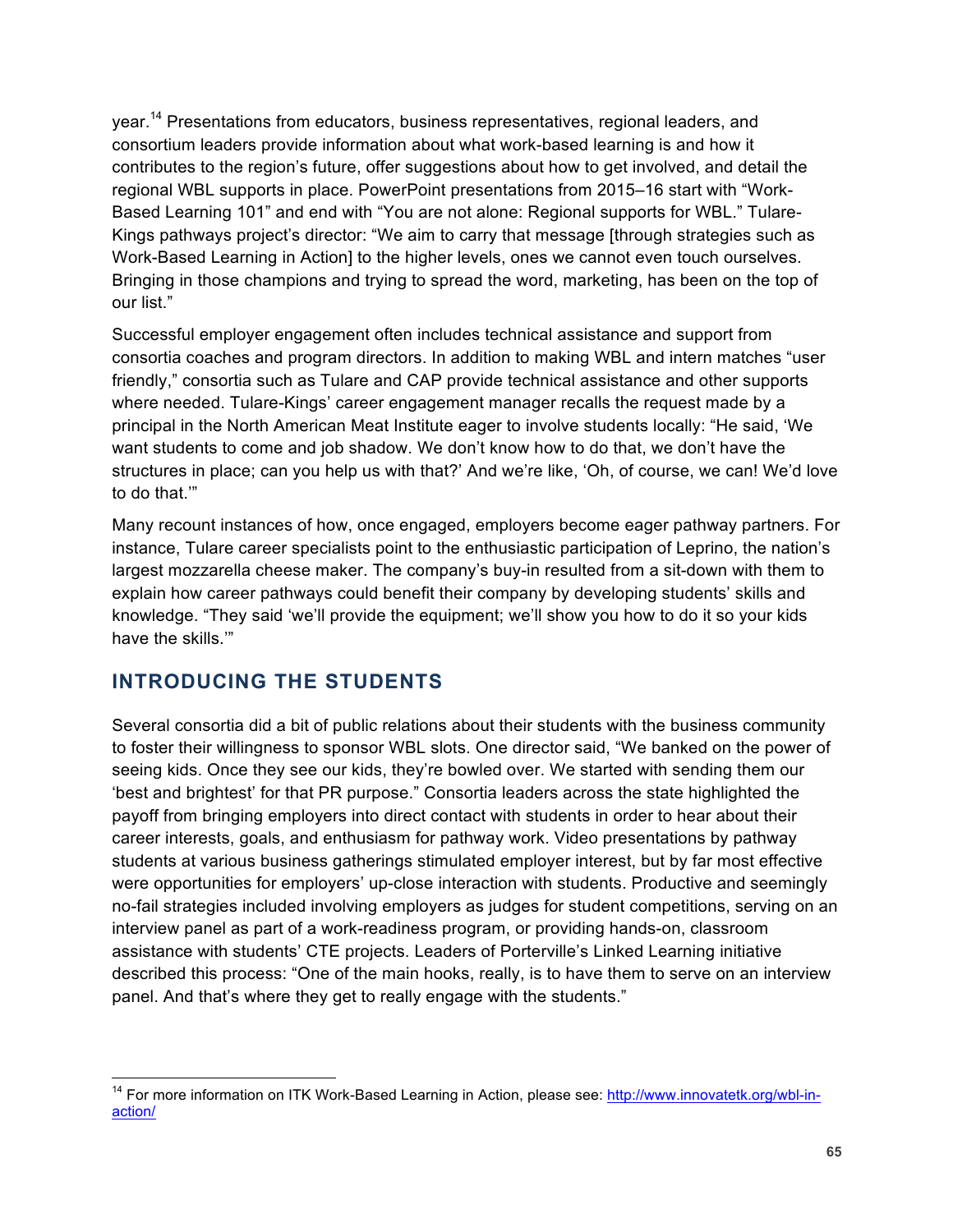## **BUILDING RELATIONSHIPS, LEADING WITH VISION**

Relationships are essential to engaging employers in pathway work, and it is essential that relationships be based on "transformation" or vision, rather than "transaction." Randy Wallace, executive director of Tulare's ITK and longtime workforce development champion, explains this distinction:

. . . it starts with building trust and relationship. It's a big mistake for schools to begin in a transactional mode—asking for so many internships, so many WBL slots. Sometimes educators are their own worst enemies. When you think "transformational" you have to be able to look in a window that's two years wide, and you have to have framework, a vision. Without that, employer buy-in is tough. The convening that has legs is not because you have a grant but because you're working off the principle of: I'm building the regional economy and really believe in it.

Consortia leaders successful in bringing employers into pathway work stress the importance of being responsive to employers' needs and interests and taking the time to build strong relationships. For instance, leaders of Porterville's well-regarded Linked Learning initiative said:

I think work-based learning is very successful if you go with the approach that allows the business partner to choose how they want to get involved without telling them it's an either "yes" or "no" answer [to something we suggest]. The moment they are hooked with students, they're on, they're with us, and they want to know, "How else can I help out?" But if we start right away saying we're going for the home run, the finished product, asking for an internship, they're going to be hesitant and say, "Wait a minute!" And it starts with building that trust and relationship.

Others provided similar advice about successful ways to engage employers. Several counseled not asking right away for paid internships, but instead exposing them to students and enlisting their expertise as advisors. A leader in Porterville:

. . . that [ask] will scare them away. I want them to open the doors of opportunities for our students and let the students be that selling point. One hundred percent of our juniors are interviewed. This year it took about 110 business partners to carry this off. Also, from the beginning of building those advisory boards, we always said that they would not be fundraising booster clubs. They would be a council that gives advice on data, instruction curriculum, work-based learning . . . be the expert. . . . They also take a long view, rather than focus on immediate gain.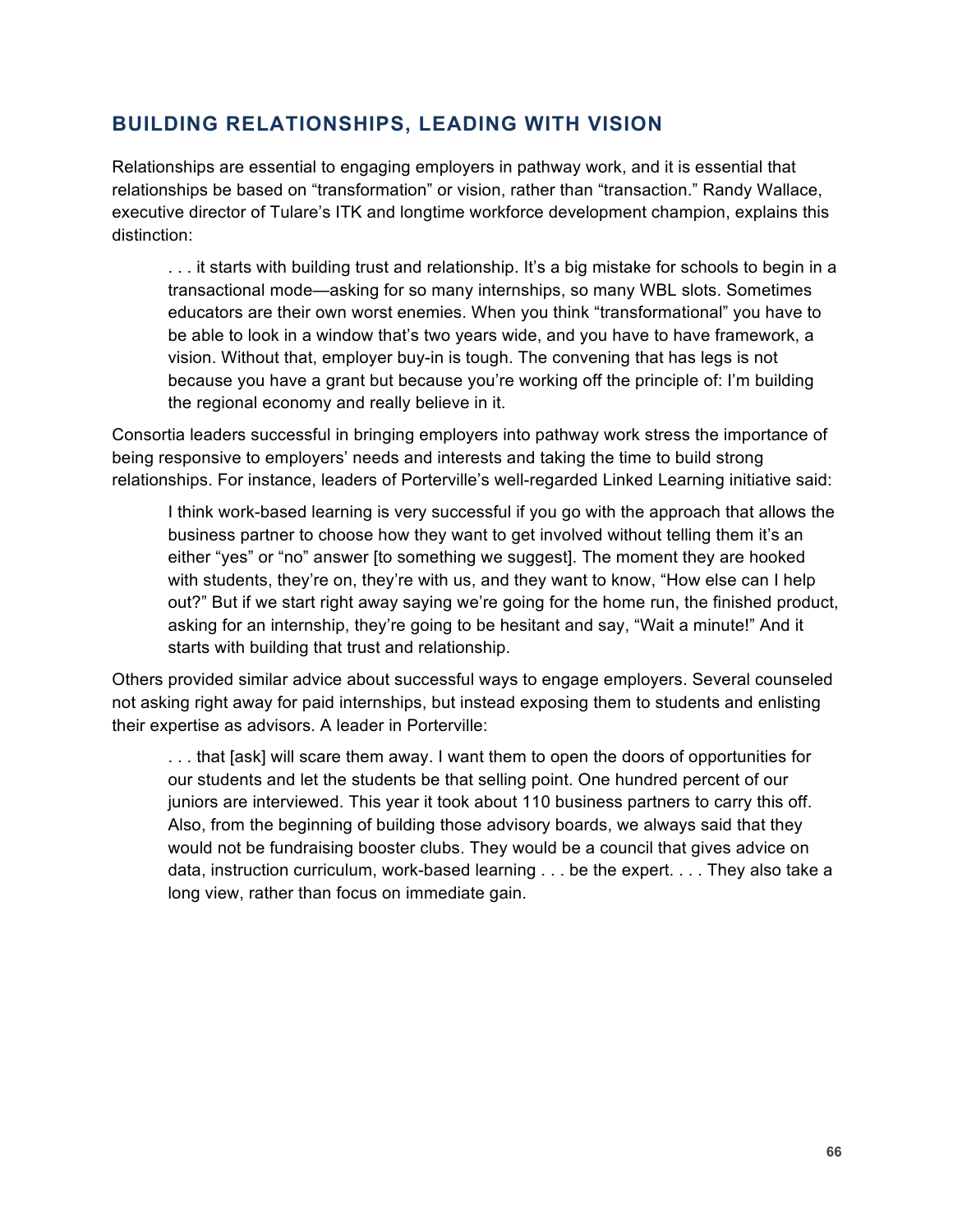# **NEXT STEPS FOR CCPT**

This report describes CCPT implementation among Cohort 1 grantees and includes a preliminary set of observations and implications for state support. A final report, focused on how Cohort 1 grantees are preparing for and addressing sustainability, will be released later in 2017 after another round of data collection has been completed. That final report will revisit and build from the implications noted here and will provide recommendations for policymakers.

Concerns about sustaining CCPT work figured prominently in local leaders' thinking as they headed into the grant's third year. Across consortia, the most pressing issue involved incorporating key CCPT grant-financed positions into the fabric of partner institutions. Many of CCPT's accomplishments relied on new positions—consortia leaders and network facilitators, pathway and sector coaches, work-based learning coordinators, postsecondary CCPT contacts. These temporary, grant-funded roles proved essential to leveraging, connecting, and supporting pathway work locally and regionally, and leaders are scrambling to keep these positions.

More mature consortia such as Elk Grove and Tulare-Kings drew upon established connections or shared experience to support their pathway work. Because of these existing strong relationships and commitments, leaders expect that much CCPT pathway work will continue, especially at the K-12 level. But they also worry about loss of funding for the consortia leaders and other partners who provide direction, coordination, and advocacy for the work. Leaders in less mature consortia are uncertain that pathway accomplishments, especially the new crosssector and cross-institutional arrangements, can be sustained once CCPT funding goes away and, with it, support for coordinating positions and technical assistance.

Some K-12 districts have protected key CCPT positions by including them in CTE budgets authorized through the Local Control Accountability Plan (LCAP). Several Cohort 1 consortia have a Cohort 2 CCPT grant in the same or nearby region, and these funds often help to strengthen structures, processes, and staffing central to sustaining Cohort 1 pathway work.

How much career pathway work started with CCPT funds will be sustained in community colleges and with employers is less clear. Community colleges are struggling to identify the benefits of their CCPT work and how to strengthen career pathway work. Employers continue to participate in career pathway development; however, roadblocks preventing more systematic engagement on a regional level with secondary and postsecondary education persist.

Our research to date points to at least two implications for state support that emerge from our observations:

• Despite the fact that CCPT was a one-time infusion of funds that expires in June 2017, the state should continue to invest in technical assistance for local pathway work and for developing regional infrastructure through existing and/or new initiatives. CCPT provided support to build new expertise and staffing within regions, and it also enabled consortia to enlist the support of experienced technical assistance providers to accelerate their efforts. Practitioners spoke highly of the support they were able to secure with CCPT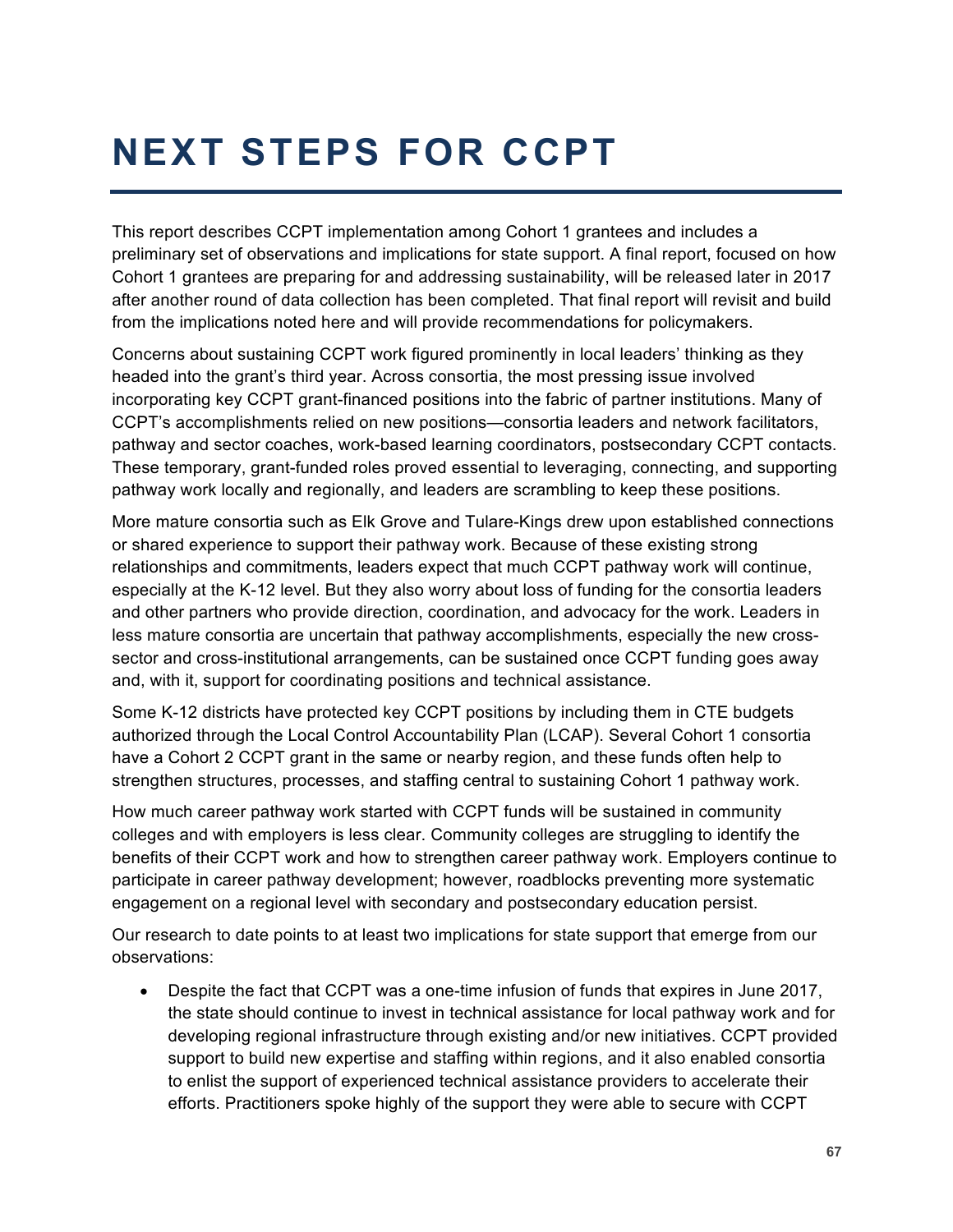funds (e.g., ConnectEd, College and Career Academy Support Network, WestEd, Linked Learning Alliance, Career Ladders Project, Napa County Office of Education, and High Tech High); however, CCPT grantees wanted more help to develop the regional infrastructure called for by CCPT. In general, consortia expressed need for more technical assistance and for better understanding of how to connect to specific expertise so as to troubleshoot problems in a timely manner.

• The cross-agency collaboration of CDE, the Chancellor's Office, and the Workforce Development Board through efforts such as CCPT; the California Compact for Career Pathway Quality, Equity and Scale; or the California Workforce Pathways Joint Advisory Committee is more imperative than ever. CCPT stakeholders are struggling to understand and manage the requirements and guidelines of existing and new programs that have similar goals but sometimes differ in important ways (e.g., CCPT, CTE Incentive Funds, and Adult Basic Education Consortia). For example, unlike CCPT, the Career Technical Education Incentive Grant did not prioritize or incentivize cross-sector partnerships. This has already sent mixed signals to K-12 districts about the importance of, and instability in plans for, staff who play important roles in building career pathways. And, however inadvertent the effect, new grant opportunities combined with short timelines on current grants can cause institutions to become distracted by chasing new dollars instead of sustaining attention on long-term goals. To the degree the various agencies involved in CCPT can model coordination, create and communicate a common vision, and send consistent and complementary messages to local institutions in their purview, it becomes more likely that those institutions will engage in more strategic partnerships with sustained focus.

Our continuing research explores factors that support or constrain sustainability of CCPT implementation among Cohort 1 grantees as their third year draws to an end. The final report will provide more detailed policy recommendations.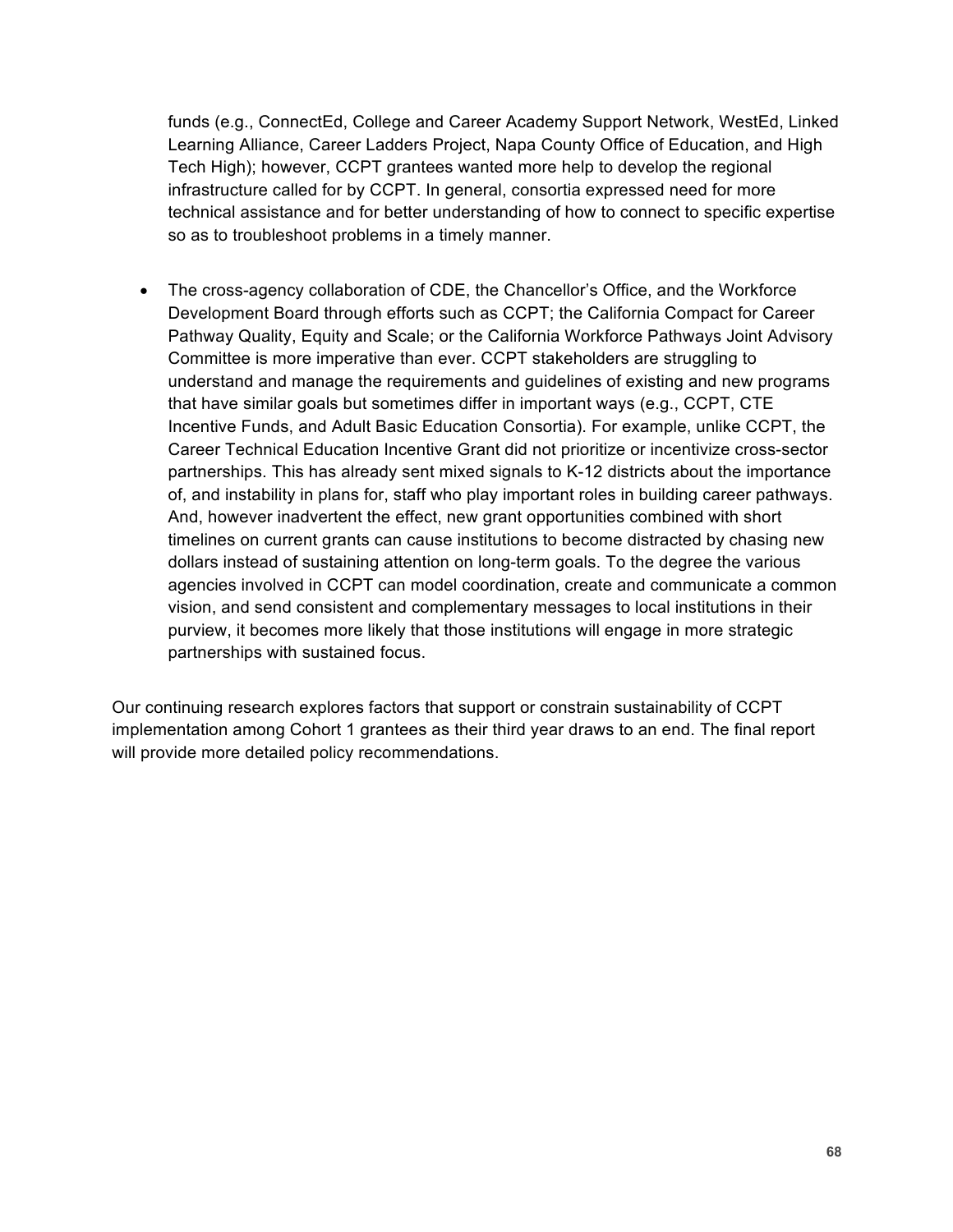# **GLOSSARY**

| <b>AGENS</b>   | Agriculture and environmental sciences                |
|----------------|-------------------------------------------------------|
| <b>ACOE</b>    | Alameda County Office of Education                    |
| <b>AVID</b>    | Advancement Via Individual Determination              |
| <b>CalPADS</b> | California Longitudinal Pupil Achievement Data System |
| <b>CAP</b>     | Capital Academies and Pathways (K-12)                 |
| <b>CAP</b>     | Capital Area Partnership (Regional Consortia)         |
| <b>CCASN</b>   | <b>College and Career Academy Support Network</b>     |
| <b>CCC</b>     | <b>College and Career Collaborative</b>               |
| <b>CCCCO</b>   | California Community College Chancellor's Office      |
| <b>CCD</b>     | community college district                            |
| <b>CCPT</b>    | California Career Pathways Trust                      |
| <b>CDE</b>     | <b>California Department of Education</b>             |
| <b>CLP</b>     | <b>Career Ladders Project</b>                         |
| <b>COE</b>     | County Office of Education                            |
| <b>CPA</b>     | California Partnership Academies                      |
| <b>CRANE</b>   | Capital Regional Academies for the Next Economy       |
| <b>CTE</b>     | career and technical education                        |
| CSU            | California State University                           |
| <b>DSN</b>     | Deputy Sector Navigator                               |
| <b>EBCP</b>    | East Bay Career Pathways                              |
| <b>HIPAA</b>   | Health Insurance Portability and Accountability Act   |
| <b>ITK</b>     | <b>INNOVATE Tulare Kings</b>                          |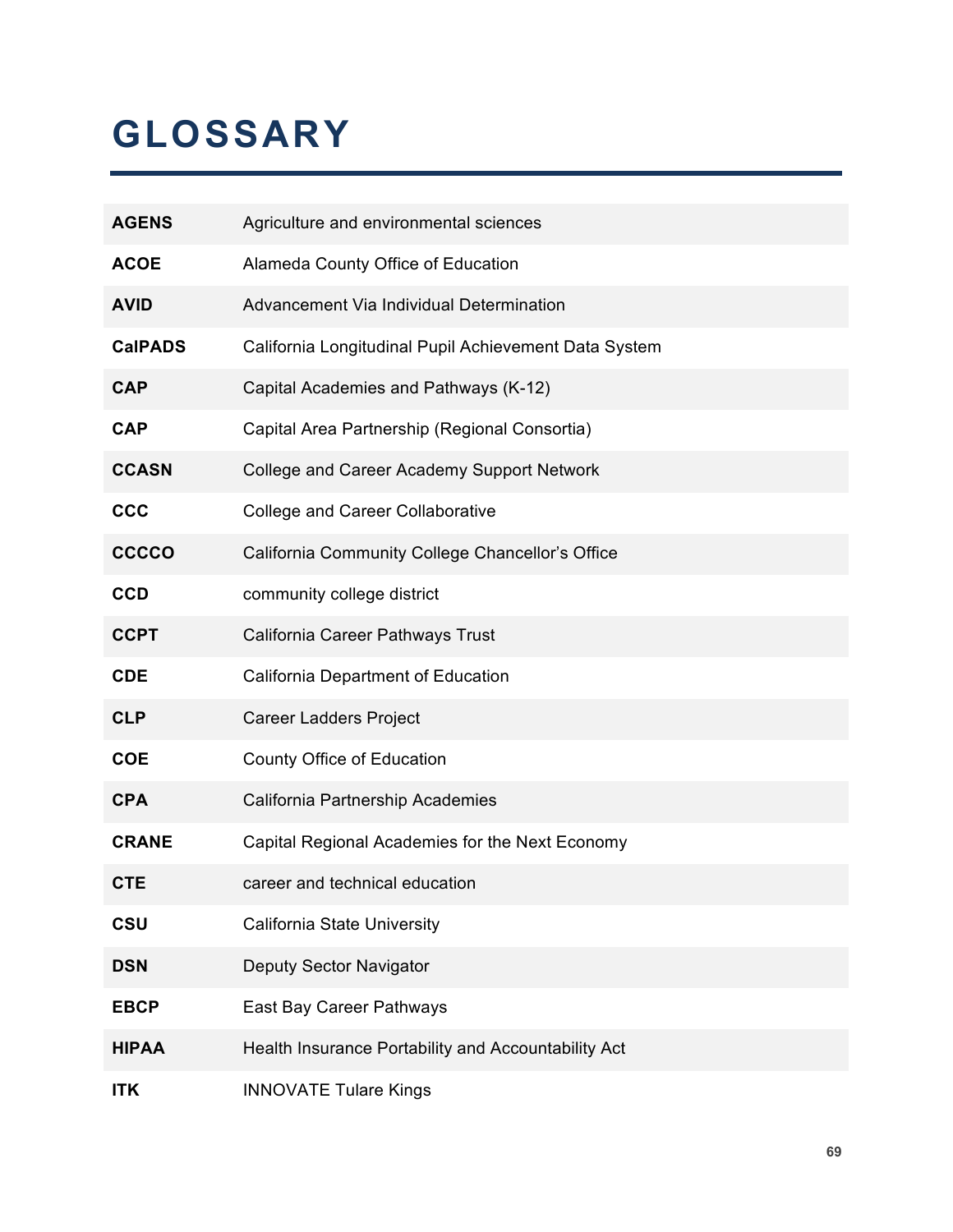| <b>JPA</b>   | Joint Powers Authority                          |
|--------------|-------------------------------------------------|
| <b>LCAP</b>  | Local Control Accountability Plan               |
| <b>LCFF</b>  | <b>Local Control Funding Formula</b>            |
| <b>LEA</b>   | <b>Local Educational Agency</b>                 |
| <b>LBUSD</b> | Long Beach Unified School District              |
| <b>LPAT</b>  | Local Project Action Team                       |
| <b>MOU</b>   | Memorandum of Understanding                     |
| <b>NAF</b>   | formerly National Academy Foundation            |
| <b>PD</b>    | professional development                        |
| <b>PLTW</b>  | Project Lead the Way                            |
| <b>ROC</b>   | <b>Regional Occupational Centers</b>            |
| <b>ROP</b>   | <b>Regional Occupational Programs</b>           |
| <b>ROCP</b>  | Regional Occupational Centers & Programs        |
| <b>SETA</b>  | Sacramento Employment and Training Agency       |
| <b>TCOVE</b> | Tulare County Office of Vocational Education    |
| <b>TKLL</b>  | <b>Tulare-Kings Linked Learning</b>             |
| <b>TKPP</b>  | <b>Tulare-Kings Pathway Project</b>             |
| UC           | University of California                        |
| <b>UCCI</b>  | University of California Curriculum Integration |
| <b>VUSD</b>  | <b>Visalia Unified School District</b>          |
| <b>VPIE</b>  | Visalia Partners in Education                   |
| <b>WIB</b>   | <b>Workforce Investment Board</b>               |
| <b>WBL</b>   | work-based learning                             |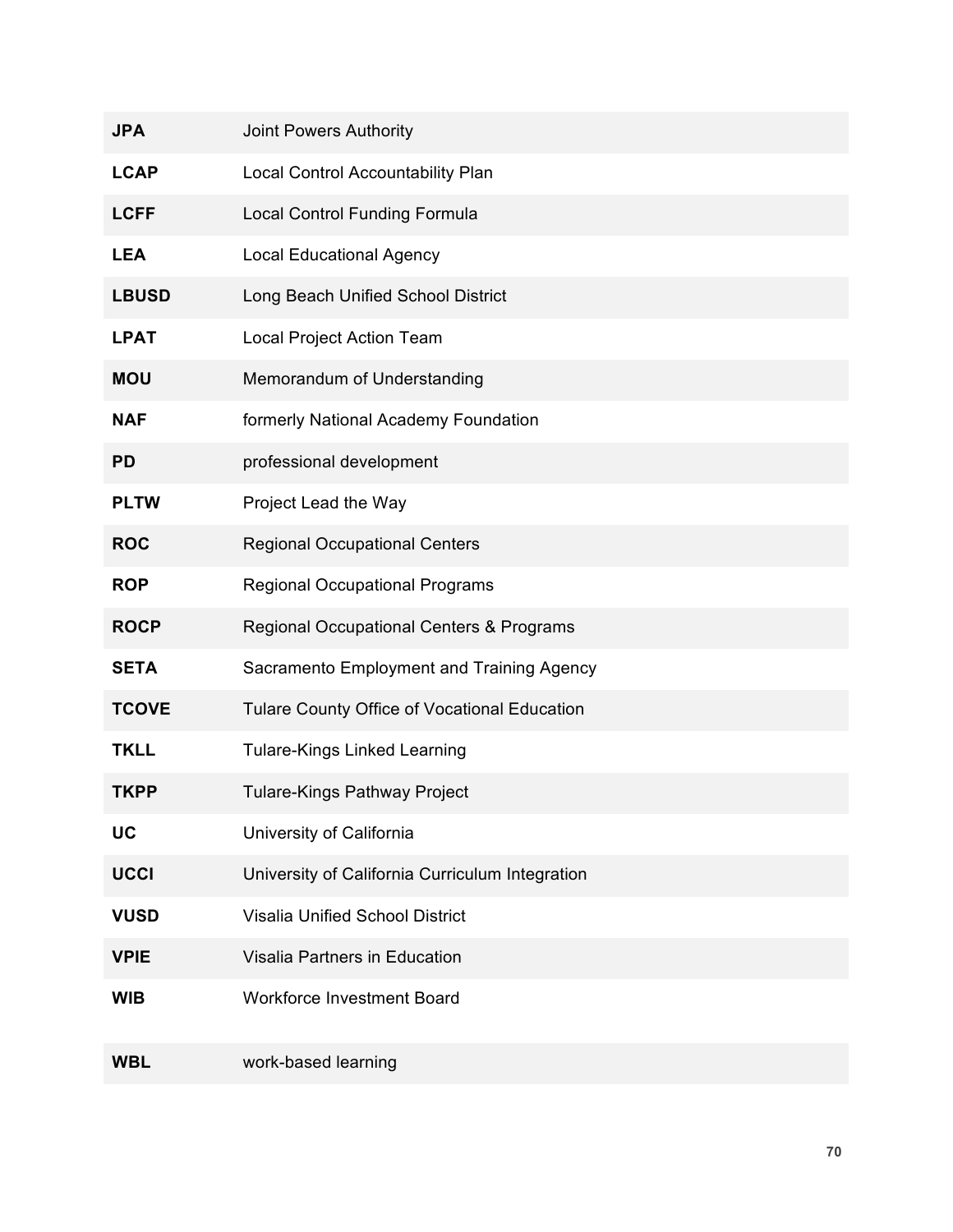# **APPENDIX**

# **CCPT's Key Regulatory and Policy Context**

| <b>Initiatives/Regulations</b>                                                                            | Year | <b>Sector</b>            | <b>Description</b>                                                                                                                                                                                                                                                                                                                                                                                                                                                                                                                                                                                                                                                                                                                                                                                                                                                                         |
|-----------------------------------------------------------------------------------------------------------|------|--------------------------|--------------------------------------------------------------------------------------------------------------------------------------------------------------------------------------------------------------------------------------------------------------------------------------------------------------------------------------------------------------------------------------------------------------------------------------------------------------------------------------------------------------------------------------------------------------------------------------------------------------------------------------------------------------------------------------------------------------------------------------------------------------------------------------------------------------------------------------------------------------------------------------------|
| CA Assembly Bill 86<br><b>Education finance:</b><br>education omnibus<br>trailer bill (AB 86)             | 2015 | Higher<br>Education      | AB 86 allocates funding for two-year planning<br>and implementation grants. The funds were<br>provided to eligible consortia for the purpose of<br>developing regional plans for adult education.<br>The bill outlines expectations for consortium<br>development as well as planning and<br>implementation requirements to establish the<br>Adult Education Consortium Program. The intent<br>of AB 86 is to expand and improve the provision<br>of adult education via these consortia with<br>incremental investments.                                                                                                                                                                                                                                                                                                                                                                  |
| CA Assembly Bill 288<br>Public schools: College<br>and Career Access<br>Pathways partnerships<br>(AB 288) | 2015 | $K-12/$<br>Higher<br>Ed. | AB 288 expands access to concurrent enrollment<br>programs for students by specifically authorizing<br>college courses to be offered on a high school<br>campus exclusively to high school students. It<br>increases exposure to college coursework and<br>environments for underserved students by<br>specifically authorizing community college<br>districts that have formed a Career Access<br>Pathways partnership to grant limited priority<br>enrollment to those students. AB 288 creates a<br>framework that provides districts flexibility to<br>design Career Access Pathway partnerships that<br>work for students, parents, and teachers. The bill<br>also promotes accountability for student learning<br>by granting school districts more authority to<br>monitor a student's progress and obtain student<br>academic records from the participating<br>community college. |
| Senate Bill 852 Budget<br>Act of 2014 (CTE<br>Enhancement)                                                | 2015 | Higher<br>Education      | The CTE Enhancement funds provided a one-<br>time opportunity to create incentives for<br>California community colleges to develop,<br>enhance, retool, and expand quality career<br>technical education offerings that build upon                                                                                                                                                                                                                                                                                                                                                                                                                                                                                                                                                                                                                                                         |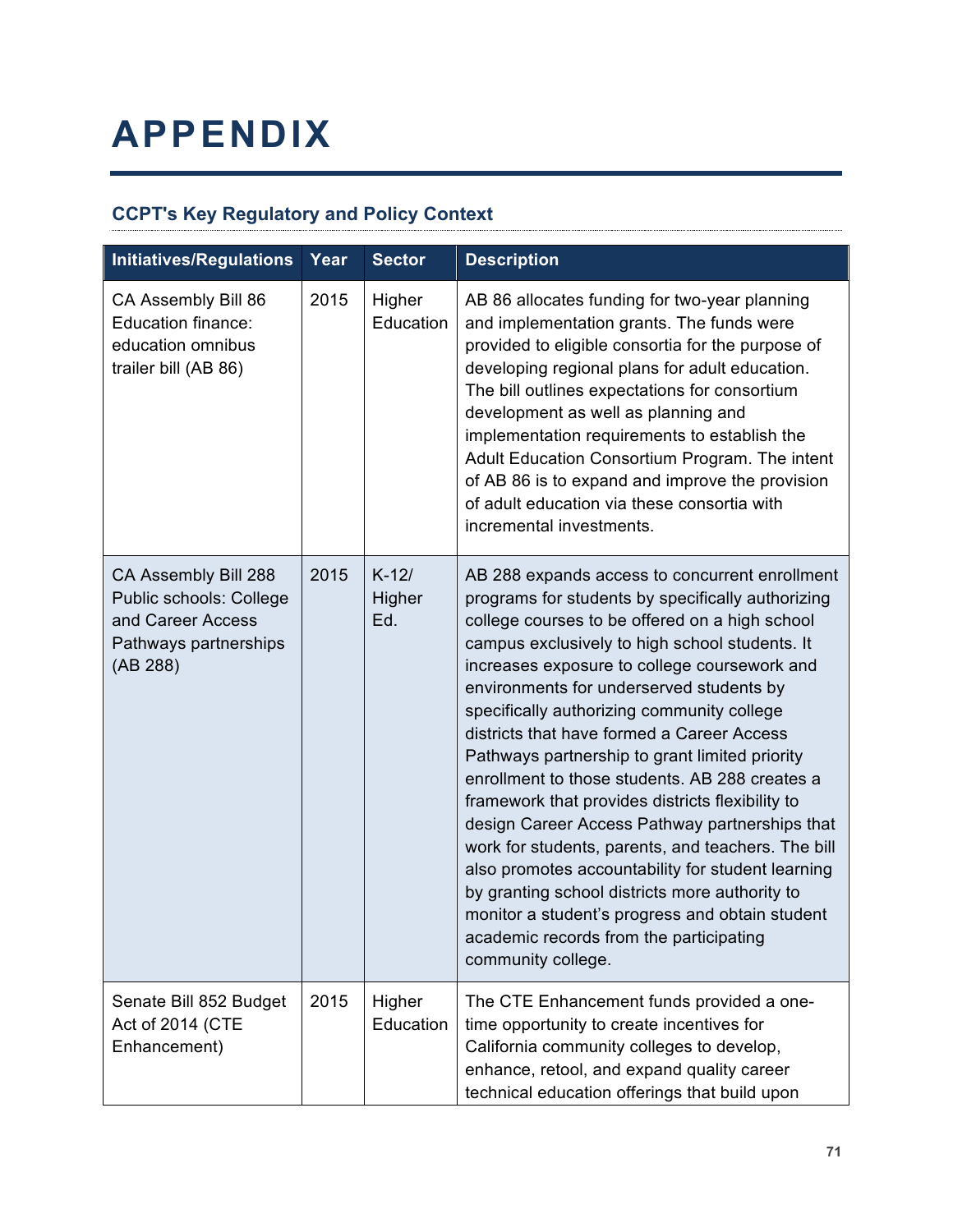|                                                                  |           |                           | existing community college regional capacity to<br>respond to regional labor market needs. The bill<br>also seeks to increase the impact of college<br>career technical education programs on regional<br>economies; statewide accountability data<br>collection and performance evaluation; statewide<br>training, development and coordination; labor<br>market research; and continuous program<br>improvements.                                                                                                                                                                                                   |
|------------------------------------------------------------------|-----------|---------------------------|-----------------------------------------------------------------------------------------------------------------------------------------------------------------------------------------------------------------------------------------------------------------------------------------------------------------------------------------------------------------------------------------------------------------------------------------------------------------------------------------------------------------------------------------------------------------------------------------------------------------------|
| <b>Regional Occupational</b><br>Centers & Programs<br>(ROCPs)    | <b>NA</b> | $K -$<br>12/Higher<br>Ed. | Initially established in 1967, ROCPs provide high<br>school students 16 years of age and older, and<br>also adult students, with valuable career and<br>technical education so they can enter the<br>workforce with skills and competencies to be<br>successful, pursue advanced training in<br>postsecondary educational institutions, and/or<br>upgrade existing skills and knowledge.                                                                                                                                                                                                                              |
| California Partnership<br>Academies (CPAs)                       | 1993      | $K-12$                    | CPAs follow a 3-year program, spanning grades<br>10 to 12, that is structured as a school-within-a-<br>school. Academies incorporate integrated<br>academic and career technical education,<br>business partnerships, mentoring, and<br>internships.                                                                                                                                                                                                                                                                                                                                                                  |
| <b>Local Control Funding</b><br>Formula (LCFF)                   | 2013      | $K-12$                    | LCFF replaced the previous kindergarten through<br>grade 12 finance system that had been in<br>existence for roughly 40 years. For school<br>districts and charter schools, the LCFF<br>establishes base, supplemental, and<br>concentration grants in place of the myriad of<br>previously existing K-12 funding streams,<br>including revenue limits, general purpose block<br>grants, and most of the 50-plus state categorical<br>programs that existed at the time. For county<br>offices of education, the LCFF establishes<br>separate funding streams for oversight activities<br>and instructional programs. |
| <b>Local Control and</b><br><b>Accountability Plan</b><br>(LCAP) | 2013      | $K-12$                    | The LCAP is used in conjunction with the Annual<br>Update Template to provide details regarding<br>local education agencies (LEAs') actions and<br>expenditures to support pupil outcomes and<br>overall performance pursuant to relevant                                                                                                                                                                                                                                                                                                                                                                             |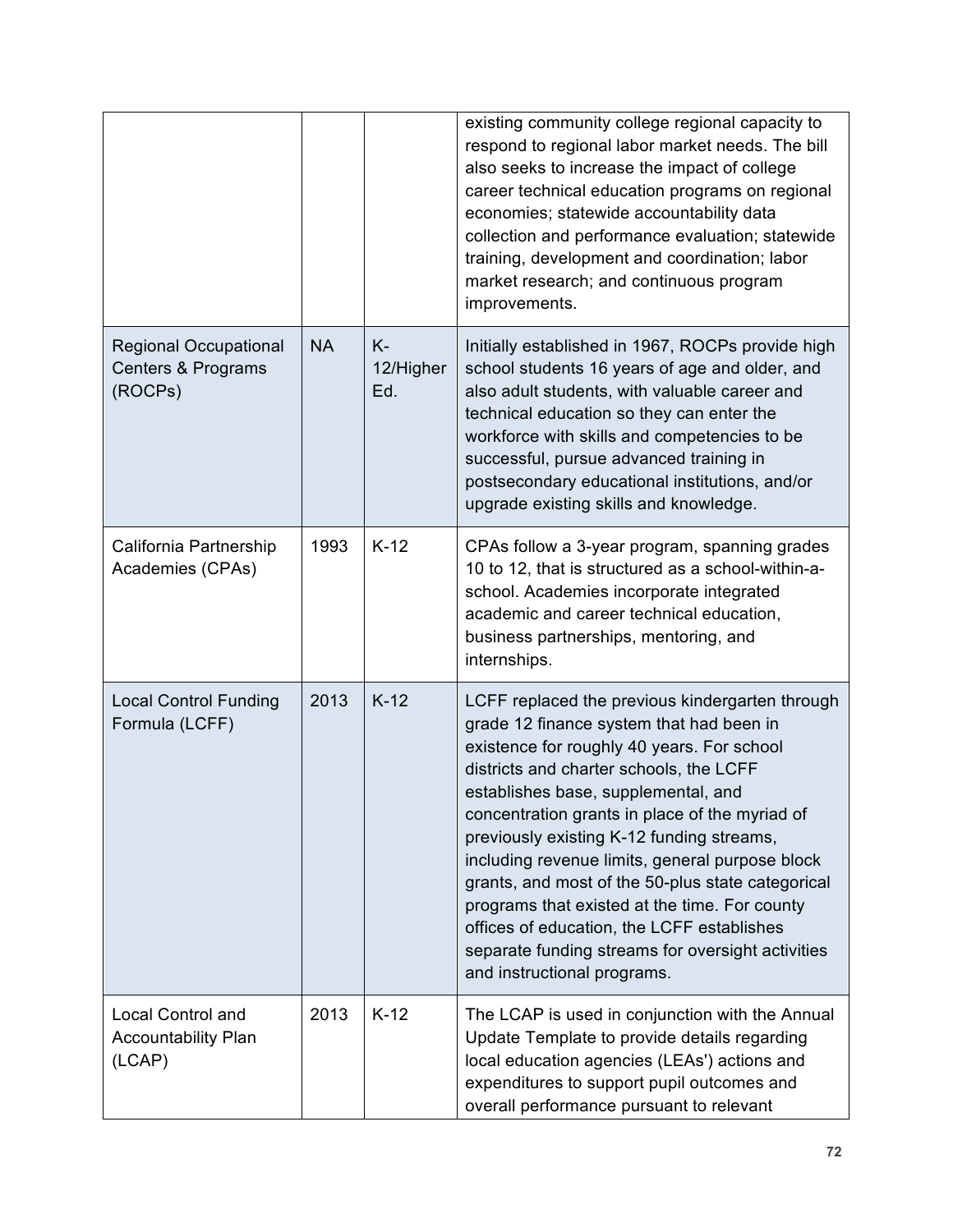|                                                                     |      |                        | Education Code. For each school and district,<br>county office of education, and charter school,<br>the LCAP should describe goals and specific<br>actions to achieve those goals for all pupils as<br>well as each subgroup identified for each of the<br>state priorities and any locally identified priorities.                                                                                                                                                                                                                                                                                                                      |
|---------------------------------------------------------------------|------|------------------------|-----------------------------------------------------------------------------------------------------------------------------------------------------------------------------------------------------------------------------------------------------------------------------------------------------------------------------------------------------------------------------------------------------------------------------------------------------------------------------------------------------------------------------------------------------------------------------------------------------------------------------------------|
| University of California<br><b>Curriculum Integration</b><br>(UCCI) | 2009 | K-<br>12/Higher<br>Ed. | The UCCI is an initiative of Student Affairs,<br>Admissions (High School Articulation) at the UC<br>Office of the President, with funding administered<br>by the California Department of Education. The<br>UCCI program is dedicated to supporting<br>California high schools as they work to prepare<br>students for success in college and in life. As part<br>of the University of California system-wide High<br>School Articulation Unit, the UCCI program<br>focuses on assisting high schools with the<br>development and implementation of integrated<br>courses that unite academic study with career<br>technical education. |